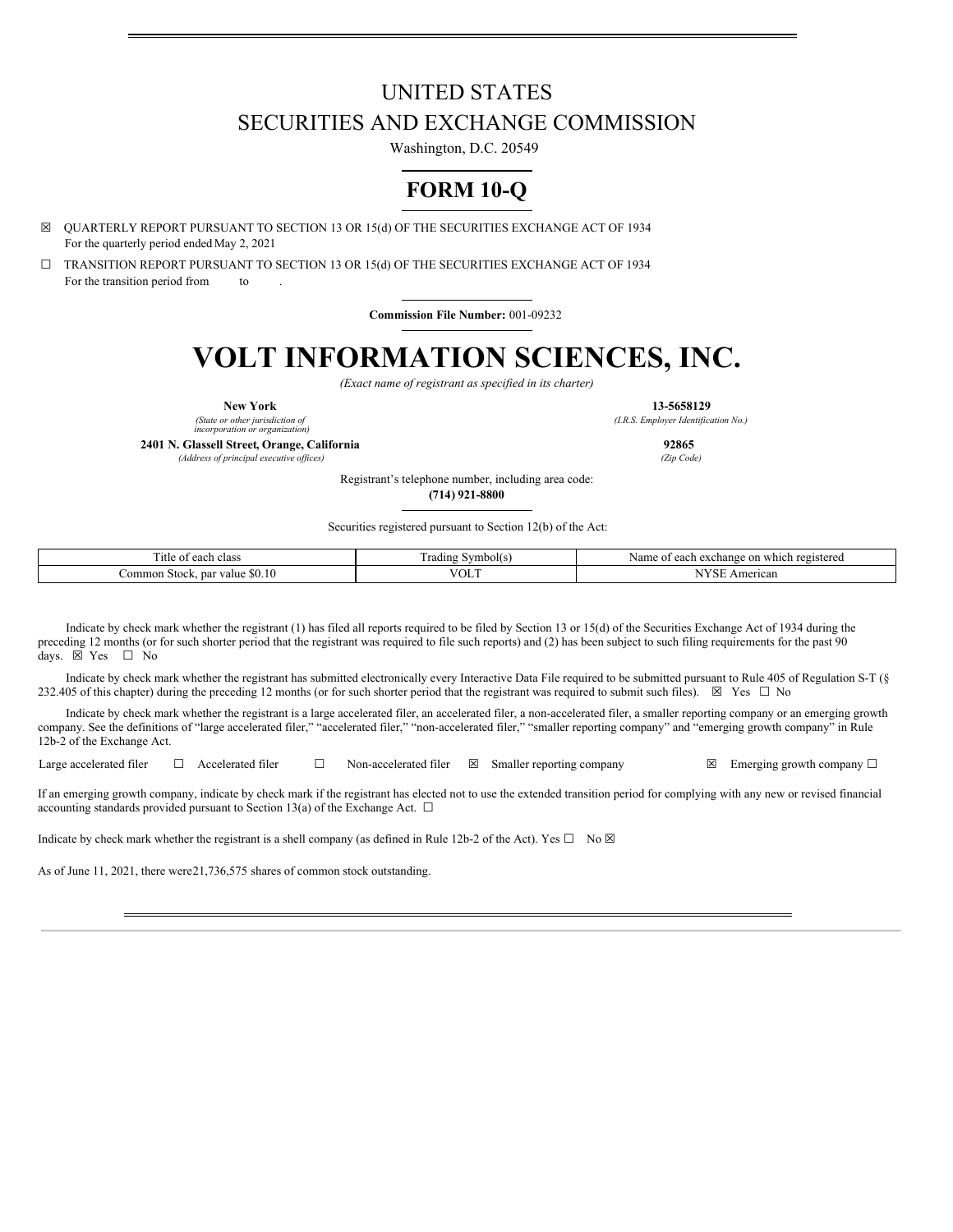#### **ITEM 1. FINANCIAL STATEMENTS**

## **PART I – FINANCIAL INFORMATION**

# **VOLT INFORMATION SCIENCES, INC. AND SUBSIDIARIES**

# **Condensed Consolidated Statements of Operations**

(In thousands, except per share amounts)

(unaudited)

|                                                   |               | <b>Three Months Ended</b> |              |             | <b>Six Months Ended</b> |             |              |             |  |  |
|---------------------------------------------------|---------------|---------------------------|--------------|-------------|-------------------------|-------------|--------------|-------------|--|--|
|                                                   |               | May 2, 2021               |              | May 3, 2020 |                         | May 2, 2021 |              | May 3, 2020 |  |  |
| <b>NET REVENUE</b>                                | $\mathbf S$   | 222,092                   | $\mathbb{S}$ | 207,275     | $\mathbf S$             | 440,050     | $\mathbf S$  | 425,041     |  |  |
| Cost of services                                  |               | 185,613                   |              | 175,038     |                         | 370,889     |              | 361,377     |  |  |
| <b>GROSS MARGIN</b>                               |               | 36,479                    |              | 32,237      |                         | 69,161      |              | 63,664      |  |  |
| <b>EXPENSES</b>                                   |               |                           |              |             |                         |             |              |             |  |  |
| Selling, administrative and other operating costs |               | 32,950                    |              | 36,189      |                         | 66,697      |              | 75,686      |  |  |
| Restructuring and severance costs                 |               | 595                       |              | 411         |                         | 1,227       |              | 1,657       |  |  |
| Impairment charges                                |               | 261                       |              |             |                         | 292         |              | 11          |  |  |
| <b>OPERATING INCOME (LOSS)</b>                    |               | 2,673                     |              | (4,363)     |                         | 945         |              | (13,690)    |  |  |
| OTHER INCOME (EXPENSE), NET                       |               |                           |              |             |                         |             |              |             |  |  |
| Interest income (expense), net                    |               | (430)                     |              | (621)       |                         | (907)       |              | (1,321)     |  |  |
| Foreign exchange gain (loss), net                 |               | 71                        |              | (266)       |                         | 313         |              | (594)       |  |  |
| Other income (expense), net                       |               | (147)                     |              | (152)       |                         | (303)       |              | (410)       |  |  |
| TOTAL OTHER INCOME (EXPENSE), NET                 |               | (506)                     |              | (1,039)     |                         | (897)       |              | (2,325)     |  |  |
| <b>INCOME (LOSS) BEFORE INCOME TAXES</b>          |               | 2,167                     |              | (5,402)     |                         | 48          |              | (16, 015)   |  |  |
| Income tax provision                              |               | 288                       |              | 23          |                         | 615         |              | 218         |  |  |
| <b>NET INCOME (LOSS)</b>                          | $\mathbf{s}$  | 1,879                     | \$           | (5, 425)    | $\mathbf{s}$            | (567)       | $\mathbf{s}$ | (16, 233)   |  |  |
| <b>PER SHARE DATA:</b>                            |               |                           |              |             |                         |             |              |             |  |  |
| <b>Basic:</b>                                     |               |                           |              |             |                         |             |              |             |  |  |
| Net income (loss)                                 | $\mathsf{\$}$ | 0.09                      | $\mathbb{S}$ | $(0.25)$ \$ |                         | $(0.03)$ \$ |              | (0.76)      |  |  |
| Weighted average number of shares                 |               | 21,793                    |              | 21,416      |                         | 21,793      |              | 21,416      |  |  |
| Diluted:                                          |               |                           |              |             |                         |             |              |             |  |  |
| Net income (loss)                                 | $\mathsf{\$}$ | 0.08                      | $\mathbf S$  | (0.25)      | <sup>\$</sup>           | (0.03)      | $\mathbb{S}$ | (0.76)      |  |  |
| Weighted average number of shares                 |               | 22,588                    |              | 21,416      |                         | 21,793      |              | 21,416      |  |  |

See accompanying Notes to Condensed Consolidated Financial Statements.

1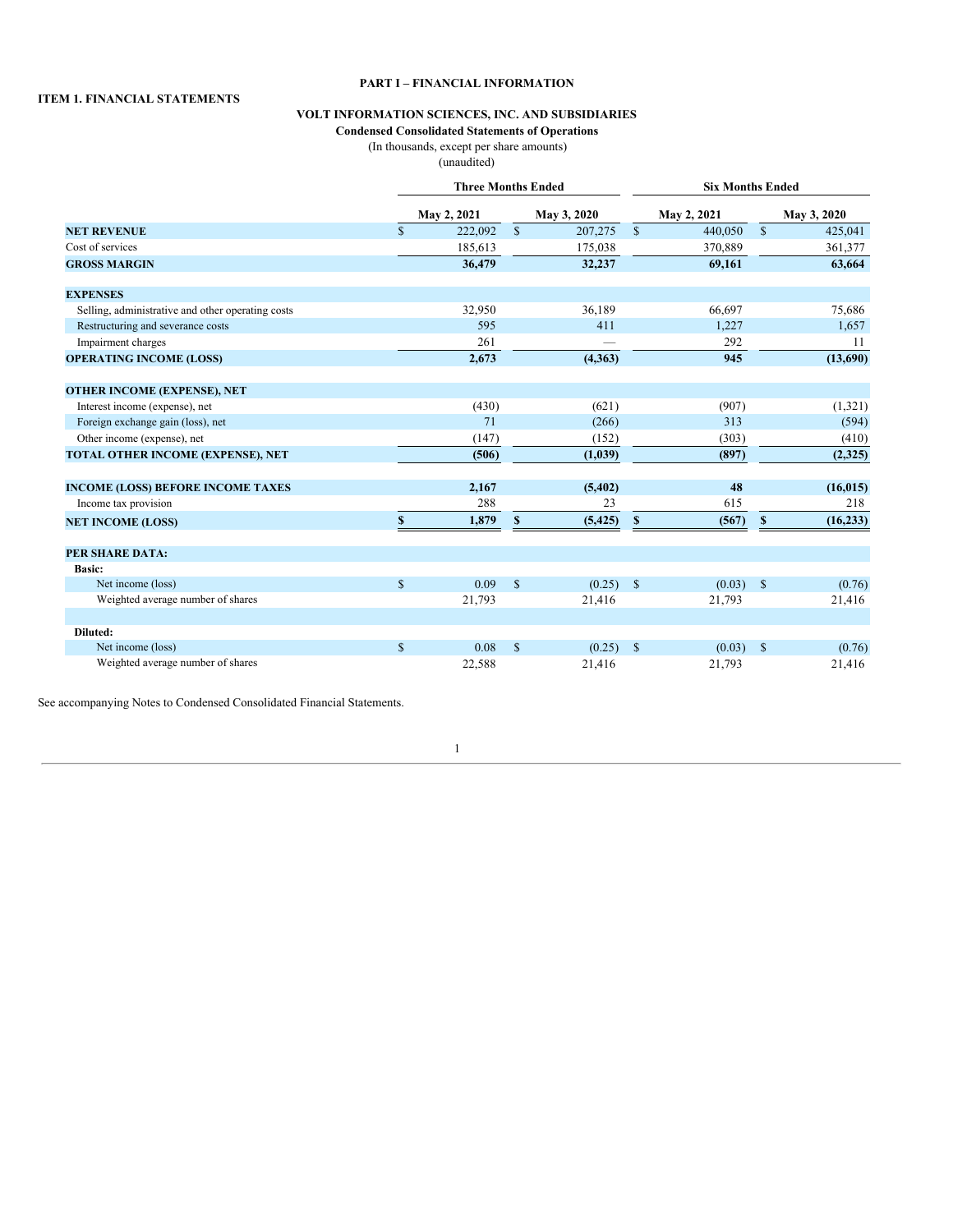**Condensed Consolidated Statements of Comprehensive Income (Loss)**

(In thousands) (unaudited)

|                                                                                    | <b>Three Months Ended</b> |                    |  |              |  | <b>Six Months Ended</b> |  |                    |  |  |
|------------------------------------------------------------------------------------|---------------------------|--------------------|--|--------------|--|-------------------------|--|--------------------|--|--|
|                                                                                    |                           | <b>May 2, 2021</b> |  | May 3, 2020  |  | <b>May 2, 2021</b>      |  | <b>May 3, 2020</b> |  |  |
| <b>NET INCOME (LOSS)</b>                                                           |                           | 1.879              |  | $(5,425)$ \$ |  | $(567)$ \$              |  | (16, 233)          |  |  |
| Other comprehensive income (loss):                                                 |                           |                    |  |              |  |                         |  |                    |  |  |
| Foreign currency translation adjustments net of taxes of \$0 and \$0, respectively |                           | 160                |  | (602)        |  | 1,091                   |  | (238)              |  |  |
| <b>COMPREHENSIVE INCOME (LOSS)</b>                                                 |                           | 2,039              |  | (6,027)      |  | 524                     |  | (16, 471)          |  |  |

See accompanying Notes to Condensed Consolidated Financial Statements.

# 2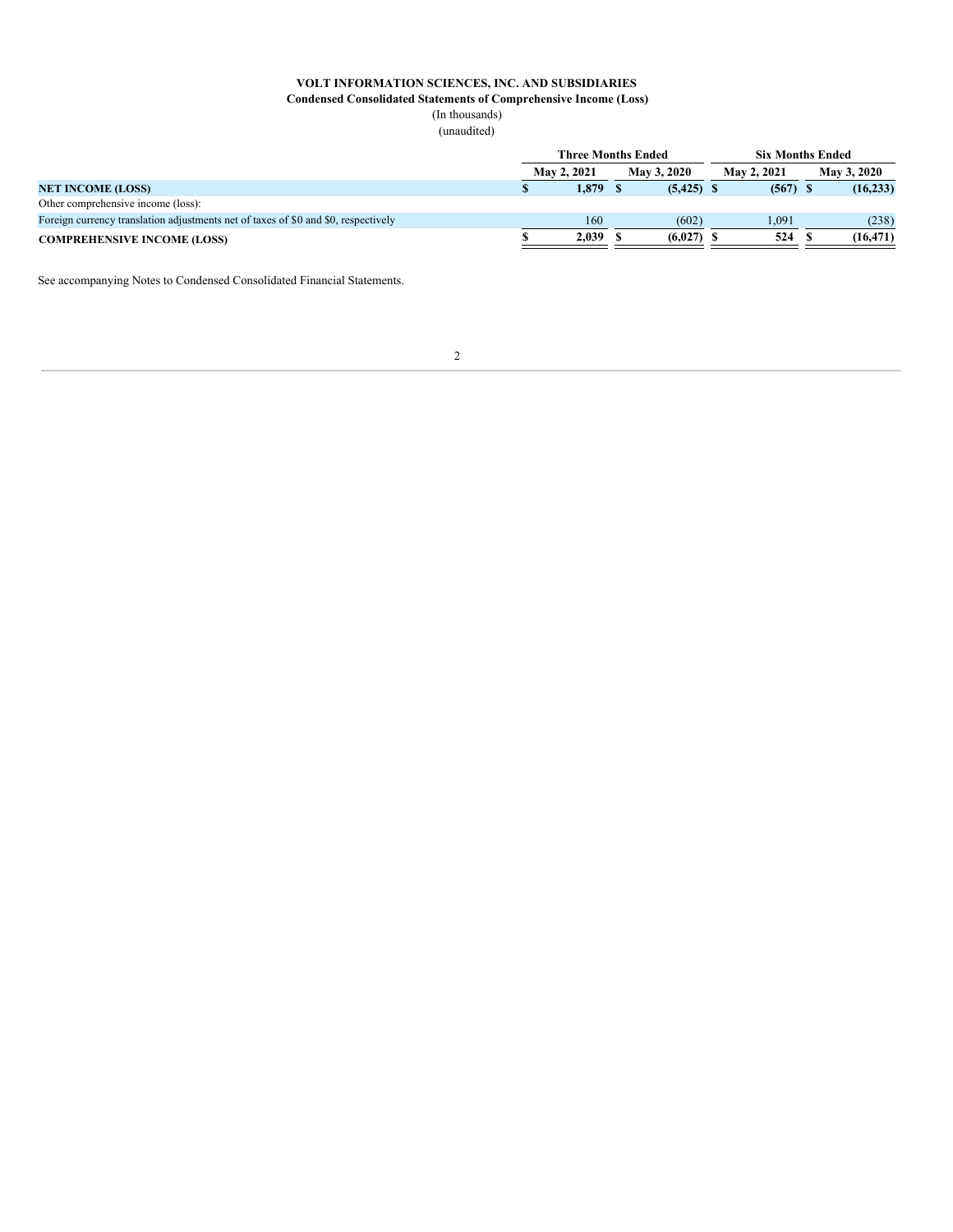**Condensed Consolidated Balance Sheets** (In thousands, except share amounts)

|                                                                                                                                                                     | May 2, 2021 |             | <b>November 1, 2020</b> |
|---------------------------------------------------------------------------------------------------------------------------------------------------------------------|-------------|-------------|-------------------------|
|                                                                                                                                                                     |             | (unaudited) |                         |
| <b>ASSETS</b>                                                                                                                                                       |             |             |                         |
| <b>CURRENT ASSETS:</b>                                                                                                                                              |             |             |                         |
| Cash and cash equivalents                                                                                                                                           | \$          | 47,231 \$   | 38,550                  |
| Restricted cash and short-term investments                                                                                                                          |             | 12,788      | 20,736                  |
| Trade accounts receivable, net of allowances of \$156 and \$219, respectively                                                                                       |             | 127,435     | 121,916                 |
| Other current assets                                                                                                                                                |             | 7,567       | 7,058                   |
| <b>TOTAL CURRENT ASSETS</b>                                                                                                                                         |             | 195,021     | 188,260                 |
| Property, equipment and software, net                                                                                                                               |             | 20,180      | 22,167                  |
| Right of use assets - operating leases                                                                                                                              |             | 23,513      | 25,107                  |
| Other assets, excluding current portion                                                                                                                             |             | 6,633       | 6,311                   |
| <b>TOTAL ASSETS</b>                                                                                                                                                 | \$          | 245,347 \$  | 241,845                 |
| <b>LIABILITIES AND STOCKHOLDERS' EQUITY</b>                                                                                                                         |             |             |                         |
| <b>CURRENT LIABILITIES:</b>                                                                                                                                         |             |             |                         |
| Accrued compensation                                                                                                                                                | \$          | 18,630 \$   | 18,357                  |
| Accounts payable                                                                                                                                                    |             | 24,793      | 31,221                  |
| Accrued taxes other than income taxes                                                                                                                               |             | 31,828      | 12,983                  |
| Accrued insurance and other                                                                                                                                         |             | 17,710      | 15,908                  |
| Operating lease liabilities                                                                                                                                         |             | 6,817       | 7,144                   |
| Income taxes payable                                                                                                                                                |             | 515         | 891                     |
| <b>TOTAL CURRENT LIABILITIES</b>                                                                                                                                    |             | 100,293     | 86,504                  |
| Accrued payroll taxes and other, excluding current portion                                                                                                          |             | 21,237      | 29,988                  |
| Operating lease liabilities, excluding current portion                                                                                                              |             | 35,424      | 38,232                  |
| Income taxes payable, excluding current portion                                                                                                                     |             | 90          | 90                      |
| Deferred income taxes                                                                                                                                               |             |             | 3                       |
| Long-term debt, net                                                                                                                                                 |             | 59,153      | 59,154                  |
| <b>TOTAL LIABILITIES</b>                                                                                                                                            |             | 216,197     | 213,971                 |
| Commitments and contingencies                                                                                                                                       |             |             |                         |
|                                                                                                                                                                     |             |             |                         |
| <b>STOCKHOLDERS' EQUITY:</b>                                                                                                                                        |             |             |                         |
| Preferred stock, par value \$1.00; Authorized - 500,000 shares; Issued - none                                                                                       |             |             |                         |
| Common stock, par value \$0.10; Authorized - 120,000,000 shares; Issued - 23,738,003 shares; Outstanding - 21,736,575<br>shares and 21,729,400 shares, respectively |             | 2,374       | 2,374                   |
| Paid-in capital                                                                                                                                                     |             | 80,673      | 79,937                  |
| Accumulated deficit                                                                                                                                                 |             | (30, 505)   | (29,793)                |
| Accumulated other comprehensive loss                                                                                                                                |             | (5,367)     | (6, 458)                |
| Treasury stock, at cost; 2,001,428 and 2,008,603 shares, respectively                                                                                               |             | (18,025)    | (18, 186)               |
| <b>TOTAL STOCKHOLDERS' EQUITY</b>                                                                                                                                   |             | 29,150      | 27,874                  |
| TOTAL LIABILITIES AND STOCKHOLDERS' EQUITY                                                                                                                          | \$          | 245,347 \$  | 241,845                 |

See accompanying Notes to Condensed Consolidated Financial Statements.

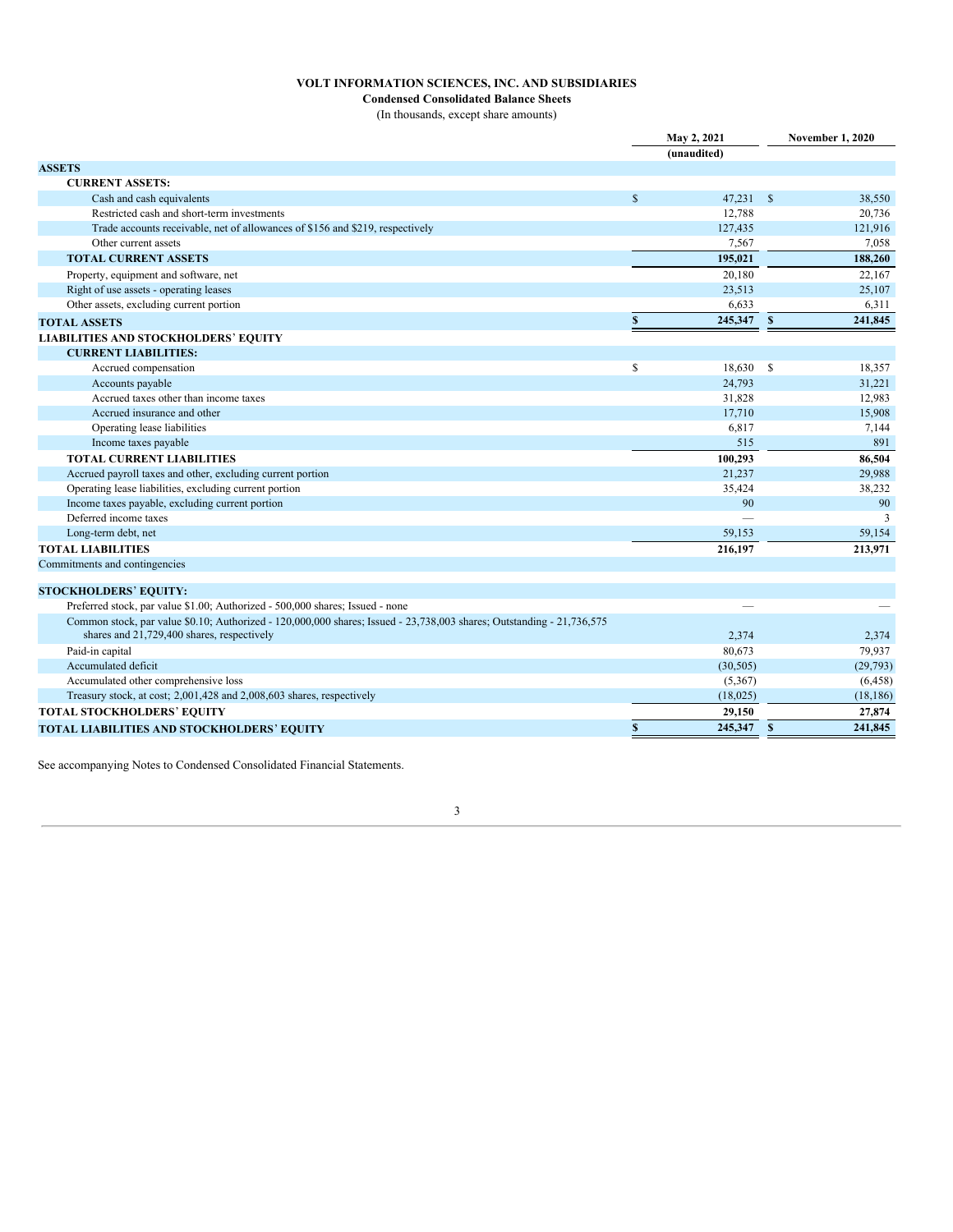**Condensed Consolidated Statements of Stockholders' Equity**

(In thousands, except number of share data)

(unaudited)

|                                    |                                                          |        |      |                          |    | Six Months Ended May 2, 2021  |                                                        |                          |                                         |
|------------------------------------|----------------------------------------------------------|--------|------|--------------------------|----|-------------------------------|--------------------------------------------------------|--------------------------|-----------------------------------------|
|                                    | <b>Common Stock</b><br>\$0.10 Par Value<br><b>Shares</b> | Amount |      | Paid-in<br>Capital       |    | Accumulated<br><b>Deficit</b> | Accumulated<br>Other<br>Comprehensive<br>Income (Loss) | Treasury<br>Stock        | Total<br>Stockholders'<br><b>Equity</b> |
| <b>BALANCE AT NOVEMBER 1, 2020</b> | 23,738,003                                               | 2,374  | -8   | 79,937                   | -S | $(29,793)$ \$                 | (6, 458)                                               | $(18, 186)$ \$           | 27,874                                  |
| Net loss                           |                                                          |        |      |                          |    | (2, 446)                      |                                                        |                          | (2, 446)                                |
| Share-based compensation           |                                                          |        |      | 226                      |    | $\overline{\phantom{a}}$      | __                                                     | $\overline{\phantom{a}}$ | 226                                     |
| Issuance of common stock           |                                                          |        |      | (21)                     |    | (145)                         |                                                        | 161                      | (5)                                     |
| Other comprehensive income         |                                                          | –      |      | $\overline{\phantom{a}}$ |    | $\overline{\phantom{a}}$      | 931                                                    |                          | 931                                     |
| <b>BALANCE AT JANUARY 31, 2021</b> | 23,738,003                                               | 2,374  | - \$ | 80,142                   | -S | $(32,384)$ \$                 | (5,527)                                                | $(18, 025)$ \$           | 26,580                                  |
| Net income                         |                                                          |        |      |                          |    | 1,879                         |                                                        |                          | 1,879                                   |
| Share-based compensation           |                                                          | –      |      | 531                      |    | $\overline{\phantom{a}}$      |                                                        | $\overline{\phantom{a}}$ | 531                                     |
| Other comprehensive income         |                                                          |        |      |                          |    |                               | 160                                                    |                          | 160                                     |
| <b>BALANCE AT MAY 2, 2021</b>      | 23,738,003                                               | 2,374  |      | 80,673                   |    | (30,505)                      | (5,367)                                                | $(18,025)$ \$            | 29,150                                  |

|                                    |                                                   |   |        |     |                          |               | Six Months Ended May 3, 2020  |                                                        |     |                          |                                         |
|------------------------------------|---------------------------------------------------|---|--------|-----|--------------------------|---------------|-------------------------------|--------------------------------------------------------|-----|--------------------------|-----------------------------------------|
|                                    | Common Stock<br>\$0.10 Par Value<br><b>Shares</b> |   | Amount |     | Paid-in<br>Capital       |               | Accumulated<br><b>Deficit</b> | Accumulated<br>Other<br>Comprehensive<br>Income (Loss) |     | <b>Treasurv</b><br>Stock | Total<br>Stockholders'<br><b>Equity</b> |
| <b>BALANCE AT NOVEMBER 3, 2019</b> | 23,738,003                                        |   | 2,374  | -8  | 77,688                   | <sup>\$</sup> | $(10.917)$ S                  | (6, 801)                                               |     | $(26,155)$ \$            | 36,189                                  |
| Effect of new accounting principle |                                                   |   |        |     |                          |               | 22,216                        |                                                        |     |                          | 22,216                                  |
| Net loss                           |                                                   |   |        |     |                          |               | (10, 808)                     |                                                        |     |                          | (10, 808)                               |
| Share-based compensation           |                                                   |   |        |     | 511                      |               |                               |                                                        |     |                          | 511                                     |
| Issuance of common stock           |                                                   |   |        |     | (114)                    |               | (739)                         |                                                        |     | 846                      | (7)                                     |
| Other comprehensive income         |                                                   |   |        |     | __                       |               | $\overline{\phantom{a}}$      | 364                                                    |     | $\sim$                   | 364                                     |
| <b>BALANCE AT FEBRUARY 2, 2020</b> | 23,738,003                                        | S | 2,374  | - S | 78,085                   | $\mathbf{s}$  | $(248)$ \$                    | (6, 437)                                               | -35 | $(25,309)$ \$            | 48,465                                  |
| Net loss                           |                                                   |   |        |     | __                       |               | (5,425)                       |                                                        |     |                          | (5,425)                                 |
| Share-based compensation           |                                                   |   |        |     | 508                      |               |                               |                                                        |     |                          | 508                                     |
| Other comprehensive loss           | _                                                 |   |        |     | $\overline{\phantom{a}}$ |               | $\sim$                        | (602)                                                  |     | $\sim$                   | (602)                                   |
| <b>BALANCE AT MAY 3, 2020</b>      | 23,738,003                                        |   | 2,374  |     | 78,593                   |               | $(5,673)$ \$                  | (7,039)                                                |     | $(25,309)$ \$            | 42,946                                  |

See accompanying Notes to Condensed Consolidated Financial Statements.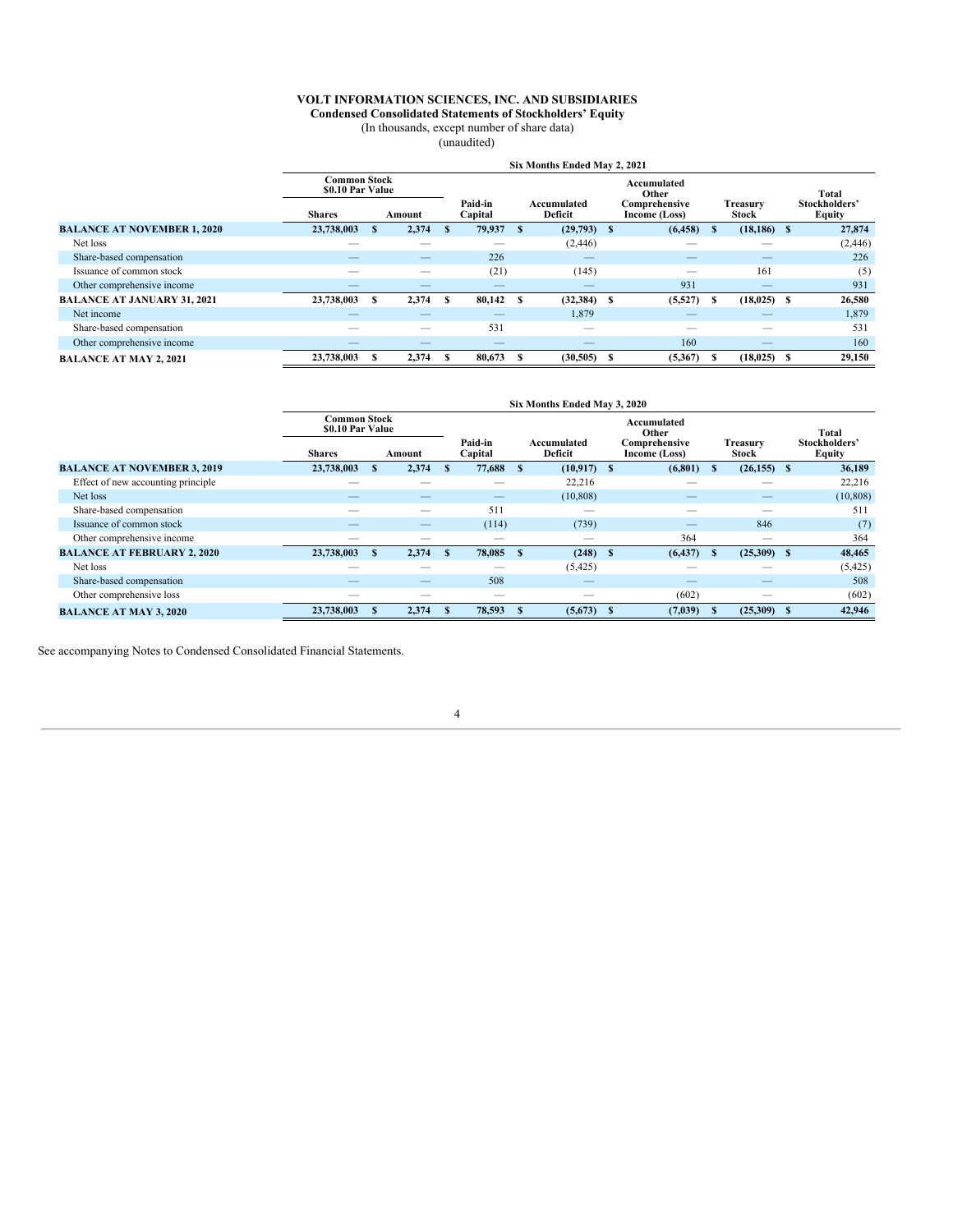**Condensed Consolidated Statements of Cash Flows**

(In thousands) (unaudited)

|                                                                                      |              | <b>Six Months Ended</b> |              |             |
|--------------------------------------------------------------------------------------|--------------|-------------------------|--------------|-------------|
|                                                                                      |              | May 2, 2021             |              | May 3, 2020 |
| <b>CASH FLOWS (USED IN) PROVIDED BY OPERATING ACTIVITIES:</b>                        |              |                         |              |             |
| Net loss                                                                             | \$           | $(567)$ \$              |              | (16, 233)   |
| Adjustment to reconcile net loss to cash (used in) provided by operating activities: |              |                         |              |             |
| Depreciation and amortization                                                        |              | 3,656                   |              | 4,000       |
| Non-cash operating lease expense                                                     |              | 4.521                   |              | 4.043       |
| Release of doubtful accounts and sales allowances                                    |              | (9)                     |              | (7)         |
| Unrealized foreign currency exchange loss                                            |              | 511                     |              | 293         |
| Impairment charges                                                                   |              | 292                     |              | 11          |
| Gain on dispositions of property, equipment and software                             |              |                         |              | (287)       |
| Share-based compensation                                                             |              | 757                     |              | 1,019       |
| Change in operating assets and liabilities:                                          |              |                         |              |             |
| Trade accounts receivable                                                            |              | (5, 479)                |              | 19,407      |
| Other assets                                                                         |              | (431)                   |              | (283)       |
| Accounts payable                                                                     |              | (6, 439)                |              | (6,611)     |
| Accrued expenses and other liabilities                                               |              | 5,432                   |              | (2,531)     |
| Income taxes                                                                         |              | (432)                   |              | 89          |
| Net cash provided by operating activities                                            |              | 1,812                   |              | 2,910       |
| CASH FLOWS (USED IN) PROVIDED BY INVESTING ACTIVITIES:                               |              |                         |              |             |
| Sales of investments                                                                 |              | 207                     |              | 547         |
| Purchases of investments                                                             |              | (263)                   |              | (284)       |
| Proceeds from sale of property, equipment and software                               |              | 16                      |              | 352         |
| Purchases of property, equipment and software                                        |              | (1,755)                 |              | (3,092)     |
| Net cash used in investing activities                                                |              | (1,795)                 |              | (2, 477)    |
| CASH (USED IN) PROVIDED BY FINANCING ACTIVITIES:                                     |              |                         |              |             |
| Repayment of borrowings                                                              |              |                         |              | (15,000)    |
| Draw-down on borrowings                                                              |              |                         |              | 20,000      |
| Debt issuance costs                                                                  |              | (166)                   |              | (243)       |
| Other                                                                                |              | 23                      |              | (6)         |
| Net cash (used in) provided by financing activities                                  |              | (143)                   |              | 4,751       |
| Effect of exchange rate changes on cash, cash equivalents and restricted cash        |              | 281                     |              | (521)       |
| Net increase in cash, cash equivalents and restricted cash                           |              | 155                     |              | 4,663       |
| Cash, cash equivalents and restricted cash, beginning of period                      |              | 56,433                  |              | 38,444      |
| Cash, cash equivalents and restricted cash, end of period                            | $\mathbf S$  | 56,588                  | $\mathbf{s}$ | 43,107      |
| Cash paid during the period:                                                         |              |                         |              |             |
| Interest                                                                             | $\mathbb S$  | 917                     | - \$         | 1,382       |
| Income taxes                                                                         | $\mathbf S$  | 142                     | $\mathbb{S}$ | 258         |
| Reconciliation of cash, cash equivalents, and restricted cash:                       |              |                         |              |             |
| Current assets:                                                                      |              |                         |              |             |
| Cash and cash equivalents                                                            | $\mathbb{S}$ | $47,231$ \$             |              | 26.223      |
| Restricted cash included in Restricted cash and short-term investments               |              | 9,357                   |              | 16,884      |
| Cash, cash equivalents and restricted cash, end of period                            | \$           | 56,588                  | $\mathbf{s}$ | 43,107      |

See accompanying Notes to Condensed Consolidated Financial Statements.

# 5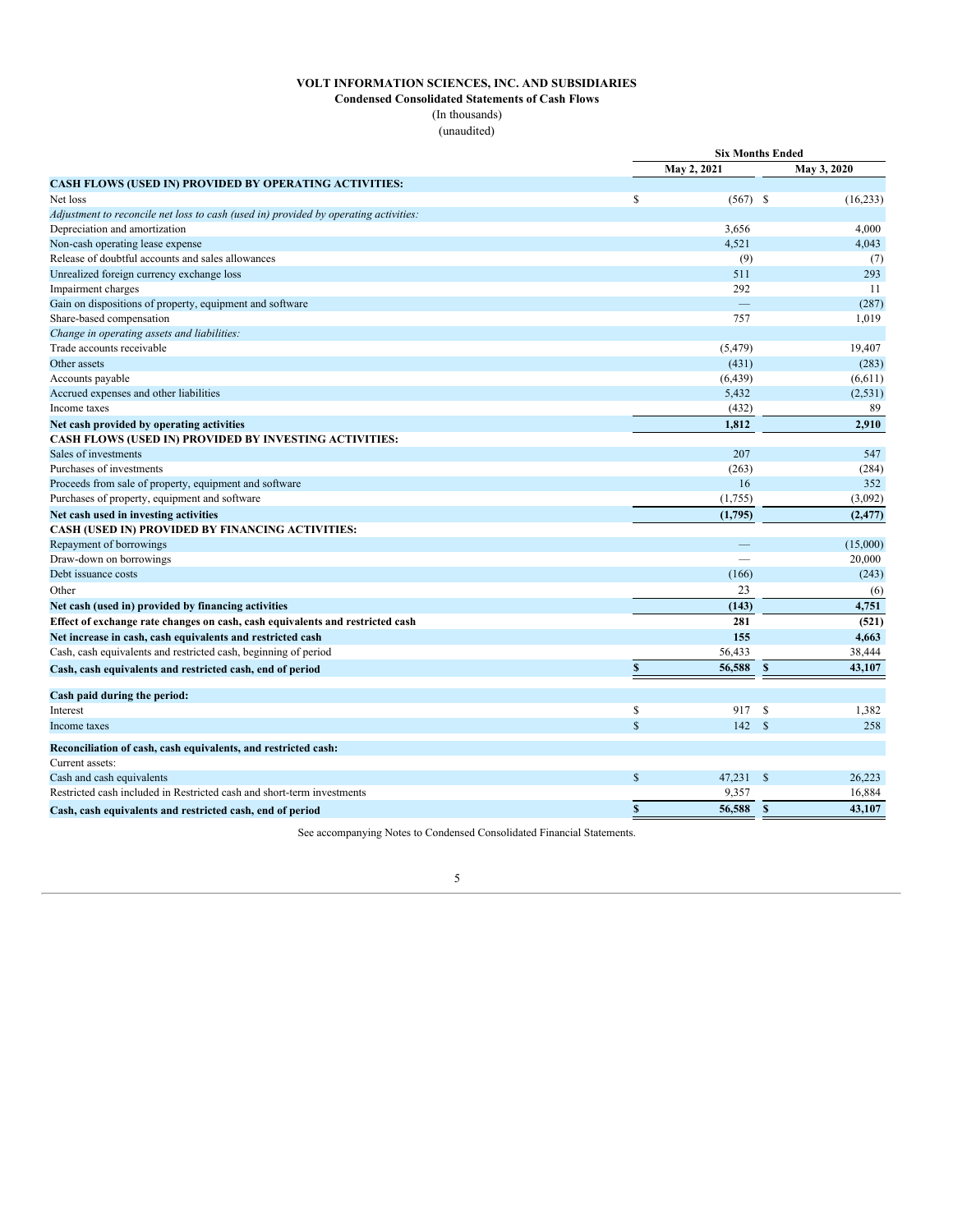#### **VOLT INFORMATION SCIENCES, INC. AND SUBSIDIARIES Notes to Condensed Consolidated Financial Statements For the Fiscal Periods Ended May 2, 2021 and May 3, 2020 (Unaudited)**

#### **NOTE 1: Basis of Presentation**

#### *Basis of Presentation*

The accompanying interim condensed consolidated financial statements of Volt Information Sciences, Inc. ("Volt" or the "Company") have been prepared in conformity with generally accepted accounting principles ("GAAP"), consistent in all material respects with those applied in the Annual Report on Form 10-K for the year ended November 1, 2020. The Company makes estimates and assumptions that affect the amounts reported. Actual results could differ from those estimates and changes in estimates are reflected in the period in which they become known. Accounting for certain expenses, including income taxes, is based on full year assumptions, and the financial statements reflect all normal adjustments that, in the opinion of management, are necessary for fair presentation of the interim periods presented. The interim information is unaudited and is prepared pursuant to the rules and regulations of the United States Securities and Exchange Commission (the "SEC"), which provides for omission of certain information and footnote disclosures. This interim financial information should be read in conjunction with the consolidated financial statements in the Company's Annual Report on Form 10- K for the year ended November 1, 2020.

#### **NOTE 2: Recently Issued Accounting Pronouncements**

#### *New Accounting Standards Not Yet Adopted by the Company*

In June 2016, the Financial Accounting Standards Board ("FASB") issued Accounting Standards Update ("ASU") 2016-13,*Financial Instruments - Credit Losses*(Accounting Standards Codification ("ASC") Topic 326), as clarified in ASU 2019-04, ASU 2019-05, ASU 2019-11 and ASU 2018-19, amending how entities will measure credit losses for most financial assets and certain other instruments that are not measured at fair value through net income. The guidance requires the application of a current expected credit loss model, which is a new impairment model based on expected losses. Under this model, an entity recognizes an allowance for expected credit losses based on historical experience, current conditions and forecasted information rather than the current methodology of delaying recognition of credit losses until it is probable a loss has been incurred. The amendments are effective for fiscal years beginning after December 15, 2022, which for the Company will be the first quarter of fiscal 2024. Although the impact upon adoption will depend on the financial instruments held by the Company at that time, the Company does not anticipate a significant impact on its consolidated financial statements based on the instruments currently held and its historical trend of bad debt expense relating to trade accounts receivable.

Management has evaluated other recently issued accounting pronouncements and does not believe that any of these pronouncements will have a significant impact on the Company's consolidated financial statements and related disclosures.

#### *Recently Adopted by the Company*

In March 2020, the FASB issued ASU 2020-04, Reference Rate Reform (Topic 848) - Facilitation of the Effects of Reference Rate Reform on Financial Reporting("ASU 2020-04"). ASU 2020-04 provides optional expedients and exceptions for applying GAAP to contracts, hedging relationships and other transactions affected by reference rate reform if certain criteria are met. The amendments in this update apply only to contracts, hedging relationships and other transactions that reference LIBOR or another reference rate expected to be discontinued because of reference rate reform. ASU 2020-04 was effective for the Company in the first quarter of fiscal 2021. The Company's securitization program references the LIBOR rate but only as a secondary rate to be used under specific circumstances. The adoption of this guidance had no significant impact on the Company's consolidated financial statements.

In August 2018, the FASB issued ASU 2018-13, Fair Value Measurement: Disclosure Framework - Changes to the Disclosure Requirements for Fair Value Measurement ("ASU 2018-13"), which changes the fair value measurement disclosure requirements of ASC 820. ASU 2018-13 is effective for all entities for fiscal years beginning after December 15, 2019, including interim periods therein. Early adoption is permitted for any eliminated or modified disclosures upon issuance of ASU 2018-13. ASU 2018-13 was effective for the Company in the first quarter of fiscal 2021. The adoption of this guidance had no significant impact on the Company's consolidated financial statements.

All other ASUs that became effective for Volt in the first six months of fiscal 2021 were not applicable to the Company at this time and therefore, did not have any impact during the period.

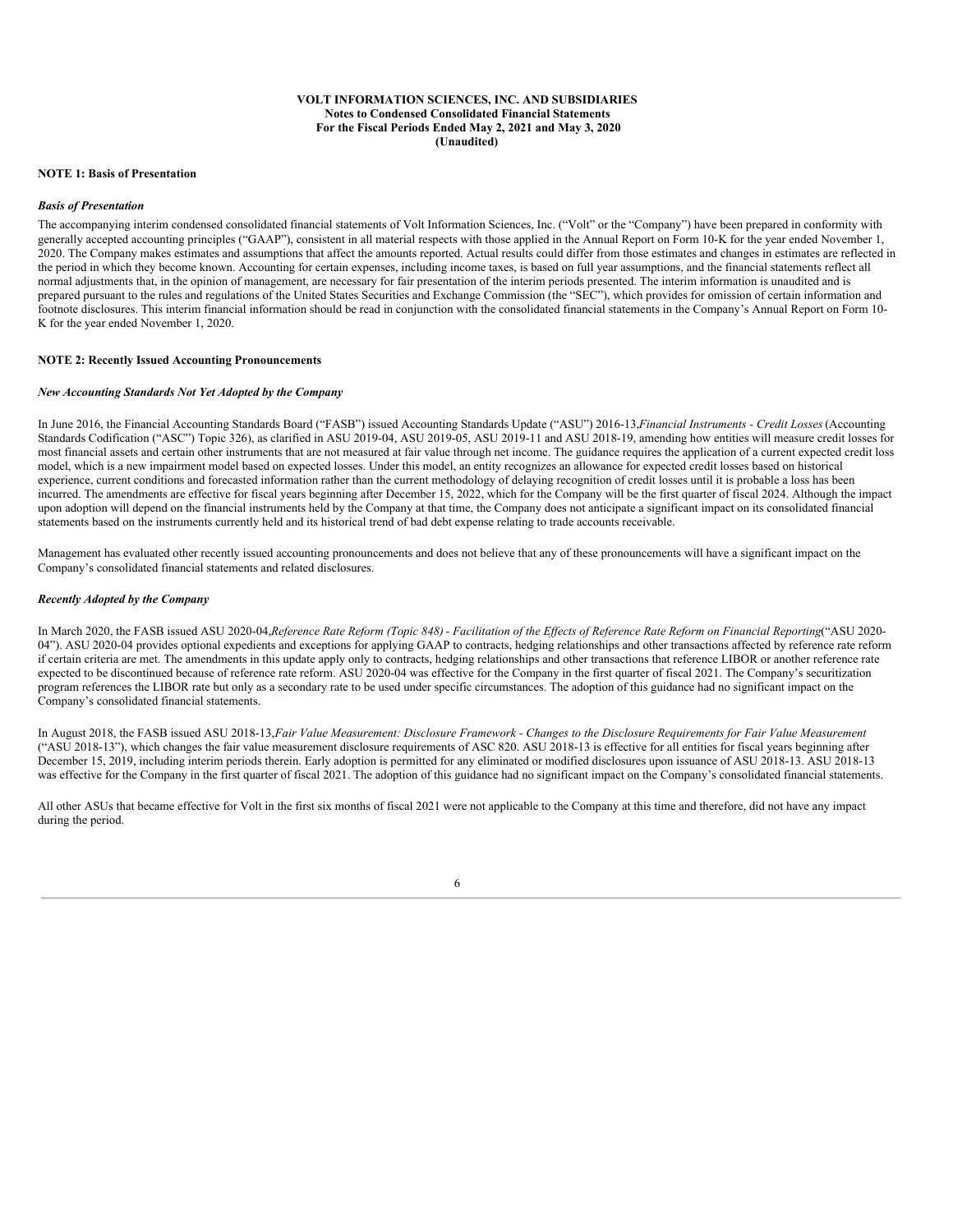#### **NOTE 3: Leases**

The Company's material operating leases consist of branch locations, as well as corporate office space. Our leases have remaining terms ofl -9 years. The lease term is the minimum of the non-cancelable period of the lease or the lease term inclusive of reasonably certain renewal option periods. Volt determines if an arrangement meets the criteria of a lease at inception, at which time it also performs an analysis to determine whether the lease qualifies as operating or financing.

Operating leases are included in Right of use assets - operating leases and Operating lease liabilities, current and long-term, in the Condensed Consolidated Balance Sheets. Lease expense for operating leases is recognized on a straight-line basis over the lease term and is included in Selling, administrative and other operating costs in the Condensed Consolidated Statements of Operations. The Company's finance lease arrangements are immaterial.

|                                                   | <b>Three Months Ended</b> |  | <b>Six Months Ended</b> |  |                    |  |                    |
|---------------------------------------------------|---------------------------|--|-------------------------|--|--------------------|--|--------------------|
| <b>Components of Lease Expense (in thousands)</b> | <b>May 2, 2021</b>        |  | <b>May 3, 2020</b>      |  | <b>May 2, 2021</b> |  | <b>May 3, 2020</b> |
| Operating lease expense                           | 2.225                     |  | 3,003                   |  | 4,494              |  | 5,924              |
| Sublease income                                   | (408)                     |  | (394)                   |  | (810)              |  | (788)              |
| Variable lease expense                            | 362                       |  | 126                     |  | 743                |  | 327                |
| Total $(1)(2)$                                    | 2.179                     |  | 2,735                   |  | 4.427              |  | 5.463              |

(1) The Company has minimal short-term lease expense.

(2) Lease expense included in restructuring is approximately \$ 0.5 million and \$1.1 million for the three and six months ended May 2, 2021 and \$ 0.1 million and \$0.1 million for the three and six months ended May 3, 2020.

|                                                                                  | <b>Six Months Ended</b> |  |                    |  |  |  |  |  |  |
|----------------------------------------------------------------------------------|-------------------------|--|--------------------|--|--|--|--|--|--|
| Supplemental Cash Flows Information (in thousands)                               | <b>May 2, 2021</b>      |  | <b>May 3, 2020</b> |  |  |  |  |  |  |
| Cash paid for amounts included in the measurement of operating lease liabilities | 5.656                   |  | 5.868              |  |  |  |  |  |  |
| Operating ROU assets obtained in exchange for operating lease liabilities        | 1.138                   |  | 680                |  |  |  |  |  |  |

|                                                         | <b>Six Months Ended</b> |                    |
|---------------------------------------------------------|-------------------------|--------------------|
| Weighted Average Remaining Lease Term and Discount Rate | May 2, 2021             | <b>May 3, 2020</b> |
| Weighted average remaining lease term (years)           |                         |                    |
| Weighted average discount rate                          | $6.3\%$                 | $6.3\%$            |

| <b>Maturities of Lease Liabilities (in thousands)</b> |   | As of May 2, 2021 |  |  |
|-------------------------------------------------------|---|-------------------|--|--|
| <b>Fiscal Year:</b>                                   |   | Amount            |  |  |
| Remainder of 2021                                     | e | 4,878             |  |  |
| 2022                                                  |   | 8,350             |  |  |
| 2023                                                  |   | 7,042             |  |  |
| 2024                                                  |   | 5,676             |  |  |
| 2025                                                  |   | 5,275             |  |  |
| Thereafter                                            |   | 22,901            |  |  |
| Total future lease payments                           |   | 54,122            |  |  |
| Less: Imputed interest                                |   | 11,735            |  |  |
| <b>Total lease liabilities</b>                        |   | 42,387            |  |  |

#### **NOTE 4: Revenue Recognition**

#### *Revenue Recognition*

All of the Company's revenue and trade receivables are generated from contracts with customers. Revenue is recognized when control of the promised services is transferred to the Company's customers at an amount that reflects the consideration the Company expects to be entitled to in exchange for those services. The Company's revenue is recorded net of any sales or other similar taxes collected from its customers.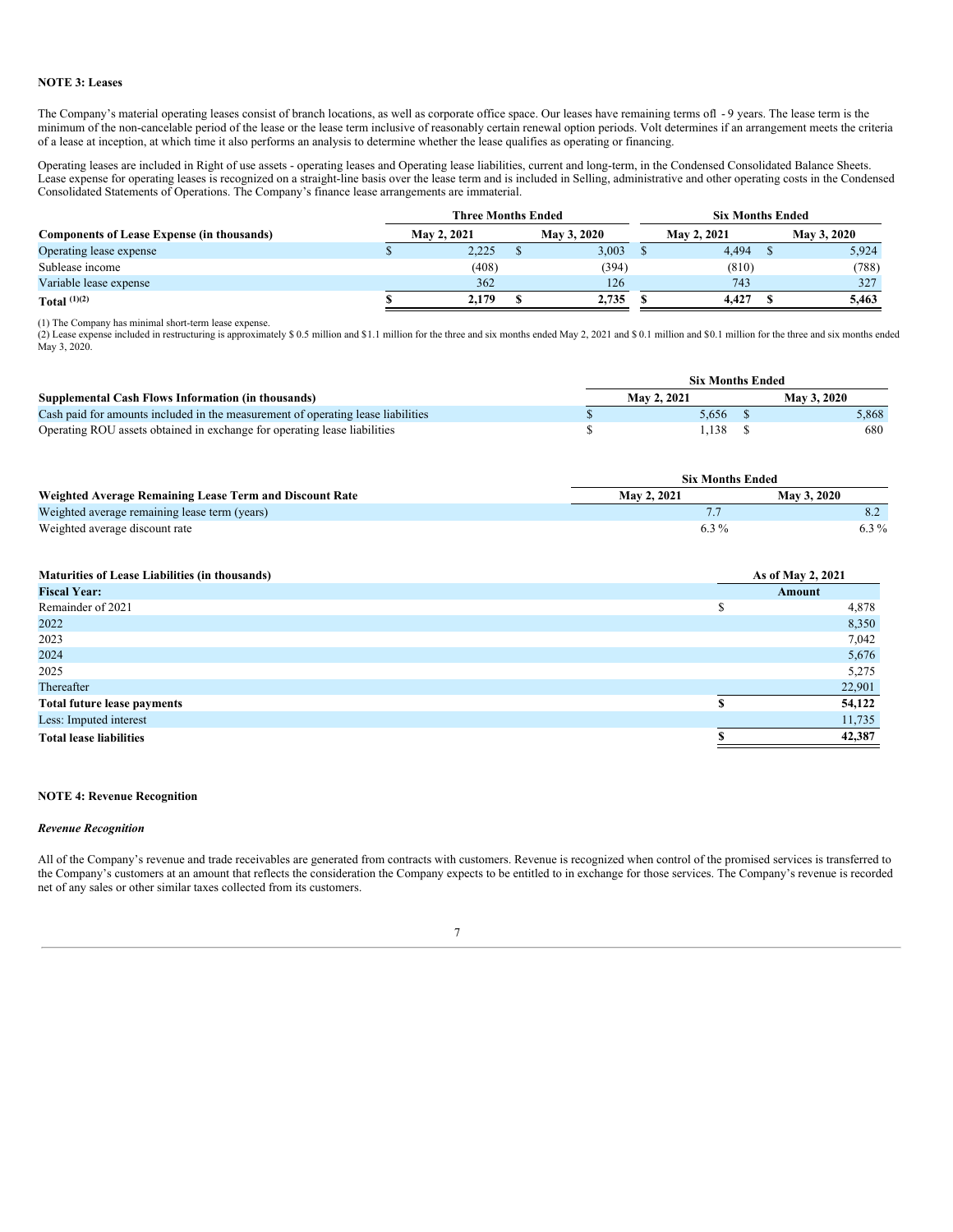#### *Revenue Service Types*

#### *Staf ing Services*

Volt's primary service is providing contingent (temporary) workers to its customers. These services are primarily provided through direct agreements with customers and Volt provides these services using its employees and, in some cases, by subcontracting with other vendors of contingent workers. Volt's costs in providing these services consist of the wages and benefits provided to the contingent workers as well as the recruiting costs, payroll department costs and other administrative costs.

#### *Direct Placement Services*

Direct placement services include providing qualified candidates to the Company's customers to hire on a permanent basis. Direct placement revenue is recognized net of a reserve for permanent placement candidates that do not remain with the customer through the contingency period, which is typically 60 days or less. This contingency is estimated based on historical data and recorded as a refund liability.

#### *Managed Service Programs (*"*MSP*"*)*

The Company's MSP programs provide comprehensive solutions for delivery of contingent labor for assignment to customers, including supplier and worker sourcing, selecting, qualifying, on/off-boarding, time and expense recordation, reporting and approved invoicing and payment processing procedures. The Company's fee for these MSP services is a fixed percentage of the staffing services spend that is managed through the program.

#### *Disaggregation of Revenues*

The following table presents our segment revenues disaggregated by service type (in thousands):

|                                  | Three Months Ended May 2, 2021 |            |                                          |                               |                                     |                            |                     |  |  |  |
|----------------------------------|--------------------------------|------------|------------------------------------------|-------------------------------|-------------------------------------|----------------------------|---------------------|--|--|--|
| Segment                          |                                | Total      | <b>North American</b><br><b>Staffing</b> | <b>International Staffing</b> | <b>North American</b><br><b>MSP</b> | <b>Corporate and Other</b> | <b>Eliminations</b> |  |  |  |
| Service Revenues:                |                                |            |                                          |                               |                                     |                            |                     |  |  |  |
| <b>Staffing Services</b>         | £.                             | 211,907 \$ | 182,353 \$                               | 22,535 \$                     | $6,934$ \$                          | 117S                       | (32)                |  |  |  |
| <b>Direct Placement Services</b> |                                | 3,749      | 1,942                                    | 1,276                         | 531                                 |                            |                     |  |  |  |
| Managed Service Programs         |                                | 6,436      | $\overline{\phantom{0}}$                 | 4,069                         | 2,367                               | $\overline{\phantom{a}}$   |                     |  |  |  |
|                                  |                                | 222,092 \$ | 184,295 \$                               | 27,880 \$                     | 9,832 \$                            | 117S                       | (32)                |  |  |  |
|                                  |                                |            |                                          |                               |                                     |                            |                     |  |  |  |
| Geographical Markets:            |                                |            |                                          |                               |                                     |                            |                     |  |  |  |
| Domestic                         | £.                             | 193,043 \$ | 183,323 \$                               | $-$ \$                        | $9,745$ \$                          | $-$ \$                     | (25)                |  |  |  |
| International                    |                                | 29,049     | 972                                      | 27,880                        | 87                                  | 117                        | (7)                 |  |  |  |
|                                  |                                | 222,092 \$ | 184,295 \$                               | 27,880 \$                     | $9,832$ \$                          | 117S                       | (32)                |  |  |  |

|                                  | Three Months Ended May 3, 2020 |            |                                          |                               |                              |                            |                     |  |  |  |  |  |  |
|----------------------------------|--------------------------------|------------|------------------------------------------|-------------------------------|------------------------------|----------------------------|---------------------|--|--|--|--|--|--|
| Segment                          |                                | Total      | <b>North American</b><br><b>Staffing</b> | <b>International Staffing</b> | North American<br><b>MSP</b> | <b>Corporate and Other</b> | <b>Eliminations</b> |  |  |  |  |  |  |
| Service Revenues:                |                                |            |                                          |                               |                              |                            |                     |  |  |  |  |  |  |
| <b>Staffing Services</b>         | \$                             | 199,443 \$ | 171,966 \$                               | 21,499 \$                     | 6,137 \$                     | 187 \$                     | (346)               |  |  |  |  |  |  |
| <b>Direct Placement Services</b> |                                | 3,151      | 1,420                                    | 875                           | 856                          |                            |                     |  |  |  |  |  |  |
| Managed Service Programs         |                                | 4,681      | $-$                                      | 1,929                         | 2,752                        |                            |                     |  |  |  |  |  |  |
|                                  |                                | 207,275 \$ | 173,386 \$                               | 24,303 \$                     | 9,745 \$                     | 187 S                      | (346)               |  |  |  |  |  |  |
|                                  |                                |            |                                          |                               |                              |                            |                     |  |  |  |  |  |  |
| Geographical Markets:            |                                |            |                                          |                               |                              |                            |                     |  |  |  |  |  |  |
| Domestic                         | \$                             | 181,870 \$ | 172,548 \$                               | $-$ \$                        | 9,648 \$                     | $-$ \$                     | (326)               |  |  |  |  |  |  |
| International                    |                                | 25,405     | 838                                      | 24,303                        | 97                           | 187                        | (20)                |  |  |  |  |  |  |
|                                  |                                | 207,275 \$ | 173,386 \$                               | 24,303 \$                     | 9,745 \$                     | 187 S                      | (346)               |  |  |  |  |  |  |

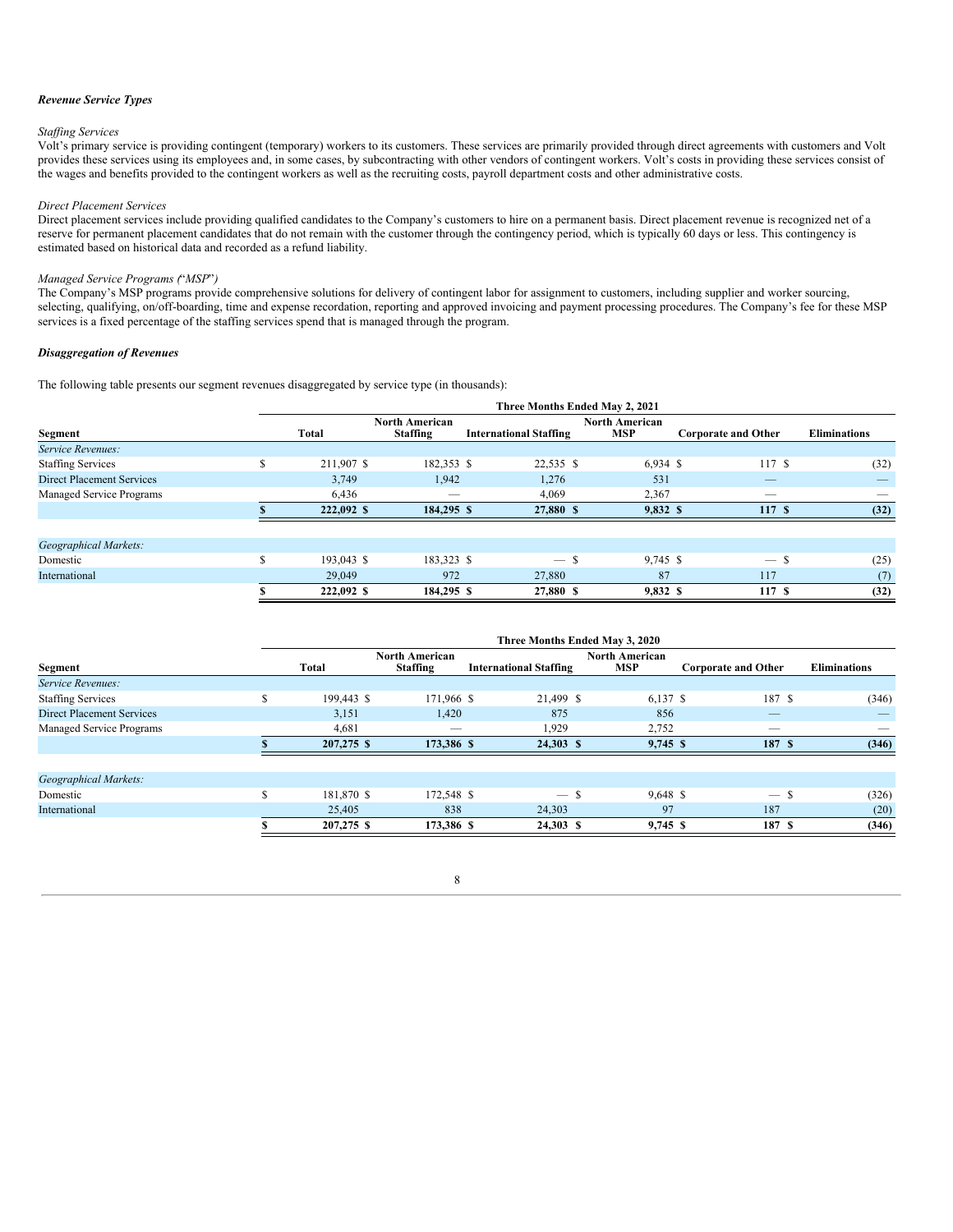|                                  | Six Months Ended May 2, 2021 |            |                                          |                               |                                     |                            |                     |  |  |  |  |  |  |
|----------------------------------|------------------------------|------------|------------------------------------------|-------------------------------|-------------------------------------|----------------------------|---------------------|--|--|--|--|--|--|
| Segment                          |                              | Total      | <b>North American</b><br><b>Staffing</b> | <b>International Staffing</b> | <b>North American</b><br><b>MSP</b> | <b>Corporate and Other</b> | <b>Eliminations</b> |  |  |  |  |  |  |
| Service Revenues:                |                              |            |                                          |                               |                                     |                            |                     |  |  |  |  |  |  |
| <b>Staffing Services</b>         |                              | 421,175 \$ | 364,919 \$                               | 42,530 \$                     | 13,581 \$                           | 236 \$                     | (91)                |  |  |  |  |  |  |
| <b>Direct Placement Services</b> |                              | 6,814      | 3,592                                    | 2,155                         | 1,067                               |                            |                     |  |  |  |  |  |  |
| Managed Service Programs         |                              | 12.061     | $-$                                      | 7,208                         | 4,853                               | $-$                        |                     |  |  |  |  |  |  |
|                                  |                              | 440,050 \$ | 368,511 \$                               | 51,893 \$                     | 19.501 S                            | 236S                       | (91)                |  |  |  |  |  |  |
| Geographical Markets:            |                              |            |                                          |                               |                                     |                            |                     |  |  |  |  |  |  |
| Domestic                         |                              | 385,875 \$ | 366,619 \$                               | $-$ \$                        | 19,317 \$                           | $\overline{\phantom{m}}$   | (61)                |  |  |  |  |  |  |
| International                    |                              | 54,175     | 1,892                                    | 51,893                        | 184                                 | 236                        | (30)                |  |  |  |  |  |  |
|                                  |                              | 440,050 \$ | 368,511 \$                               | 51,893 \$                     | 19,501S                             | 236S                       | (91)                |  |  |  |  |  |  |

|                                  | Six Months Ended May 3, 2020 |            |                                   |                               |                                     |                            |                     |  |  |  |  |  |  |
|----------------------------------|------------------------------|------------|-----------------------------------|-------------------------------|-------------------------------------|----------------------------|---------------------|--|--|--|--|--|--|
| Segment                          |                              | Total      | North American<br><b>Staffing</b> | <b>International Staffing</b> | <b>North American</b><br><b>MSP</b> | <b>Corporate and Other</b> | <b>Eliminations</b> |  |  |  |  |  |  |
| Service Revenues:                |                              |            |                                   |                               |                                     |                            |                     |  |  |  |  |  |  |
| <b>Staffing Services</b>         |                              | 409,486 \$ | 352,829 \$                        | $45,106$ \$                   | 11,931 \$                           | 390 \$                     | (770)               |  |  |  |  |  |  |
| <b>Direct Placement Services</b> |                              | 6,368      | 2,952                             | 1,883                         | 1,533                               |                            |                     |  |  |  |  |  |  |
| Managed Service Programs         |                              | 9,187      | $-$                               | 3,537                         | 5,650                               | __                         | $-$                 |  |  |  |  |  |  |
|                                  |                              | 425,041 \$ | 355,781 \$                        | 50,526 \$                     | 19.114 \$                           | 390S                       | (770)               |  |  |  |  |  |  |
|                                  |                              |            |                                   |                               |                                     |                            |                     |  |  |  |  |  |  |
| <b>Geographical Markets:</b>     |                              |            |                                   |                               |                                     |                            |                     |  |  |  |  |  |  |
| Domestic                         | $\triangle$                  | 372,553 \$ | 354,316 \$                        | $-$ \$                        | 18.966 \$                           | $-$ \$                     | (729)               |  |  |  |  |  |  |
| International                    |                              | 52,488     | 1,465                             | 50,526                        | 148                                 | 390                        | (41)                |  |  |  |  |  |  |
|                                  |                              | 425,041 \$ | 355,781 \$                        | 50,526 \$                     | 19,114 \$                           | 390 S                      | (770)               |  |  |  |  |  |  |

#### *Unsatisfied Performance Obligations*

The Company does not disclose the value of unsatisfied performance obligations for (i) contracts with an original expected length of one year or less and (ii) contracts for which they will recognize revenue at the amount to which it has the right to invoice for services performed. Unsatisfied performance obligations for contracts not meeting the aforementioned criteria are immaterial.

#### *Accounts Receivable, Contract Assets and Contract Liabilities*

The Company records accounts receivable when its right to consideration becomes unconditional and records a sales allowance as a liability. As of May 2, 2021, the change in the reserve balance from November 1, 2020 was immaterial. Contract assets primarily relate to the Company's rights to consideration for services provided that are conditional on satisfaction of future performance obligations. The Company records contract liabilities when payments are made or due prior to the related performance obligations being satisfied. The current portion of contract liabilities is included in Accrued insurance and other in the Condensed Consolidated Balance Sheets. The Company does not have any material contract assets or long-term contract liabilities as of May 2, 2021 and November 1, 2020.

#### *Economic Factors*

The Company's operations are subject to variations in the economic condition and regulatory environment in their jurisdictions of operations. Adverse economic conditions may severely reduce the demand for the Company's services and directly impact the revenue. In addition, the Company faces risks in complying with various legal requirements and unpredictable changes in both U.S. and foreign regulations which may have a financial impact on the business and operations.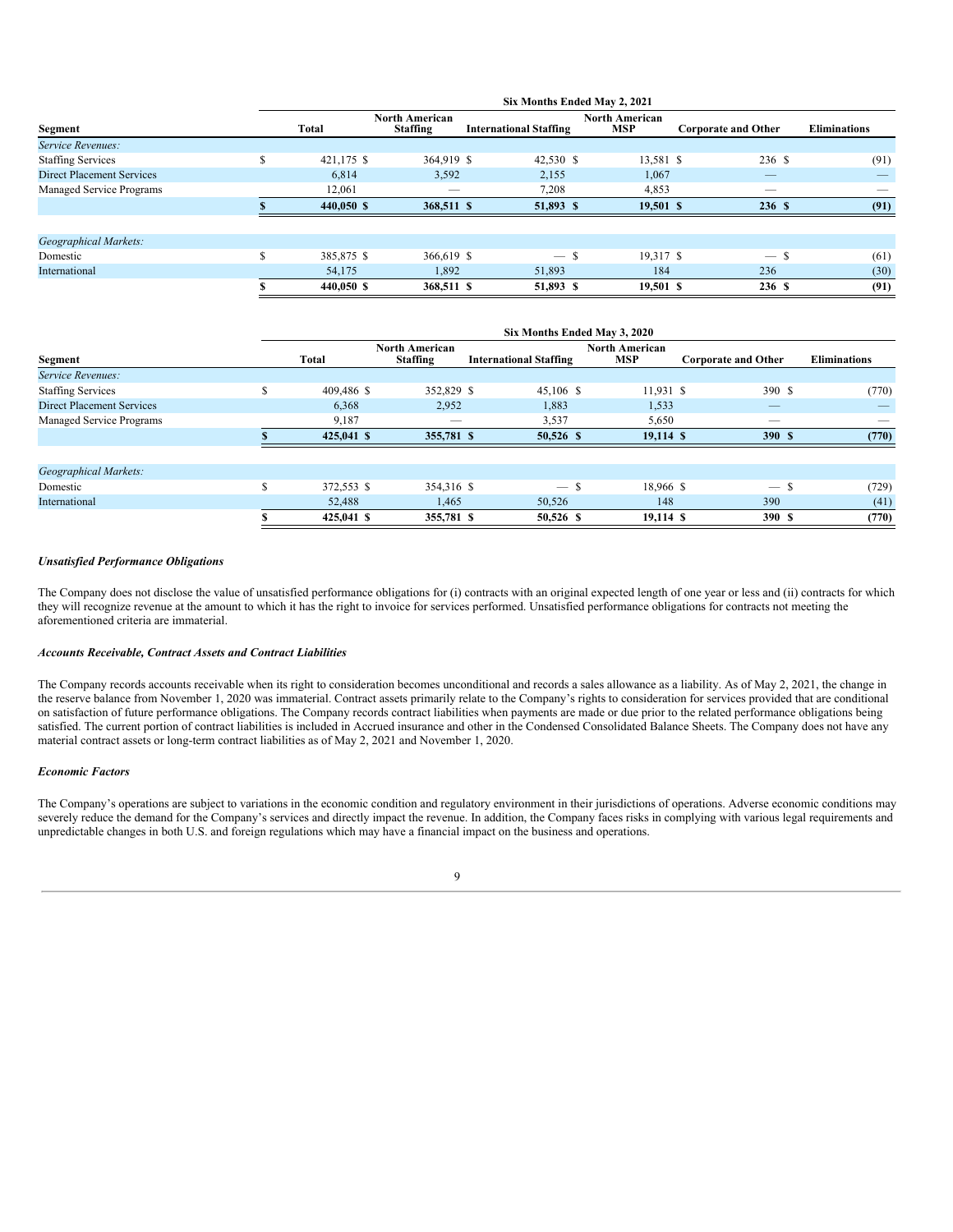The global spread of COVID-19, or coronavirus, created significant volatility, uncertainty and global macroeconomic disruption. This was due to related government actions, non-governmental agency recommendations and public perceptions and disruption in global economic and labor market conditions. Our business, results of operations and financial condition have been and may continue to be impacted by the coronavirus pandemic, related government actions and any future adverse impacts could be material and are difficult to predict.

#### **NOTE 5: Accumulated Other Comprehensive Loss**

The changes in accumulated other comprehensive loss for the three and six months ended May 2, 2021 were (in thousands):

|                                                                 | <b>Three Months Ended</b><br><b>Six Months Ended</b> |  |          |  |  |  |
|-----------------------------------------------------------------|------------------------------------------------------|--|----------|--|--|--|
|                                                                 | May 2, 2021                                          |  |          |  |  |  |
|                                                                 | <b>Foreign Currency Translation</b>                  |  |          |  |  |  |
| Accumulated other comprehensive loss at beginning of the period | (5,527)                                              |  | (6, 458) |  |  |  |
| Other comprehensive income                                      | 160                                                  |  | 1.091    |  |  |  |
| Accumulated other comprehensive loss at May 2, 2021             | (5,367)                                              |  | (5,367)  |  |  |  |

There were no reclassifications from accumulated other comprehensive loss for the three and six months ended May 2, 2021 and May 3, 2020.

#### **NOTE 6: Restricted Cash and Short-Term Investments**

Restricted cash primarily includes amounts related to requirements under certain contracts with managed service program customers, for whom the Company manages the customers' contingent staffing requirements, including processing of associate vendor billings into single, combined customer billings and distribution of payments to associate vendors on behalf of customers, as well as minimum cash deposits required to be maintained as collateral. Distribution of payments to associate vendors is generally made shortly after receipt of payment from customers, with undistributed amounts included in restricted cash and accounts payable between receipt and distribution of these amounts, where contractually required. At May 2, 2021 and November 1, 2020, restricted cash included \$4.6 million and \$9.2 million, respectively, restricted for payment to associate vendors, and \$0.6 million and \$0.5 million, respectively, restricted for other collateral accounts.

At May 2, 2021 and November 1, 2020, restricted cash also included \$4.2 million and \$8.2 million, respectively, restricted under the Company's long-term accounts receivable securitization program ("DZ Financing Program") with DZ Bank AG Deutsche Zentral-Genossenschaftsbank ("DZ Bank"). At May 2, 2021, this cash was restricted as it supplemented collateral provided by accounts receivable towards the Company's aggregate borrowing base usage of \$82.1 million, inclusive of \$60.0 million outstanding and \$22.1 million in issued letters of credit. At November 1, 2020, this cash was restricted as it supplemented collateral provided by accounts receivable towards the Company's aggregate borrowing base usage of \$84.5 million, inclusive of \$60.0 million outstanding and \$24.5 million in issued letters of credit.

Short-term investments were \$3.4 million and \$2.9 million at May 2, 2021 and November 1, 2020, respectively. These short-term investments consisted primarily of the fair value of deferred compensation investments corresponding to employees' selections, primarily in mutual funds, based on quoted prices in active markets.

#### **NOTE 7: Fair Value Measurements**

Assets and liabilities recorded at fair value are measured and classified in accordance with a three-tier fair value hierarchy based on the observability of the inputs available in the market to measure fair value, as described below:

- a. Level 1 measurements consist of unadjusted quoted prices in active markets for identical assets or liabilities.
- b. Level 2 measurements include quoted prices in markets that are not active or model inputs that are observable either directly or indirectly for substantially the full term of the asset or liability.
- Level 3 measurements include significant unobservable inputs.

The carrying amounts of the Company's financial instruments, which include cash, cash equivalents, restricted cash, accounts receivable and accounts payable, approximated their fair values due to the short-term nature of these instruments.

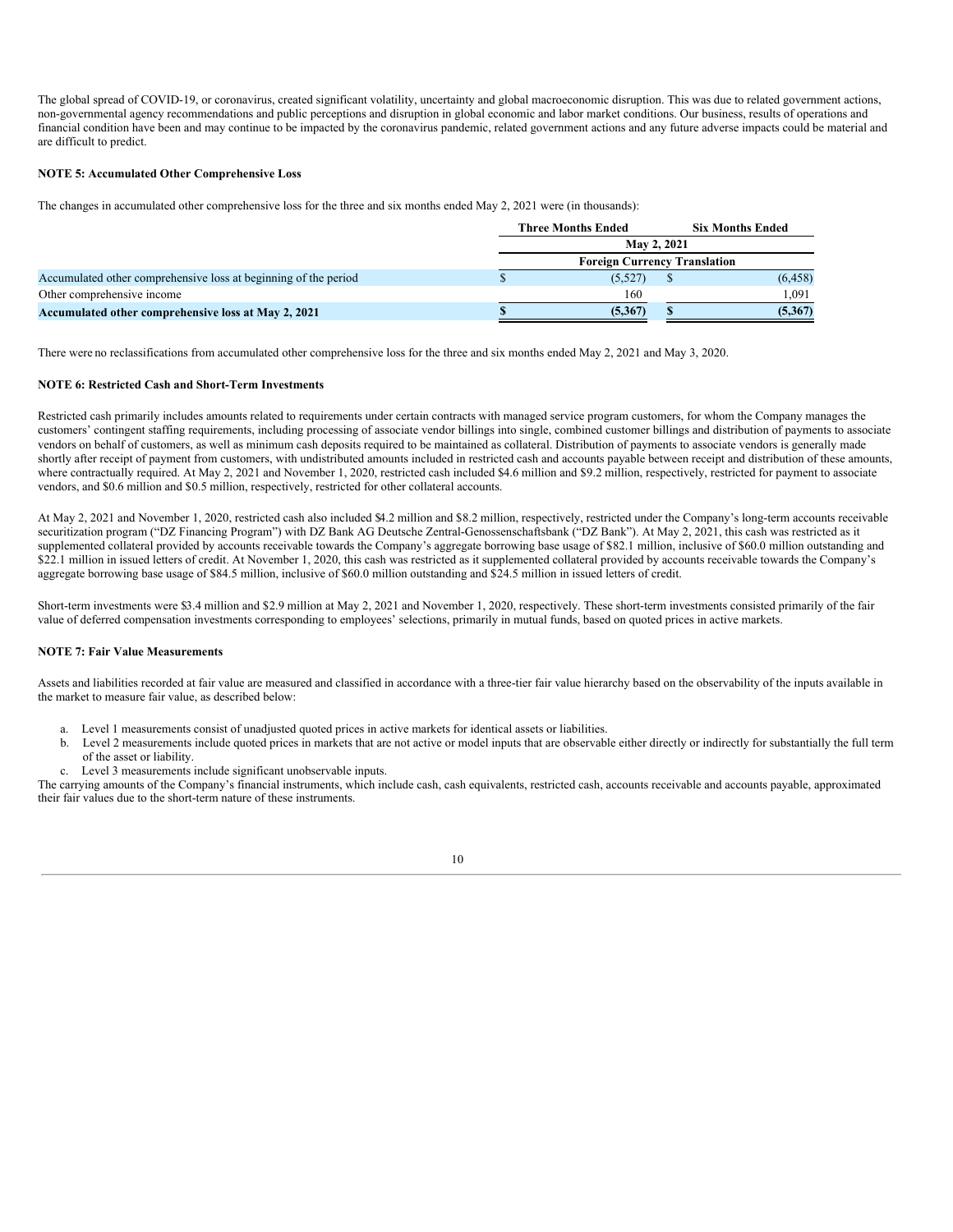The Company holds mutual funds to satisfy its obligations under its employee deferred compensation plan, which is carried at fair value based on quoted market prices in active markets for identical assets (Level 1). These short-term investments were \$3.4 million and \$2.9 million at May 2, 2021 and November 1, 2020, respectively. The carrying amounts of long-term debt recorded in the Company's Condensed Consolidated Balance Sheets was \$59.2 million at May 2, 2021 and November 1, 2020. This amount was net of deferred financing fees and approximated its fair value, which is determinable based on the interest rates the Company believes it could obtain for borrowings with similar terms (Level 2).

Certain assets, such as goodwill, are not measured at fair value on an ongoing basis but are subject to fair value adjustments in certain circumstances. Upon a triggering event or evidence of impairment, the Company determines the fair value of these assets using Level 3 inputs, typically within a discounted cash flow model.

There have been no changes in the methodology used to measure fair value of the financial instruments as well as any transfer of Level 3 assets or liabilities during the three and six months ended May 2, 2021.

#### **NOTE 8: Income Taxes**

The income tax provision reflects the geographic mix of earnings in various federal, state and foreign tax jurisdictions and their applicable rates resulting in a composite effective tax rate. The Company's cumulative results for substantially all United States ("U.S.") and certain non-U.S. jurisdictions for the most recent three-year period is a loss. Accordingly, a valuation allowance has been established for substantially all loss carryforwards and other net deferred tax assets for these jurisdictions, resulting in an effective tax rate that is significantly different than the statutory rate.

The Company adjusts its effective tax rate for each quarter to be consistent with the estimated annual effective tax rate, consistent with ASC 270,*Interim Reporting*, and ASC 740-270, *Income Taxes – Intra Period Tax Allocation*. Jurisdictions with a projected loss for the full year where no tax benefit can be recognized are excluded from the calculation of the estimated annual effective tax rate. The Company's future effective tax rates could be affected by earnings being different than anticipated in countries with differing statutory rates, increases in recorded valuation allowances of tax assets, or changes in tax laws.

The Company's provision for income taxes primarily includes foreign jurisdictions and state taxes. The income tax provision in the second quarter of fiscal 2021 and 2020 were \$0.3 million and less than \$0.1 million, respectively, primarily related to locations outside of the United States. For the first six months ended May 2, 2021 and May 3, 2020, the income tax provision was \$0.6 million and \$0.2 million, respectively, primarily related to locations outside of the United States. The Company's quarterly provision for income taxes is measured using an estimated annual effective tax rate, adjusted for discrete items that occur within the periods presented.

The Company has analyzed the income tax impacts of the Coronavirus Aid, Relief, and Economic Security Act ("CARES Act") and has determined that it will not have a material impact to the Company.

#### **NOTE 9: Debt**

The Company's primary sources of liquidity are cash flows from operations and proceeds from its financing arrangements. Both operating cash flows and borrowing capacity under the Company's financing arrangements are directly related to the levels of accounts receivable generated by its businesses. The Company's operating cash flows consist primarily of collections of customer receivables offset by payments for payroll and related items for the Company's contingent staff and in-house employees; federal, foreign, state and local taxes; and trade payables. The Company's level of borrowing capacity under its financing arrangements increases or decreases in tandem with any change in accounts receivable based on revenue fluctuations.

The Company manages its cash flow and related liquidity on a global basis. The weekly payroll payments inclusive of employment-related taxes and payments to vendors are approximately \$17.0 million. The Company generally targets minimum global liquidity to be approximately1.5 times its average weekly requirements. The Company also maintains minimum effective cash balances in foreign operations and uses a multi-currency netting and overdraft facility for its European entities to further minimize overseas cash requirements.

On March 27, 2020, the U.S. government enacted the CARES Act which, among other things, permits the deferral of the employer's portion of social security tax payments between March 27, 2020 and December 31, 2020. As a result, as of May 2, 2021, \$26.2 million of employer payroll tax payments were deferred with50% due by December 31, 2021 and the remaining 50% by December 31, 2022.

The DZ Financing Program is fully collateralized by certain receivables of the Company that are sold to a wholly-owned, consolidated, bankruptcy-remote subsidiary. To finance the purchase of such receivables, that subsidiary may request that DZ Bank make loans from time-to-time to that subsidiary which are secured by liens on those receivables.

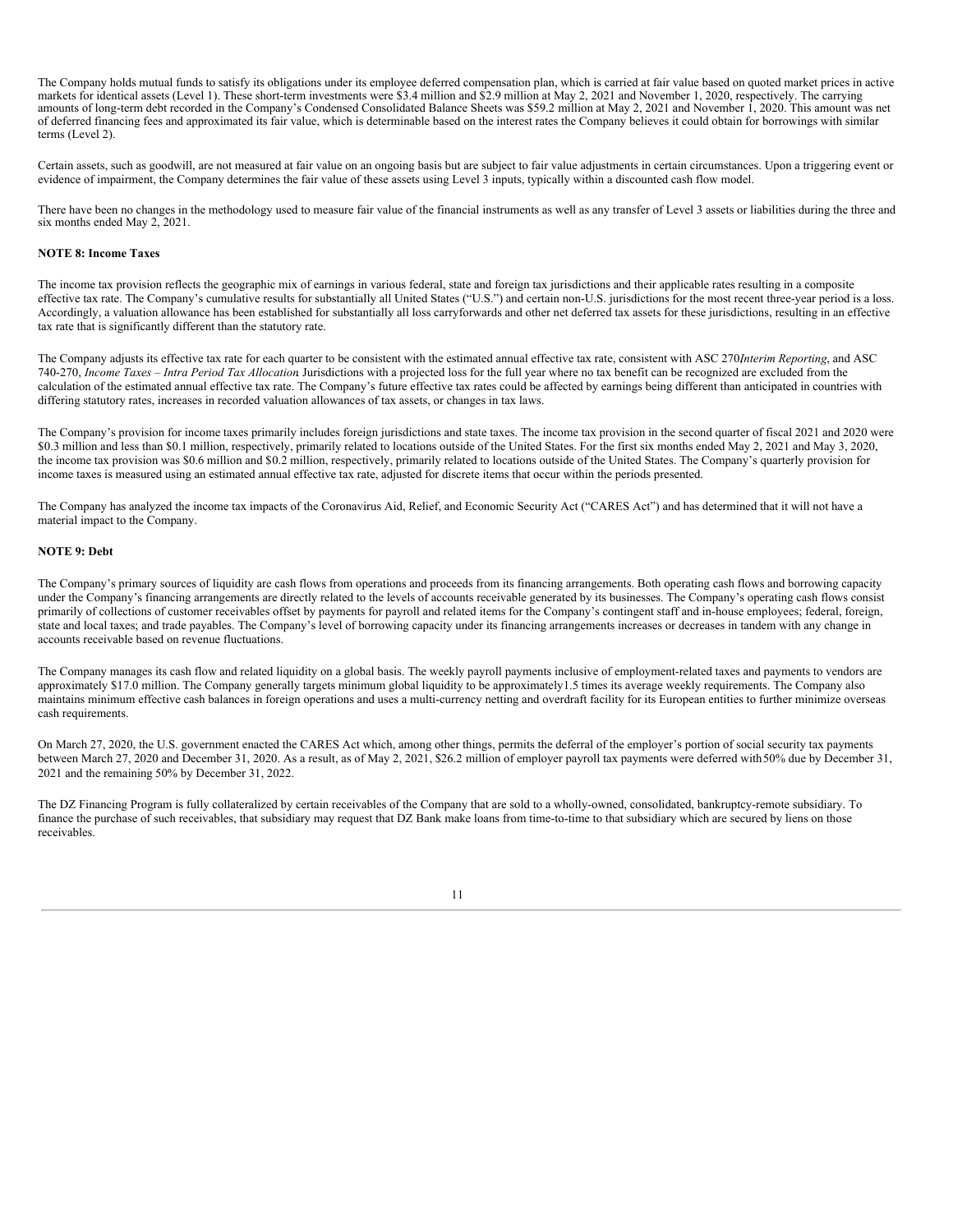In July 2019, the Company amended and restated its long-term DZ Financing Program, which was originally executed on January 25, 2018. The restated agreement allows for the inclusion of certain accounts receivable from originators in the United Kingdom, which added an additional \$5.0 - \$7.0 million in borrowing availability. In June 2020, the Maximum Facility Amount, as defined in the DZ Financing Program, was reduced from \$115.0 million to \$100.0 million.

In December 2020, the Company amended the DZ Financing Program. The modifications to the agreement were to (1) extend the Amortization Date, as defined in the DZ Financing Program, from January 25, 2023 to January 25, 2024; (2) extend the Facility Maturity Date, as defined in the DZ Financing Program, from July 25, 2023 to July 25, 2024; (3) revise an existing covenant to maintain positive net income in any fiscal year ending after 2020 to any fiscal year ending after 2021; (4) replace the existing Tangible Net Worth ("TNW") covenant requirement, as defined in the DZ Financing Program, to a minimum TNW of \$20.0 million through the Company's fiscal quarter ending on or about July 31, 2021 and \$25.0 million in each quarter thereafter; and (5) revise the eligibility threshold for the receivables of a large North American Staffing customer from 5% of eligible receivables to 8%, which increased our overall availability under the Program by \$1.0 - \$3.0 million. All other terms and conditions of the DZ Financing Program remain substantially unchanged.

Loan advances may be made under the DZ Financing Program through January 25, 2024 and all loans will mature no later than July 25, 2024. Loans will accrue interest (i) with respect to loans that are funded through the issuance of commercial paper notes, at the commercial paper ("CP") rate and (ii) otherwise, at a rate per annum equal to adjusted LIBOR. The CP rate will be based on the rates paid by the applicable lender on notes it issues to fund related loans. Adjusted LIBOR is based on LIBOR for the applicable interest period and the rate prescribed by the Board of Governors of the Federal Reserve System for determining the reserve requirements with respect to Eurocurrency funding. If an event of default occurs, all loans shall bear interest at a rate per annum equal to the prime rate (the federal funds rate plus 3%) plus 2.5%.

The DZ Financing Program also includes a letter of credit sub-facility with a sub-limit of \$35.0 million. As of May 2, 2021, the letter of credit participation was \$22.1 million inclusive of \$20.9 million for the Company's casualty insurance program and \$1.2 million for the security deposit required under certain real estate lease agreements.

The DZ Financing Program contains customary representations and warranties as well as affirmative and negative covenants. The agreement also contains customary default, indemnification and termination provisions. The DZ Financing Program is not an off-balance sheet arrangement, as the bankruptcy-remote subsidiary is a 100%-owned consolidated subsidiary of the Company.

The Company is subject to certain financial and portfolio performance covenants under the DZ Financing Program, including (1) a minimum TNW, as defined under the DZ Financing Program, of at least \$20.0 million through the Company's fiscal quarter ending on or about July 31, 2021 and \$25.0 million in each quarter thereafter; (2) positive net income in any fiscal year ending after 2021; (3) maximum debt to tangible net worth ratio of 3:1; and (4) a minimum of \$15.0 million in liquid assets, as defined under the DZ Financing Program. At May 2, 2021, the Company was in compliance with all debt covenants. At May 2, 2021, there was \$2.9 million of borrowing availability, as defined under the DZ Financing Program.

At May 2, 2021, the Company had outstanding borrowings under the DZ Financing Program of \$60.0 million, with a weighted average annual interest rate of1.9% during both the second quarter of fiscal 2021 and for the first six months of fiscal 2021. At May 3, 2020, the Company had outstanding borrowings under the DZ Financing Program of \$60.0 million, with a weighted average annual rate of3.3% during the second quarter of fiscal 2020 and 3.2% during the first six months of fiscal 2020.

Long-term debt consists of the following (in thousands):

|                           | <b>May 2, 2021</b> | <b>November 1, 2020</b> |        |  |
|---------------------------|--------------------|-------------------------|--------|--|
| Financing programs        |                    | 60,000                  | 60,000 |  |
| Less:                     |                    |                         |        |  |
| Deferred financing fees   |                    | 847                     | 846    |  |
| Total long-term debt, net |                    | 59,153                  | 59,154 |  |
|                           |                    |                         |        |  |

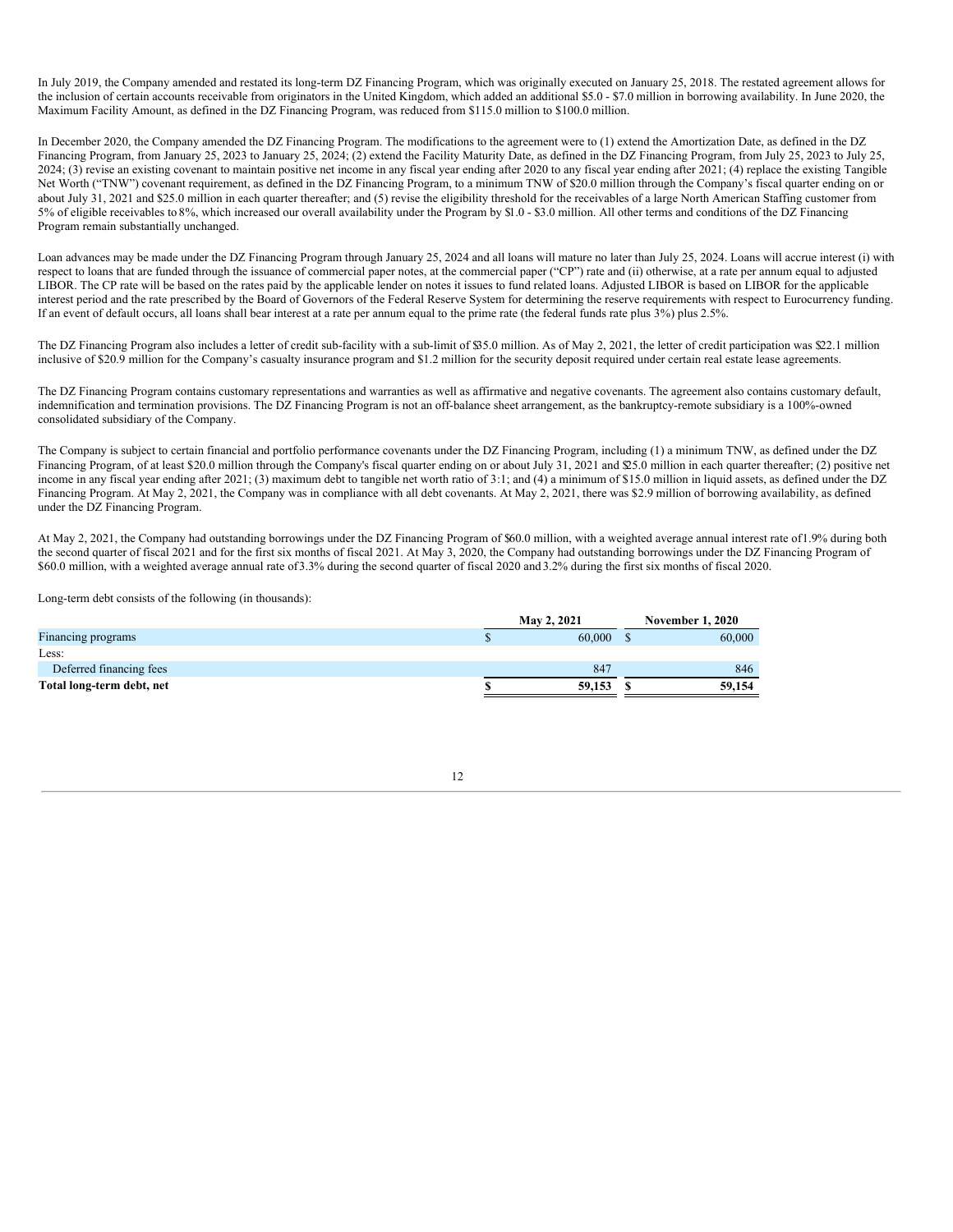#### **NOTE 10: Earnings (Loss) Per Share**

Basic and diluted net loss per share are calculated as follows (in thousands, except per share amounts):

|                                           |                            | <b>Three Months Ended</b> |      |             | <b>Six Months Ended</b> |             |             |           |  |
|-------------------------------------------|----------------------------|---------------------------|------|-------------|-------------------------|-------------|-------------|-----------|--|
|                                           | May 2, 2021<br>May 3, 2020 |                           |      |             | May 2, 2021             |             | May 3, 2020 |           |  |
| <b>Numerator</b>                          |                            |                           |      |             |                         |             |             |           |  |
| Net income (loss)                         |                            | 1.879                     | \$   | (5, 425)    | S                       | (567)       | S           | (16, 233) |  |
|                                           |                            |                           |      |             |                         |             |             |           |  |
| Denominator                               |                            |                           |      |             |                         |             |             |           |  |
| Basic weighted average number of shares   |                            | 21.793                    |      | 21.416      |                         | 21,793      |             | 21,416    |  |
| Diluted weighted average number of shares |                            | 22,588                    |      | 21,416      |                         | 21,793      |             | 21,416    |  |
|                                           |                            |                           |      |             |                         |             |             |           |  |
| Net income (loss) per share:              |                            |                           |      |             |                         |             |             |           |  |
| Basic                                     | \$                         | 0.09                      | - \$ | $(0.25)$ \$ |                         | $(0.03)$ \$ |             | (0.76)    |  |
| Diluted                                   | ¢<br>ъ                     | 0.08                      | S    | (0.25)      | - S                     | (0.03)      | - \$        | (0.76)    |  |

The diluted earnings per share for the three months ended May 2, 2021 did not include the effect of potentially dilutive outstanding shares comprised of 212,170 RSUs (defined below), 331,944 stock options and 124,987 PSUs (defined below) because the effect would have been anti-dilutive. The diluted earnings per share for the six months ended May 2, 2021 did not include the effect of potentially dilutive outstanding shares comprised of 937,662 RSUs, 331,944 stock options and 194,417 PSUs because the effect would have been anti-dilutive.

The diluted earnings per share for the three and six months ended May 3, 2020 did not include the effect of potentially dilutive outstanding shares comprised of653,210 RSUs, 401,053 stock options and 376,986 PSUs because the effect would have been anti-dilutive.

#### **NOTE 11: Share-Based Compensation Plans**

For the three and six months ended May 2, 2021, the Company recognized share-based compensation expense of \$0.5 million and \$0.7 million, respectively. For the three and six months ended May 3, 2020, the Company recognized share-based compensation expense of \$0.2 million and \$0.7 million, respectively. These expenses are included in Selling, administrative and other operating costs in the Company's Condensed Consolidated Statements of Operations.

#### *2021 Equity Incentive Plan*

On April 20, 2021, the stockholders of the Company approved the Company's 2021 Equity Incentive Plan (the "2021 Plan"). The 2021 Plan permits the granting of (1) stock options, including incentive stock options, (2) stock appreciation rights, (3) restricted stock, (4) restricted stock units, (5) performance awards, and (6) other awards valued in whole or in part by reference to or otherwise based on our common stock (as defined in the 2021 Plan, "other share-based awards"). Subject to adjustment as provided in the 2021 Plan, up to an aggregate of 3,700,000 shares of the Company's common stock will be available for awards under the 2021 Plan, plus any shares granted under the Company's 2019 and 2015 Equity Incentive Plans that become available for awards under such plans.

#### *Fiscal 2020 Awards*

During fiscal 2020, the Company granted restricted stock units ("RSUs") to executive management and, due to limited share availability under its long-term incentive plan, issued deferred cash awards to certain employees including executive management. The RSUs and cash awards vest in equal annual tranches over three years, provided the employees remain employed with the Company on the applicable vesting date. The grant date fair value for the RSUs is measured using the closing stock price on the grant date and the total grant date fair value was \$0.7 million. The deferred cash awards totaled \$2.2 million. In addition, due to limited share availability, cash payments in the aggregate amount of \$0.4 million were made in lieu of equity awards to non-executive directors of the Company.

#### *Fiscal 2019 Awards*

During fiscal 2019, the Company granted performance stock units ("PSUs") to executive management, RSUs to certain employees including executive management and its annual equity grant of RSUs to the Board of Directors.

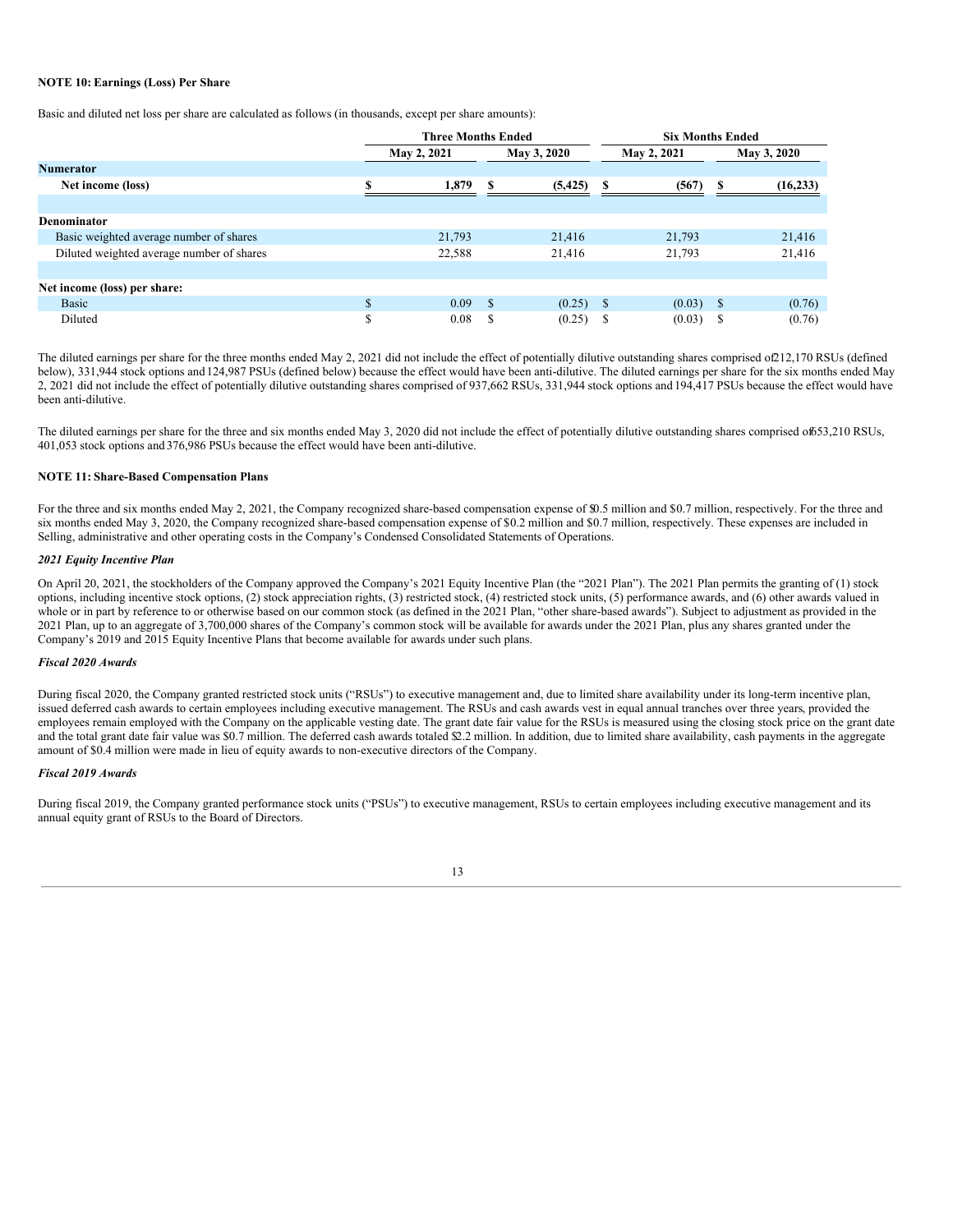The PSUs are eligible to vest inthree equal tranches at the end of each performance period. Vesting of the PSUs is dependent on the achievement of the adjusted Earnings Before Interest, Taxes, Depreciation and Amortization margin percentage goals based on adjusted revenues at the end of each fiscal year of the one-year, two-year and threeyear performance periods and provided that the employees remain employed with the Company on the applicable vesting date. The payout percentages can range from0% to 150%. The RSUs for the employees vest in equal annual tranches overthree years, provided the employees remain employed with the Company on the applicable vesting date. The RSUs for the Board of Directors vested one year from the grant date provided that the director provides continued service through the vesting date. The grant date fair value for the PSUs and RSUs is measured using the closing stock price on the grant date. The PSUs and RSUs had a total grant date fair value of approximately \$1.2 million and \$2.1 million, respectively.

#### *Summary of Equity and Liability Awards*

The following tables summarize the activities related to the Company's share-based equity and liability awards for the six months ended May 2, 2021:

|                                   | Number of     | <b>Weighted Average</b>      |
|-----------------------------------|---------------|------------------------------|
| <b>Performance Share Units</b>    | <b>Shares</b> | <b>Grant Date Fair Value</b> |
| Outstanding at November 1, 2020   | 209,662       | \$3.91                       |
| Forfeited                         | (15.245)      | \$4.04                       |
| <b>Outstanding at May 2, 2021</b> | 194,417       | \$3.90                       |

|                                 | Number of     | <b>Weighted Average</b>      |
|---------------------------------|---------------|------------------------------|
| <b>Restricted Stock Units</b>   | <b>Shares</b> | <b>Grant Date Fair Value</b> |
| Outstanding at November 1, 2020 | 976.180       | \$2.08                       |
| Forfeited                       | (29,033)      | \$3.33                       |
| Vested                          | (9.485)       | \$4.10                       |
| Outstanding at May 2, 2021      | 937,662       | \$2.02                       |

| <b>Stock Options</b>                              | Number of<br>Shares | <b>Weighted Average</b><br><b>Exercise Price</b> | <b>Weighted Average</b><br>Contractual Life (in years) | <b>Aggregate Intrinsic</b><br>Value (in thousands) |
|---------------------------------------------------|---------------------|--------------------------------------------------|--------------------------------------------------------|----------------------------------------------------|
| Outstanding at November 1, 2020                   | 331.944             | \$5.73                                           | 6.22                                                   | <u>\_</u>                                          |
|                                                   |                     |                                                  |                                                        |                                                    |
| <b>Outstanding and Exercisable at May 2, 2021</b> | 331.944             | \$5.73                                           | 5.72                                                   | $\sim$                                             |

For the six months ended May 2, 2021, there wasno exercise of stock options. As of May 2, 2021, total unrecognized compensation expense of \$0.7 million related to PSUs, stock options and RSUs will be recognized over the remaining weighted average vesting period of 1.6 years of which \$0.3 million, \$0.3 million and \$0.1 million are expected to be recognized in fiscal 2021, 2022 and 2023 respectively.

#### **NOTE 12: Restructuring and Severance Charges**

The Company incurred total restructuring and severance costs of \$0.6 million and \$0.4 million in the second quarter of fiscal 2021 and 2020, respectively, and \$1.2 million and \$1.7 million for the six months ended May 2, 2021 and May 3, 2020, respectively.

#### *2020 Restructuring Plan*

In the first quarter of fiscal 2020, the Company approved a restructuring plan (the "2020 Plan") as part of its strategic initiative to optimize the Company's cost infrastructure. The 2020 Plan leveraged the global capabilities of the Company's staffing operations based in Bangalore, India and off-shored a significant number of strategically identified roles to this location. The total costs incurred in connection with the 2020 Plan were \$1.2 million, consisting of \$0.1 million in North American Staffing, \$0.1 million in International Staffing and \$1.0 million in the Corporate and Other category.

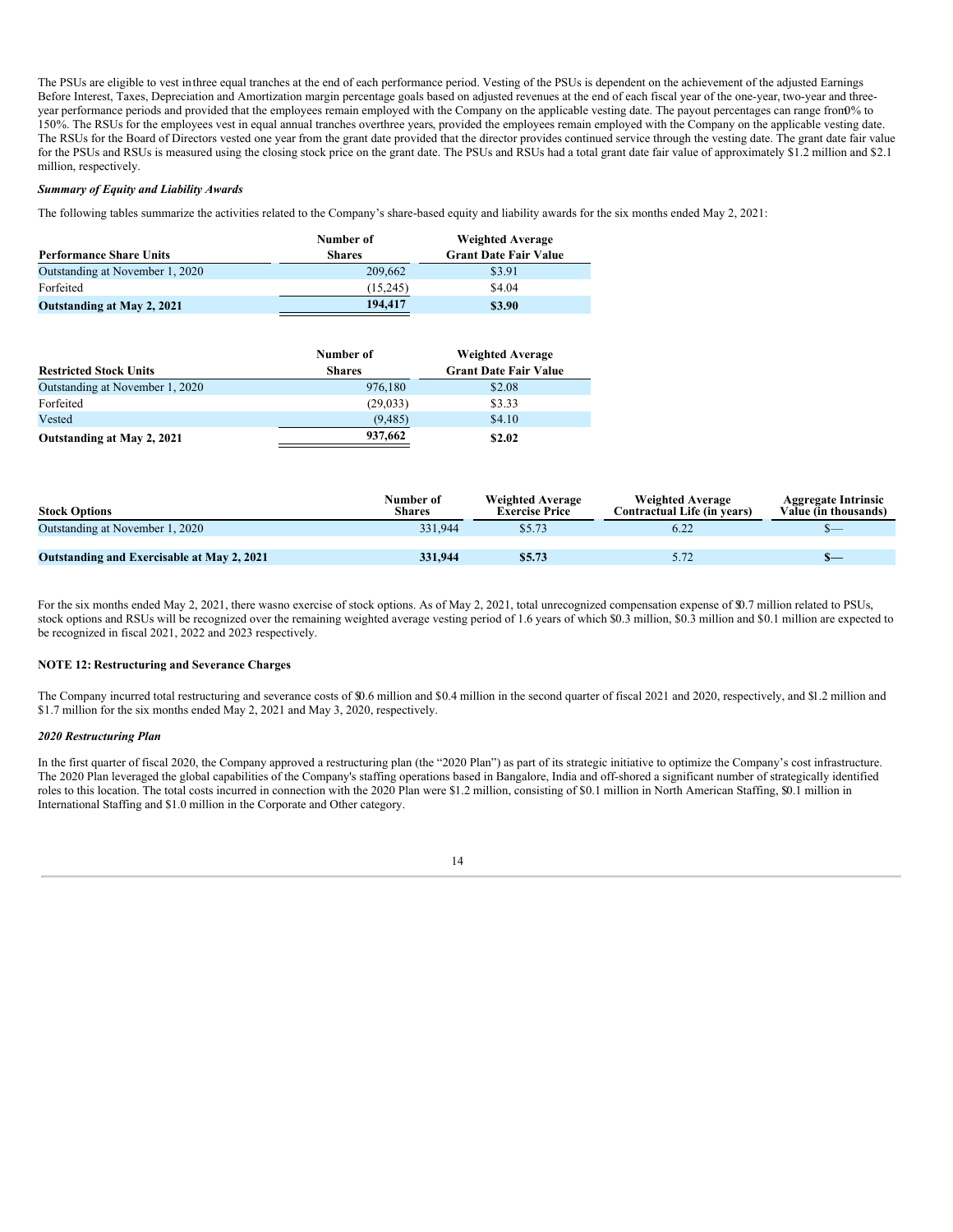#### *Other Restructuring Costs*

As part of its continued efforts to reduce costs, the Company recorded other restructuring costs. In the second quarter of fiscal 2021, the Company recorded severance costs of \$0.1 million primarily resulting from the elimination of certain positions and \$0.5 million related to ongoing costs of facilities impaired in the second half of fiscal 2020. In the second quarter of fiscal 2020, the Company recorded severance costs of \$0.4 million primarily resulting from the elimination of certain positions.

Accrued restructuring and severance costs are included in Accrued compensation and Accrued insurance and other in the Condensed Consolidated Balance Sheets.Activity for the first six months of fiscal 2021 is summarized as follows (in thousands):

|                                   | May 2, 2021 |         |  |  |  |  |
|-----------------------------------|-------------|---------|--|--|--|--|
| <b>Balance, beginning of year</b> |             | 212     |  |  |  |  |
| Charged to expense                |             | 1,227   |  |  |  |  |
| Cash payments                     |             | (1,219) |  |  |  |  |
| <b>Ending Balance</b>             |             | 220     |  |  |  |  |

The remaining balance as of May 2, 2021 was \$0.2 million, primarily related to other restructuring costs in the Corporate and Other category.

#### **NOTE 13: Commitments and Contingencies**

#### *Legal Proceedings*

The Company is involved in various claims and legal actions arising in the ordinary course of business. The Company's loss contingencies not discussed elsewhere consist primarily of claims and legal actions arising in the normal course of business related to contingent worker employment matters in the staffing services segments. These matters are at varying stages of investigation, arbitration or adjudication. The Company has accrued for losses on individual matters that are both probable and reasonably estimable.

Estimates are based on currently available information and assumptions. Significant judgment is required in both the determination of probability and the determination of whether a matter is reasonably estimable. The Company's estimates may change and actual expenses could differ in the future as additional information becomes available.

#### **NOTE 14: Related Party Transactions**

For the six months ended May 2, 2021 and May 3, 2020, the Company provided staffing services in the aggregate amount of \$91,000 and \$86,000, respectively, to a company where Volt's Chairman of the Board, William J. Grubbs, serves as President.

#### **NOTE 15: Segment Data**

We report our segment data in accordance with the provisions of ASC 280,*Segment Reporting*, aligning with the way the Company evaluates its business performance and manages its operations. Our current reportable segments are (i) North American Staffing, (ii) International Staffing and (iii) North American MSP. The non-reportable businesses are combined and disclosed with corporate services under the category Corporate and Other.

Segment operating income (loss) is comprised of segment net revenue less cost of services, selling, administrative and other operating costs, restructuring and severance costs, and impairment charges. The Company allocates to the segments all operating costs except for costs not directly related to the operating activities such as corporate-wide general and administrative costs. These costs are not allocated because doing so would not enhance the understanding of segment operating performance and are not used by management to measure segment performance.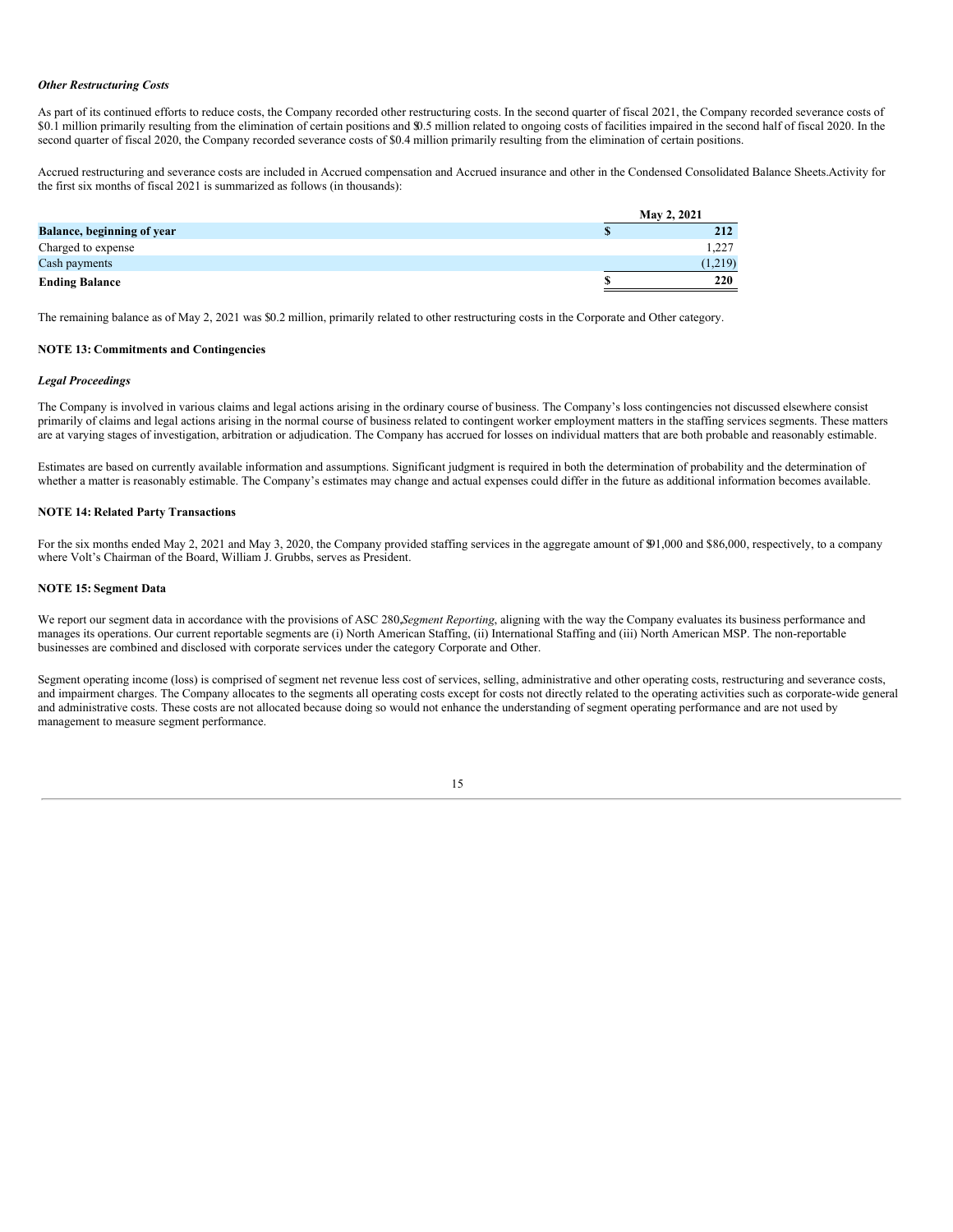Financial data concerning the Company's segment revenue and operating income (loss) as well as results from Corporate and Other are summarized in the following tables (in thousands):

|                                                   | Three Months Ended May 2, 2021 |         |   |                                          |   |                                  |   |                                     |  |                        |     |                          |
|---------------------------------------------------|--------------------------------|---------|---|------------------------------------------|---|----------------------------------|---|-------------------------------------|--|------------------------|-----|--------------------------|
|                                                   |                                | Total   |   | <b>North American</b><br><b>Staffing</b> |   | <b>International</b><br>Staffing |   | <b>North American</b><br><b>MSP</b> |  | Corporate and<br>Other |     | <b>Eliminations</b>      |
| Net revenue                                       |                                | 222,092 | S | 184,295                                  | S | 27,880                           | S | 9,832                               |  | 117                    | - 8 | (32)                     |
| Cost of services                                  |                                | 185,613 |   | 154,871                                  |   | 22,688                           |   | 8,018                               |  | 68                     |     | (32)                     |
| Gross margin                                      |                                | 36,479  |   | 29,424                                   |   | 5,192                            |   | 1,814                               |  | 49                     |     | $\overline{\phantom{a}}$ |
|                                                   |                                |         |   |                                          |   |                                  |   |                                     |  |                        |     |                          |
| Selling, administrative and other operating costs |                                | 32,950  |   | 19,870                                   |   | 4,086                            |   | 1,497                               |  | 7,497                  |     |                          |
| Restructuring and severance costs                 |                                | 595     |   | 83                                       |   | 9                                |   | 8                                   |  | 495                    |     |                          |
| Impairment charges                                |                                | 261     |   |                                          |   |                                  |   |                                     |  | 261                    |     |                          |
| <b>Operating income (loss)</b>                    |                                | 2,673   |   | 9,471                                    |   | 1,097                            |   | 309                                 |  | (8,204)                |     |                          |
| Other income (expense), net                       |                                | (506)   |   |                                          |   |                                  |   |                                     |  |                        |     |                          |
| Income tax provision                              |                                | 288     |   |                                          |   |                                  |   |                                     |  |                        |     |                          |
| <b>Net income</b>                                 |                                | 1,879   |   |                                          |   |                                  |   |                                     |  |                        |     |                          |

|                                                   | Three Months Ended May 3, 2020 |          |      |                                   |  |                                  |                 |                                     |          |                        |  |                          |
|---------------------------------------------------|--------------------------------|----------|------|-----------------------------------|--|----------------------------------|-----------------|-------------------------------------|----------|------------------------|--|--------------------------|
|                                                   |                                | Total    |      | <b>North American</b><br>Staffing |  | <b>International</b><br>Staffing |                 | <b>North American</b><br><b>MSP</b> |          | Corporate and<br>Other |  | <b>Eliminations</b>      |
| Net revenue                                       |                                | 207,275  | - \$ | 173,386 \$                        |  | 24,303                           | $\sim$ S $\sim$ | 9,745                               | <b>S</b> | 187                    |  | (346)                    |
| Cost of services                                  |                                | 175,038  |      | 147,423                           |  | 20,282                           |                 | 7,582                               |          | 97                     |  | (346)                    |
| <b>Gross margin</b>                               |                                | 32,237   |      | 25,963                            |  | 4,021                            |                 | 2,163                               |          | 90                     |  | $\overline{\phantom{m}}$ |
|                                                   |                                |          |      |                                   |  |                                  |                 |                                     |          |                        |  |                          |
| Selling, administrative and other operating costs |                                | 36,189   |      | 23,043                            |  | 3,714                            |                 | 1,672                               |          | 7,760                  |  |                          |
| Restructuring and severance costs                 |                                | 411      |      | 344                               |  | 111                              |                 | $-$                                 |          | (44)                   |  | $\overline{\phantom{a}}$ |
| <b>Operating income (loss)</b>                    |                                | (4,363)  |      | 2,576                             |  | 196                              |                 | 491                                 |          | (7,626)                |  |                          |
| Other income (expense), net                       |                                | (1,039)  |      |                                   |  |                                  |                 |                                     |          |                        |  |                          |
| Income tax provision                              |                                | 23       |      |                                   |  |                                  |                 |                                     |          |                        |  |                          |
| <b>Net loss</b>                                   |                                | (5, 425) |      |                                   |  |                                  |                 |                                     |          |                        |  |                          |

16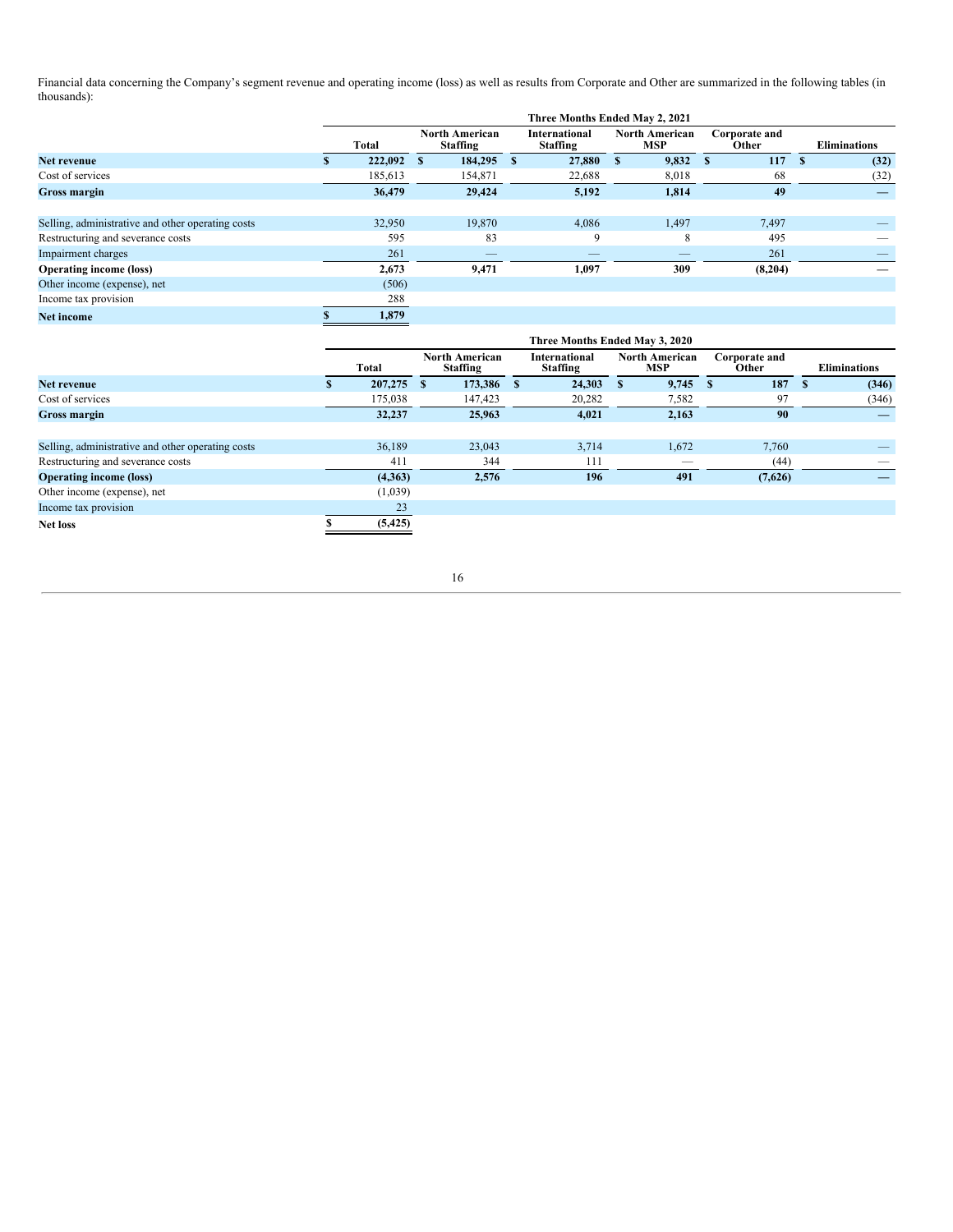|                                                   | Six Months Ended May 2, 2021 |         |               |                                   |      |                                  |      |                              |    |                        |      |                     |
|---------------------------------------------------|------------------------------|---------|---------------|-----------------------------------|------|----------------------------------|------|------------------------------|----|------------------------|------|---------------------|
|                                                   |                              | Total   |               | <b>North American</b><br>Staffing |      | <b>International</b><br>Staffing |      | North American<br><b>MSP</b> |    | Corporate and<br>Other |      | <b>Eliminations</b> |
| Net revenue                                       |                              | 440.050 | <sup>\$</sup> | 368,511                           | - \$ | 51,893                           | - \$ | 19,501                       | -S | 236                    | - \$ | (91)                |
| Cost of services                                  |                              | 370,889 |               | 312,507                           |      | 42,539                           |      | 15,802                       |    | 132                    |      | (91)                |
| <b>Gross margin</b>                               |                              | 69,161  |               | 56,004                            |      | 9,354                            |      | 3,699                        |    | 104                    |      |                     |
|                                                   |                              |         |               |                                   |      |                                  |      |                              |    |                        |      |                     |
| Selling, administrative and other operating costs |                              | 66,697  |               | 40,516                            |      | 7,874                            |      | 2,850                        |    | 15,457                 |      |                     |
| Restructuring and severance costs                 |                              | 1,227   |               | (158)                             |      |                                  |      | 8                            |    | 1,376                  |      |                     |
| Impairment charges                                |                              | 292     |               |                                   |      | $\overline{\phantom{a}}$         |      | --                           |    | 292                    |      |                     |
| <b>Operating income (loss)</b>                    |                              | 945     |               | 15,646                            |      | 1,479                            |      | 841                          |    | (17, 021)              |      |                     |
| Other income (expense), net                       |                              | (897)   |               |                                   |      |                                  |      |                              |    |                        |      |                     |
| Income tax provision                              |                              | 615     |               |                                   |      |                                  |      |                              |    |                        |      |                     |
| <b>Net loss</b>                                   |                              | (567)   |               |                                   |      |                                  |      |                              |    |                        |      |                     |

|                                                   | Six Months Ended May 3, 2020 |           |              |                                          |      |                                         |    |                                     |  |                        |  |                     |
|---------------------------------------------------|------------------------------|-----------|--------------|------------------------------------------|------|-----------------------------------------|----|-------------------------------------|--|------------------------|--|---------------------|
|                                                   |                              | Total     |              | <b>North American</b><br><b>Staffing</b> |      | <b>International</b><br><b>Staffing</b> |    | <b>North American</b><br><b>MSP</b> |  | Corporate and<br>Other |  | <b>Eliminations</b> |
| Net revenue                                       |                              | 425,041   | $\mathbf{s}$ | 355,781                                  | - \$ | 50,526                                  | -S | $19,114$ \$                         |  | 390                    |  | (770)               |
| Cost of services                                  |                              | 361,377   |              | 304,817                                  |      | 42,312                                  |    | 14,837                              |  | 181                    |  | (770)               |
| <b>Gross margin</b>                               |                              | 63,664    |              | 50,964                                   |      | 8,214                                   |    | 4,277                               |  | 209                    |  |                     |
|                                                   |                              |           |              |                                          |      |                                         |    |                                     |  |                        |  |                     |
| Selling, administrative and other operating costs |                              | 75,686    |              | 47,852                                   |      | 7,533                                   |    | 3,032                               |  | 17,269                 |  |                     |
| Restructuring and severance costs                 |                              | 1,657     |              | 426                                      |      | 111                                     |    |                                     |  | 1,120                  |  |                     |
| Impairment charge                                 |                              | 11        |              | 11                                       |      |                                         |    |                                     |  |                        |  |                     |
| <b>Operating income (loss)</b>                    |                              | (13,690)  |              | 2,675                                    |      | 570                                     |    | 1,245                               |  | (18, 180)              |  |                     |
| Other income (expense), net                       |                              | (2,325)   |              |                                          |      |                                         |    |                                     |  |                        |  |                     |
| Income tax provision                              |                              | 218       |              |                                          |      |                                         |    |                                     |  |                        |  |                     |
| <b>Net loss</b>                                   |                              | (16, 233) |              |                                          |      |                                         |    |                                     |  |                        |  |                     |

17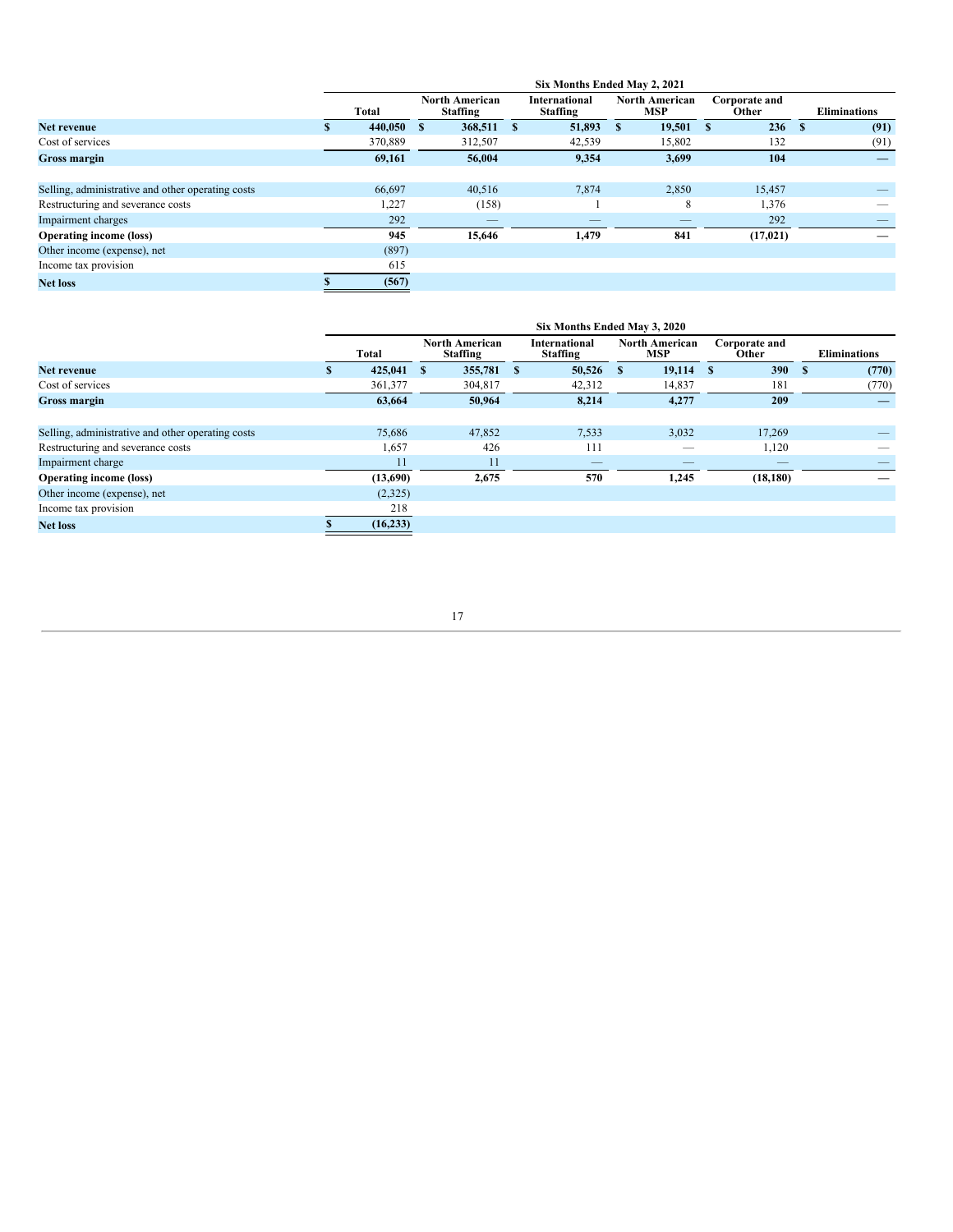#### **ITEM 2.** *MANAGEMENT'S DISCUSSION AND ANALYSIS OF FINANCIAL CONDITION AND RESULTS OF OPERATIONS*

Management's discussion and analysis ("MD&A") of financial condition and results of operations is provided as a supplement to and should be read in conjunction with the unaudited condensed consolidated financial statements and related notes to enhance the understanding of our results of operations, financial condition and cash flows. This MD&A contains forward-looking statements within the meaning of Section 27A of the Securities Act of 1933 and Section 21E of the Securities Exchange Act of 1934, including statements that involve expectations, plans or intentions (such as those relating to future business, future results of operations or financial condition, including with respect to the anticipated effects of COVID-19 and related government actions). You can identify these forward-looking statements by words such as "may," "will," "would," "should," "could," "expect," "anticipate," "believe," "estimate," "intend," "plan" and other similar expressions. These forward-looking statements involve risks and uncertainties that could cause our actual results to differ materially from those expressed or implied in our forward-looking statements. This MD&A should be read in conjunction with the MD&A included in our Form 10-K for the fiscal year ended November 1, 2020, as filed with the SEC on January 14, 2021 (the "2020 Form 10-K"). References in this document to "Volt," "Company," "we," "us" and "our" mean Volt Information Sciences, Inc. and our consolidated subsidiaries, unless the context requires otherwise. The statements below should also be read in conjunction with the description of the risks and uncertainties set forth from time to time in our reports and other filings made with the SEC, including under Part I, "Item 1A. Risk Factors" of the 2020 Form 10-K and Part II, "Item 1A. Risk Factors" of this report. We do not intend, and undertake no obligation except as required by law, to update any of our forward-looking statements after the date of this report to reflect actual results or future events or circumstances. Given these risks and uncertainties, readers are cautioned not to place undue reliance on such forward-looking statements.

#### *Note Regarding the Use of Non-GAAP Financial Measures*

We have provided certain Non-GAAP financial information, which includes adjustments for special items and certain line items on a constant currency basis, as additional information for segment revenue, our consolidated net income (loss) and segment operating income (loss). These measures are not in accordance with, or an alternative for, measures prepared in accordance with generally accepted accounting principles ("GAAP") and may be different from Non-GAAP measures reported by other companies. Our Non-GAAP measures are generally presented on a constant currency basis, and exclude (i) the impact of businesses sold or exited, (ii) the impact from the migration of certain clients from a traditional staffing model to a managed service model ("MSP transitions") as we believe that the difference in revenue recognition accounting under each model of the MSP transitions could be misleading on a comparative period basis and (iii) the elimination of special items. Special items generally include impairments, restructuring and severance costs, as well as certain income or expenses which the Company does not consider indicative of the current and future period performance. We believe that the use of Non-GAAP measures provides useful information to management and investors regarding certain financial and business trends relating to our financial condition and results of operations because they permit evaluation of the results of operations without the effect of currency fluctuations or special items that management believes make it more difficult to understand and evaluate our results of operations.

#### *Segments*

Our reportable segments are (i) North American Staffing, (ii) International Staffing and (iii) North American MSP. All other business activities that do not meet the criteria to be reportable segments are aggregated with corporate services under the category Corporate and Other. Our reportable segments have been determined in accordance with our internal management structure, which is based on operating activities. We evaluate business performance based upon several metrics, primarily using revenue and segment operating income as the primary financial measures. We believe segment operating income provides management and investors a measure to analyze operating performance of each business segment against historical and competitors' data, although historical results, including operating income, may not be indicative of future results as operating income is highly contingent on many factors including the state of the economy, competitive conditions and customer preferences.

We allocate all support-related costs to the operating segments except for costs not directly relating to our operating activities such as corporate-wide general and administrative costs. These costs are not allocated to individual operating segments because we believe that doing so would not enhance the understanding of segment operating performance and such costs are not used by management to measure segment performance.

We report our segment information in accordance with the provisions of the Financial Accounting Standards Board ("FASB") Accounting Standards Codification 280, Segment *Reporting* ("ASC 280"), aligning with the way the Company evaluates its business performance and manages its operations.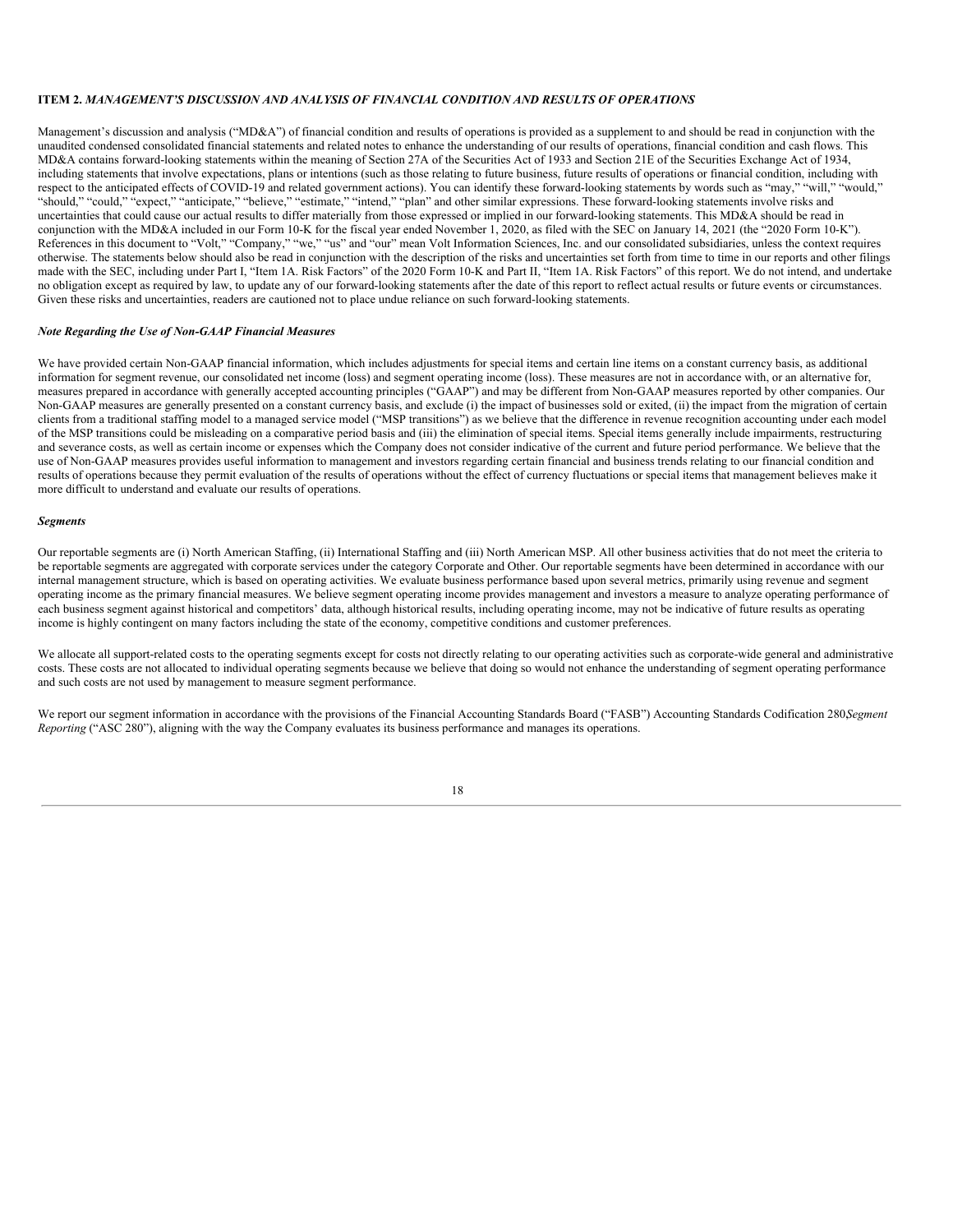#### *Overview*

We are a global provider of staffing services (traditional time and materials-based as well as project-based). Our staffing services consist of workforce solutions that include providing contingent workers, personnel recruitment services and managed staffing services programs supporting primarily administrative and light industrial (commercial) as well as technical, information technology and engineering (professional) positions. Our managed service programs ("MSP") involves managing the procurement and onboarding of contingent workers from multiple providers.

We operate in approximately 60 of our own locations and have an on-site presence in over 50 customer locations. Approximately 88% of our revenue is generated in the United States. Our principal international markets include Europe, Asia Pacific and Canada locations. The industry is highly fragmented and very competitive in all of the markets we serve.

#### *Employees and Human Capital Resource Management*

Volt operates on the fundamental philosophy that people are our most valuable asset as every person who works for us has the potential to impact our success as well as the success of our clients. As a staffing company, identifying quality talent is at the core of everything we do and our success is dependent upon our ability to attract, develop and retain highly qualified employees, both in-house and for our clients. The Company's core values of integrity, customer centric, ownership, innovation, empowerment, collaborative change and teamwork establish the foundation on which the culture is built and represent the key expectations we have of our employees. We believe our culture and commitment to our employees attract and retain our qualified talent, while simultaneously providing significant value to our Company and its shareholders.

#### *Demographics*

As of May 2, 2021, we employed approximately 14,200 people, including 13,100 who were on contingent staffing assignments with our clients, and the remainder as full-time in-house employees. Approximately 70% of the full-time in-house employees are located in North America and the remaining are within Asia Pacific and Europe. The workers on contingent staffing assignments are on our payroll for the length of their assignment with the client.

#### *Diversity and Inclusion*

Volt values building diverse teams, embracing different perspectives and fostering an inclusive, empowering work environment for our employees and clients. We have a longstanding commitment to equal employment opportunity as evidenced by the Company's EEO policy. Of our North American in-house employee population, approximately 70% are women and approximately 40% have self-identified as Hispanic or Latino, Native American, Pacific Islander, Asian, Black or African American, or of two or more races. As part of Volt's commitment to continued enhancements in this area, we launched our Expert Momentum Diversity and Inclusion Program. This program involved the creation of a task force made up of a group of employees from across the organization. The program has established initiatives to strengthen the promotion of workplace diversity for our employees and clients, to create a collaborative environment that promotes authenticity and a culture that celebrates our differences, and embraces a collaborative environment with unique experiences and diverse perspectives. The program's task force will enhance company-wide engagement on diversity and inclusion, provide education opportunities for our employees, help identify areas for improvement and monitor progress in achieving these initiatives.

#### *Compensation and Benefits*

Critical to our success is identifying, recruiting, retaining, and incentivizing our existing and future employees. We strive to attract and retain the most talented employees in the staffing industry by offering competitive compensation and benefits. Our pay-for-performance compensation philosophy is based on rewarding each employee's individual contributions and striving to achieve equal pay for equal work regardless of gender, race or ethnicity. We use a combination of fixed and variable pay including base salary, bonus, commissions and merit increases which vary across the business. In addition as part of our long-term incentive plan for executives and certain employees, we provide share-based compensation to foster our pay-for-performance culture and to attract, retain and motivate our key leaders.

As the success of our business is fundamentally connected to the well-being of our people, we offer benefits that support their physical, financial and emotional well-being. We provide our employees with access to flexible and convenient medical programs intended to meet their needs and the needs of their families. In addition to standard medical coverage, we offer eligible employees dental and vision coverage, health savings and flexible spending accounts, paid time off, employee assistance programs, voluntary shortterm and long-term disability insurance and term life insurance. Additionally, we offer a 401(k) Savings Plan and Deferred Compensation Plan to certain employees. Our benefits vary by location and are designed to meet or exceed local laws and to be competitive in the marketplace.

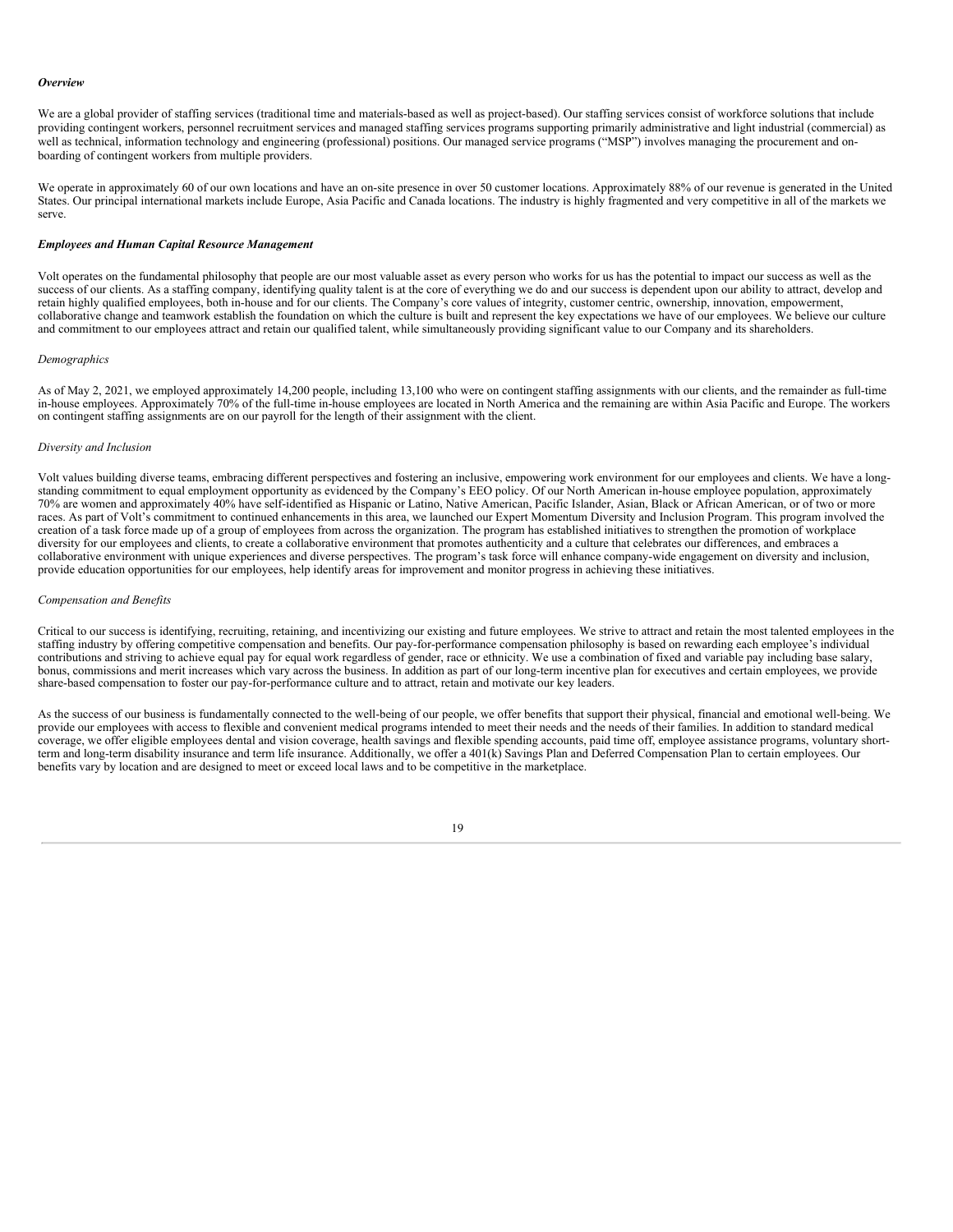In response to the COVID-19 pandemic, government legislation and key authorities, we implemented changes that we determined were in the best interest of our employees, as well as the communities in which we operate. This included having the majority of our employees work from home, while implementing additional safety measures for employees continuing critical on-site work. We continue to embrace a flexible working arrangement for a majority of our in-house employees, as well as a portion of our contingent workforce where we continue to provide key services to customers remotely.

#### *Commitment to Values and Ethics*

Along with our core values, we act in accordance with our Code of Business Conduct and Ethics ("Code of Conduct"), which sets forth expectations and guidance for employees to make appropriate decisions. Our Code of Conduct covers topics such as anti-corruption, discrimination, harassment, privacy, appropriate use of company assets, protecting confidential information, and reporting Code of Conduct violations. The Code of Conduct reflects our commitment to operating in a fair, honest, responsible and ethical manner and also provides direction for reporting complaints in the event of alleged violations of our policies (including through an anonymous hotline). Our executive officers and supervisors maintain "open door" policies and any form of retaliation is strictly prohibited.

#### *Professional Development and Training*

We believe a key factor in employee retention is training and professional development for our talent. We have training programs across all levels of the Company to meet the needs of various roles, specialized skill sets and departments across the Company. All field associates receive Volt's General Safety Orientation prior to assignment and site-<br>specific job task training from our clients. V services. Volt is committed to the security and confidentiality of our employees' personal information and employs software tools and periodic employee training programs to promote security and information protection at all levels. Additionally, in the second quarter of fiscal 2021, we invested in an online educational platform to upskill our field associates across North America. This platform provides significant benefit and support to our employees in furthering their education and achieving their personal and professional goals, while at the same time cultivating a better-skilled pool of talent for our clients.

We utilize certain employee turnover rates and productivity metrics in assessing our employee programs to ensure that they are structured to instill high levels of in-house employee tenure, low levels of voluntary turnover and the optimization of productivity and performance across our entire workforce. Additionally, we have implemented a new performance evaluation program which adopts a modern approach to valuing and strengthening individual performance through on-going interactive progress assessments related to established goals and objectives.

#### *Communication and Engagement*

We strongly believe that Volt's success depends on employees understanding how their work contributes to the Company's overall strategy. To this end, we communicate with our workforce through a variety of channels and encourage open and direct communication, including: (i) quarterly company-wide CEO update calls; (ii) regular company-wide calls with executives; (iii) frequent Corporate email communications and (iv) employee engagement surveys.

#### *COVID-19 and Our Response*

The global spread of COVID-19, which was declared a global pandemic by the World Health Organization ("WHO") on March 11, 2020, created significant volatility, uncertainty and global macroeconomic disruption. Our business experienced significant changes in revenue trends at the mid-point of our second quarter of fiscal 2020 as market conditions rapidly deteriorated and continued to decline through the beginning of our third quarter of fiscal 2020. Beginning in the second half of fiscal 2020 however, revenue increased sequentially as a result of a combination of existing customers returning to work, expanding business with existing customers and winning new customers.

Beginning in mid-March 2020, a number of countries and U.S. federal, state and local governments issued varying levels of stay-at-home orders requiring persons who were not engaged in essential activities and businesses as defined in those specific orders to remain at home or requiring reduced operations and capacity to comply with social distancing. Our first priority, with regard to the COVID-19 pandemic, was to ensure the health and safety of our employees, clients, suppliers and others with whom we partner in our business activities to continue our business operations in this unprecedented business environment. Our business was largely converted to a remote in-house workforce and remained open as we provided key services to essential businesses, both remotely and onsite at our customers' locations.

We continue to operate on a hybrid-model with certain locations fully staffed and others opening on a limited voluntary basis. Our COVID-19 Incident Response Team, comprised of key senior leaders in the organization, continues to monitor the most up-to-date developments and safety standard from the Centers for Disease Control and Prevention, WHO, Occupational Safety and Health Administration and other key authorities to determine an appropriate response for our employees and clients. While this team is

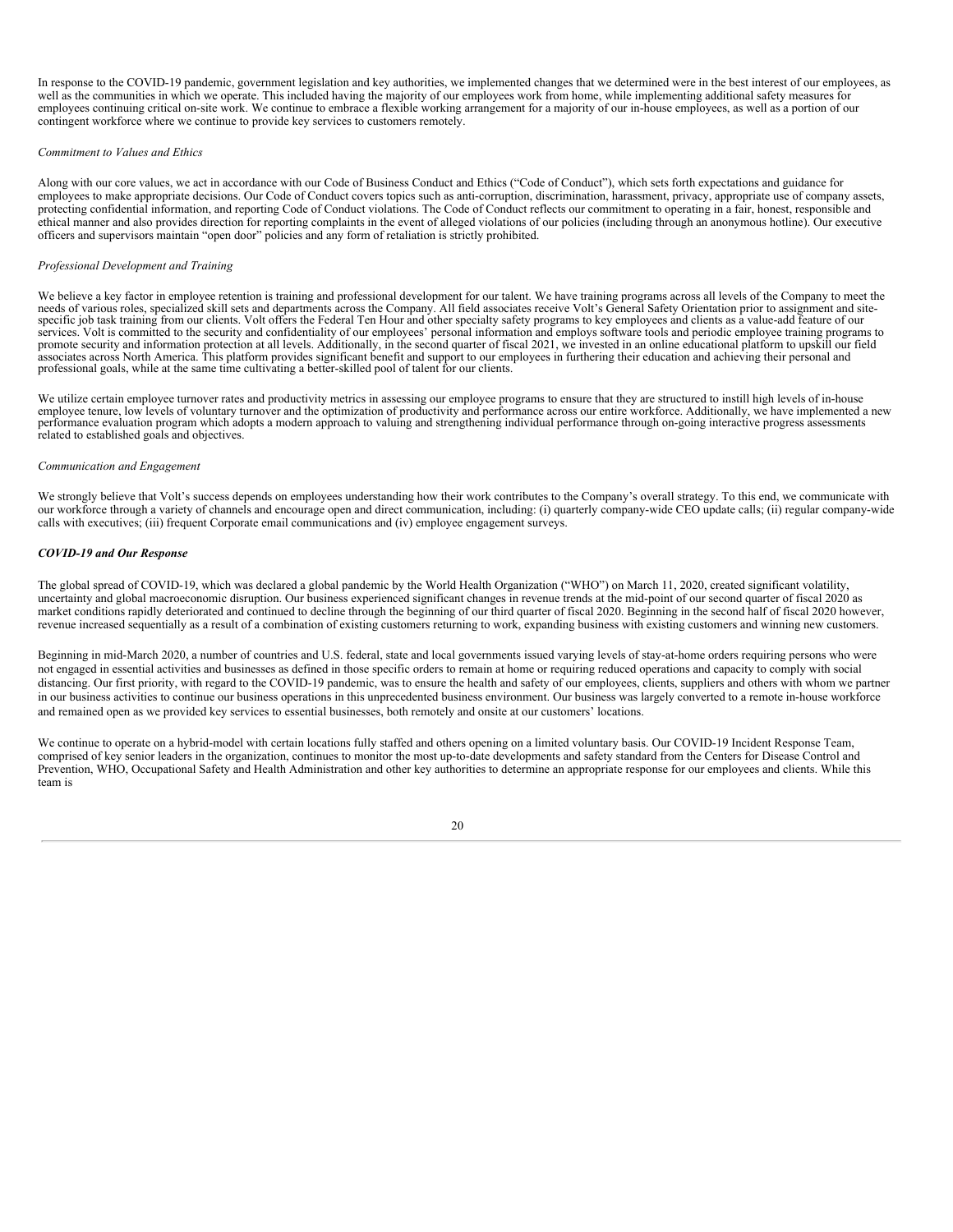currently monitoring COVID-19 developments globally, we remain focused on the regulations and vaccine requirements in the U.S. to ensure we are complying with all relevant regulations.

While our global business environment is and will continue to operate in various stages of economic turbulence, we are encouraged by the increase in order activity and demand throughout the Company, including the efficacy and availability of vaccines and the positive impacts of customers reopening previously shut down site operations or increasing capacity.

#### *Goodwill*

We perform our annual impairment test for goodwill during the second quarter of the fiscal year and when a triggering event occurs between annual impairment tests. When testing goodwill, the Company has the option to first assess qualitative factors for reporting units that carry goodwill. International Staffing is the only segment which carries goodwill. The qualitative assessment includes assessing the totality of relevant events and circumstances that affect the fair value or carrying value of the reporting unit. These events and circumstances include macroeconomic conditions, industry and competitive environment conditions, overall financial performance, reporting unit specific events and market considerations. We may also consider recent valuations of the reporting unit, including the magnitude of the difference between the most recent fair value estimate and the carrying value, as well as both positive and adverse events and circumstances, and the extent to which each of the events and circumstances identified may affect the comparison of a reporting unit's fair value with its carrying value. If the qualitative assessment results in a conclusion that it is more likely than not that the fair value of a reporting unit exceeds the carrying value, then no further testing is performed for that reporting unit.

When a qualitative assessment is not used, or if the qualitative assessment is not conclusive and it is necessary to calculate fair value of a reporting unit, then the impairment analysis for goodwill is performed at the reporting unit level using a one-step approach ("Step 1") under Accounting Standards Update 2017-04, *Intangibles - Goodwill and* Other (Topic 350) Simplifying the Test for Goodwill Impairment. In conducting our goodwill impairment testing, we compare the fair value of the reporting unit with goodwill to the carrying value, using various valuation techniques including income (discounted cash flow) and market approaches. The Company believes the blended use of both approaches compensates for the inherent risk associated with using either one on a standalone basis, and this combination is indicative of the factors a market participant would consider when performing a similar valuation.

Our fiscal 2021 annual test performed in the second quarter used significant assumptions, including expected revenue and expense growth rates, forecasted capital expenditures, working capital levels and a discount rate of 13.0%. Under the market-based approach, significant assumptions included relevant comparable company earnings multiples including the determination of whether a premium or discount should be applied to those comparables. It was determined that the fair value of the reporting unit exceeded its carrying value, therefore no adjustment to the carrying value of goodwill of \$5.8 million was required as of the end of the second quarter of fiscal 2021.

#### *Long-lived Assets*

Long-lived assets primarily consist of right-of-use assets, capitalized software costs, leasehold improvements and office equipment. We review these assets for impairment under Accounting Standards Codification 360 *Property, Plant and Equipment* whenever events or changes in circumstances indicate that the carrying amount of an asset may not be recoverable. Factors that could trigger an impairment review include a current period operating or cash flow loss combined with a history of operating or cash flow losses and a projection or forecast that demonstrates continuing losses or insufficient income associated with the use of a long-lived asset or asset group. Other factors include a significant change in the manner of the use of the asset or a significant negative industry or economic trend. If circumstances require a long-lived asset or asset group be reviewed for possible impairment, the Company first compares undiscounted cash flows expected to be generated by each asset or asset group to its carrying value. An impairment loss is recognized when the estimated undiscounted cash flows expected to result from the use of the asset plus net proceeds expected from disposition of the asset (if any) are less than the carrying value of the asset. When an impairment loss is recognized, the carrying amount of the asset is reduced to its estimated fair value based on discounted cash flow analysis or other valuation techniques. In the second quarter of fiscal 2021, we recorded an impairment charge of \$0.3 million of capitalized software costs related to a change in the expected use of certain assets.

Due to the economic impact and continued uncertainty related to the COVID-19 pandemic, we continue to assess our real estate footprint to evaluate potential opportunities for consolidation and downscaling. During the second half of fiscal 2020, the Company made decisions that impacted several leased office locations throughout North America, triggering impairment reviews which resulted in impairment charges of \$16.1 million to reduce the carrying value of these assets to their estimated fair value.

#### *Recent Developments*

None

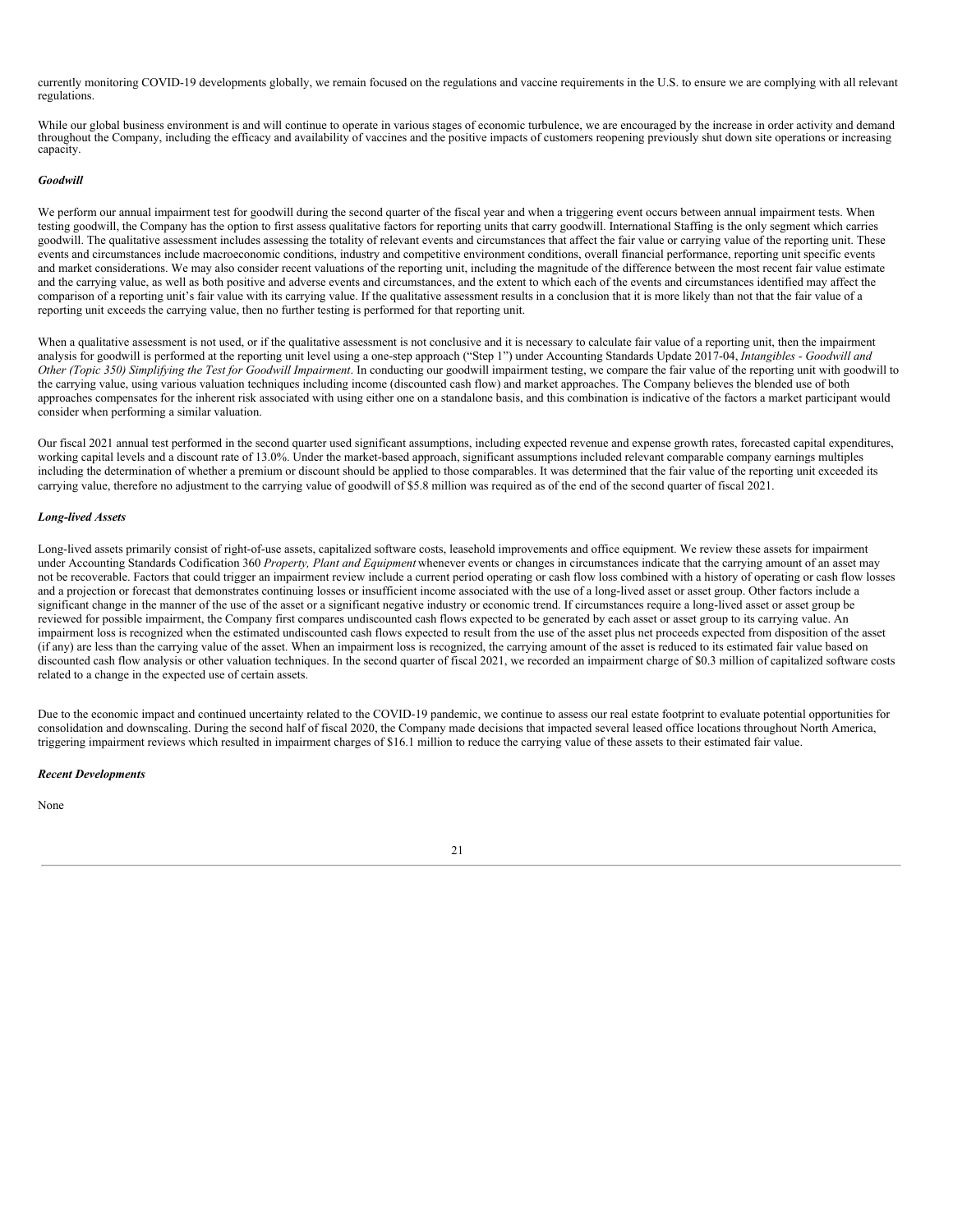#### **Consolidated Results by Segment**

|                                                   |         |   |                                          |   | Three Months Ended May 2, 2021          |                                     |                        |                          |
|---------------------------------------------------|---------|---|------------------------------------------|---|-----------------------------------------|-------------------------------------|------------------------|--------------------------|
| (in thousands)                                    | Total   |   | <b>North American</b><br><b>Staffing</b> |   | <b>International</b><br><b>Staffing</b> | <b>North American</b><br><b>MSP</b> | Corporate and<br>Other | <b>Eliminations</b>      |
| Net revenue                                       | 222,092 | S | 184,295                                  | S | 27,880                                  | 9,832                               | 117                    | (32)                     |
| Cost of services                                  | 185,613 |   | 154,871                                  |   | 22,688                                  | 8,018                               | 68                     | (32)                     |
| Gross margin                                      | 36,479  |   | 29,424                                   |   | 5,192                                   | 1,814                               | 49                     | $\overline{\phantom{a}}$ |
|                                                   |         |   |                                          |   |                                         |                                     |                        |                          |
| Selling, administrative and other operating costs | 32,950  |   | 19,870                                   |   | 4.086                                   | 1,497                               | 7,497                  |                          |
| Restructuring and severance costs                 | 595     |   | 83                                       |   | 9                                       | 8                                   | 495                    |                          |
| Impairment charges                                | 261     |   | $\overline{\phantom{a}}$                 |   |                                         | $\overline{\phantom{a}}$            | 261                    |                          |
| <b>Operating income (loss)</b>                    | 2,673   |   | 9,471                                    |   | 1,097                                   | 309                                 | (8,204)                |                          |
| Other income (expense), net                       | (506)   |   |                                          |   |                                         |                                     |                        |                          |
| Income tax provision                              | 288     |   |                                          |   |                                         |                                     |                        |                          |
| <b>Net income</b>                                 | 1,879   |   |                                          |   |                                         |                                     |                        |                          |

|                                                   |          |   |                                          |   | Three Months Ended May 3, 2020          |                              |    |                        |      |                     |
|---------------------------------------------------|----------|---|------------------------------------------|---|-----------------------------------------|------------------------------|----|------------------------|------|---------------------|
| (in thousands)                                    | Total    |   | <b>North American</b><br><b>Staffing</b> |   | <b>International</b><br><b>Staffing</b> | <b>North American</b><br>MSP |    | Corporate and<br>Other |      | <b>Eliminations</b> |
| Net revenue                                       | 207,275  | S | 173,386                                  | S | 24,303                                  | 9,745                        | -S | 187                    | - \$ | (346)               |
| Cost of services                                  | 175,038  |   | 147,423                                  |   | 20,282                                  | 7,582                        |    | 97                     |      | (346)               |
| <b>Gross margin</b>                               | 32,237   |   | 25,963                                   |   | 4,021                                   | 2,163                        |    | 90                     |      |                     |
|                                                   |          |   |                                          |   |                                         |                              |    |                        |      |                     |
| Selling, administrative and other operating costs | 36,189   |   | 23,043                                   |   | 3,714                                   | 1,672                        |    | 7,760                  |      |                     |
| Restructuring and severance costs                 | 411      |   | 344                                      |   | 111                                     | $\overline{\phantom{a}}$     |    | (44)                   |      |                     |
| <b>Operating income (loss)</b>                    | (4,363)  |   | 2,576                                    |   | 196                                     | 491                          |    | (7,626)                |      |                     |
| Other income (expense), net                       | (1,039)  |   |                                          |   |                                         |                              |    |                        |      |                     |
| Income tax provision                              | 23       |   |                                          |   |                                         |                              |    |                        |      |                     |
| <b>Net loss</b>                                   | (5, 425) |   |                                          |   |                                         |                              |    |                        |      |                     |

#### *Results of Operations Consolidated (Q2 2021 vs. Q2 2020)*

Net revenue in the second quarter of fiscal 2021 increased \$14.8 million, to \$222.1 million from \$207.3 million in the second quarter of fiscal 2020. The net revenue increase was primarily due to an increase in our North American Staffing segment, net of eliminations, of \$11.2 million and an increase in our International Staffing segment of \$3.6 million. Excluding the positive impact of foreign currency fluctuations of \$2.4 million, net revenue increased \$12.4 million, or 5.9%.

Operating results in the second quarter of fiscal 2021 improved \$7.1 million, to operating income of \$2.7 million from an operating loss of \$4.4 million in the second quarter of fiscal 2020. Excluding the restructuring and severance costs and impairment charges, operating loss decreased \$7.5 million to operating income of \$3.5 million. This increase in operating results of \$7.5 million was primarily the result of improvements in our North American Staffing segment of \$6.6 million and our International Staffing segment of \$0.8 million.

#### *Results of Operations by Segment (Q2 2021 vs. Q2 2020)*

#### *Net Revenue*

The North American Staffing segment revenue in the second quarter of fiscal 2021 increased \$10.9 million, or 6.3%, to \$184.3 million from \$173.4 million in the second quarter of fiscal 2020. The increase is attributable to new business wins in a combination of retail and mid-market clients, combined with the expansion of business within existing clients. In addition, revenue was negatively impa

The International Staffing segment revenue in the second quarter of fiscal 2021 increased \$3.6 million, or 14.7%, to \$27.9 million from \$24.3 million in the second quarter of fiscal 2020, primarily due to increase managed service business and direct hire revenue in

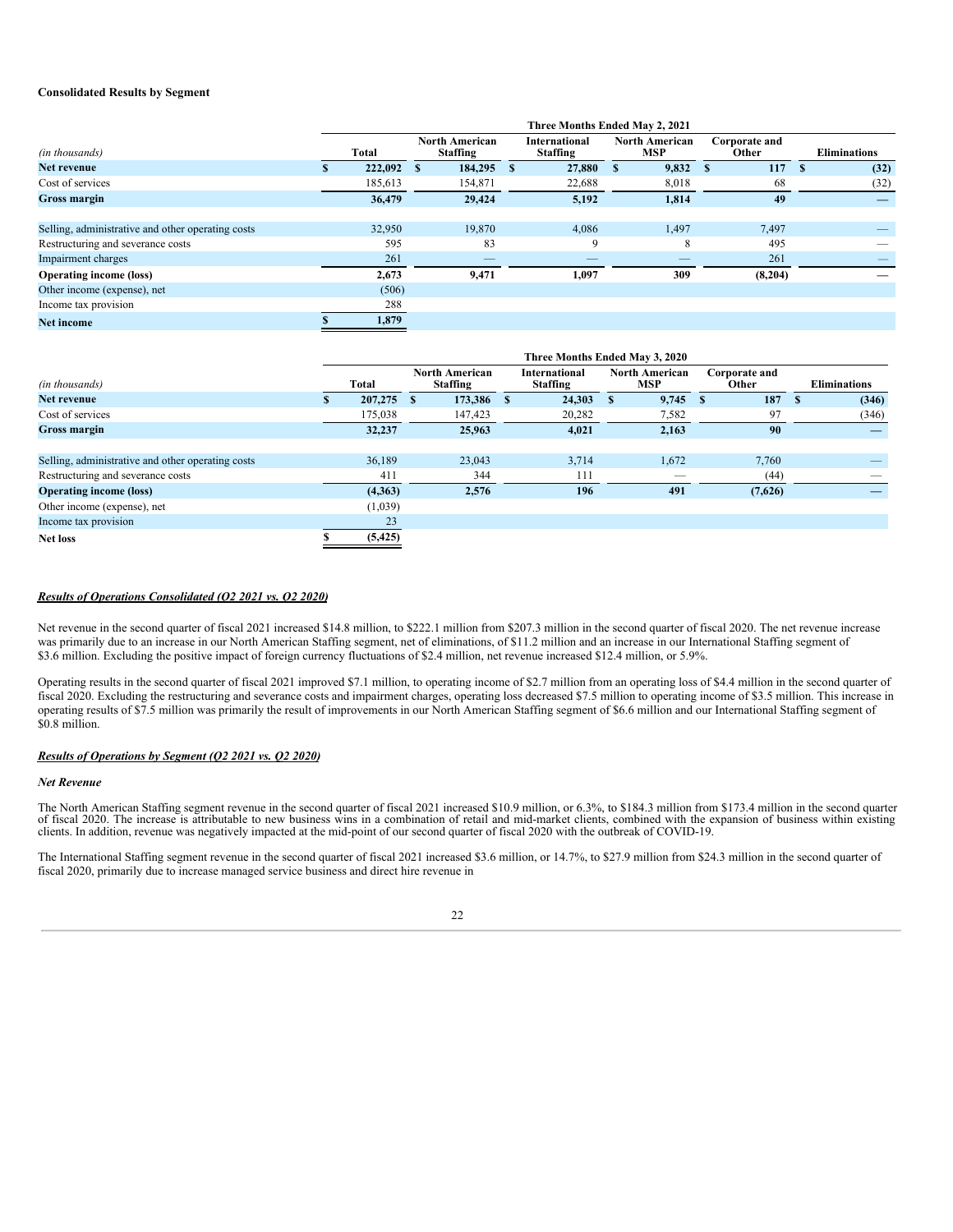the United Kingdom and increased staffing revenue in France, partially offset by lower staffing revenue in the United Kingdom. Excluding the positive impact of foreign exchange rate fluctuations of \$2.4 million, revenue increased \$1.2 million, or 4.3%.

The North American MSP segment revenue in the second quarter of fiscal 2021 increased \$0.1 million, or 0.9%, to \$9.8 million from \$9.7 million in the second quarter of fiscal 2020. The increase is primarily attributable to increased demand in its payroll service business partially offset by declines in managed service business.

#### *Cost of Services and Gross Margin*

Cost of services in the second quarter of fiscal 2021 increased \$10.6 million, or 6.0%, to \$185.6 million from \$175.0 million in the second quarter of fiscal 2020. This increase is primarily due to a \$7.4 million increase in the North American Staffing segment related to the 6.3% increase in revenue partially offset by a \$1.3 million benefit from government wage subsidies. In addition, our International Staffing segment increased \$2.4 million related to the 14.7% increase in revenue.

Gross margin as a percent of revenue in the second quarter of fiscal 2021 increased to 16.4% from 15.6% in the second quarter of fiscal 2020. Our North American Staffing segment margin as a percent of revenue increased primarily due to lower employee-related costs and a mix of higher margin business. Our International Staffing segment margin as a percent of revenue primarily increased due to higher margin business in the United Kingdom. Our North American MSP segment margin as a percent of revenue decreased primarily due to an increase in lower-margin payroll service business. Government wage subsidies accounted for 60 basis points of the increase in the second quarter of fiscal 2021.

#### *Selling, Administrative and Other Operating Costs*

Selling, administrative and other operating costs in the second quarter of fiscal 2021 decreased \$3.2 million, or 9.0%, to \$33.0 million from \$36.2 million in the second quarter of fiscal 2020. The decrease was primarily due to certain cost reductions, including \$3.3 million in labor and related costs due to lower headcount, a government wage subsidy in the current quarter and higher medical claims in the prior year as well as \$1.3 million in lower facility related costs due to consolidating our real estate footprint and \$0.5 million in lower consulting fees. These decreases were partially offset by \$2.0 million increase in incentives on the higher sales volume. As a percent of revenue, selling, administrative and other operating costs were 14.8% and 17.5% in the second quarter of fiscal 2021 and 2020, respectively.

#### *Restructuring and Severance Costs*

Restructuring and severance costs in the second quarter of fiscal 2021 increased \$0.2 million, to \$0.6 million from \$0.4 million in the second quarter of fiscal 2020. Restructuring and severance costs in the second quarter of fiscal 2021 primarily included \$0.1 million of severance costs resulting from the elimination of certain positions as part of our continued efforts to reduce costs and \$0.5 million related to the ongoing costs of facilities impaired in the second half of fiscal 2020. The restructuring and severance costs in the second quarter of fiscal 2020 were primarily due to actions taken by the Company as part of its continued efforts to reduce costs and achieve operational efficiency.

#### *Impairment Charges*

In the second quarter of fiscal 2021, we recorded an impairment charge of \$0.3 million of capitalized software costs.

#### *Other Income (Expense), net*

Other expense in the second quarter of fiscal 2021 decreased \$0.5 million, to \$0.5 million from \$1.0 million in the second quarter of fiscal 2020 due to a decrease in non-cash foreign exchange losses primarily on intercompany balances and lower interest expense due to lower rates.

#### *Income Tax Provision*

The income tax provisions of \$0.3 million and less than \$0.1 million in the second quarter of fiscal 2021 and 2020, respectively, were primarily related to locations outside of the United States.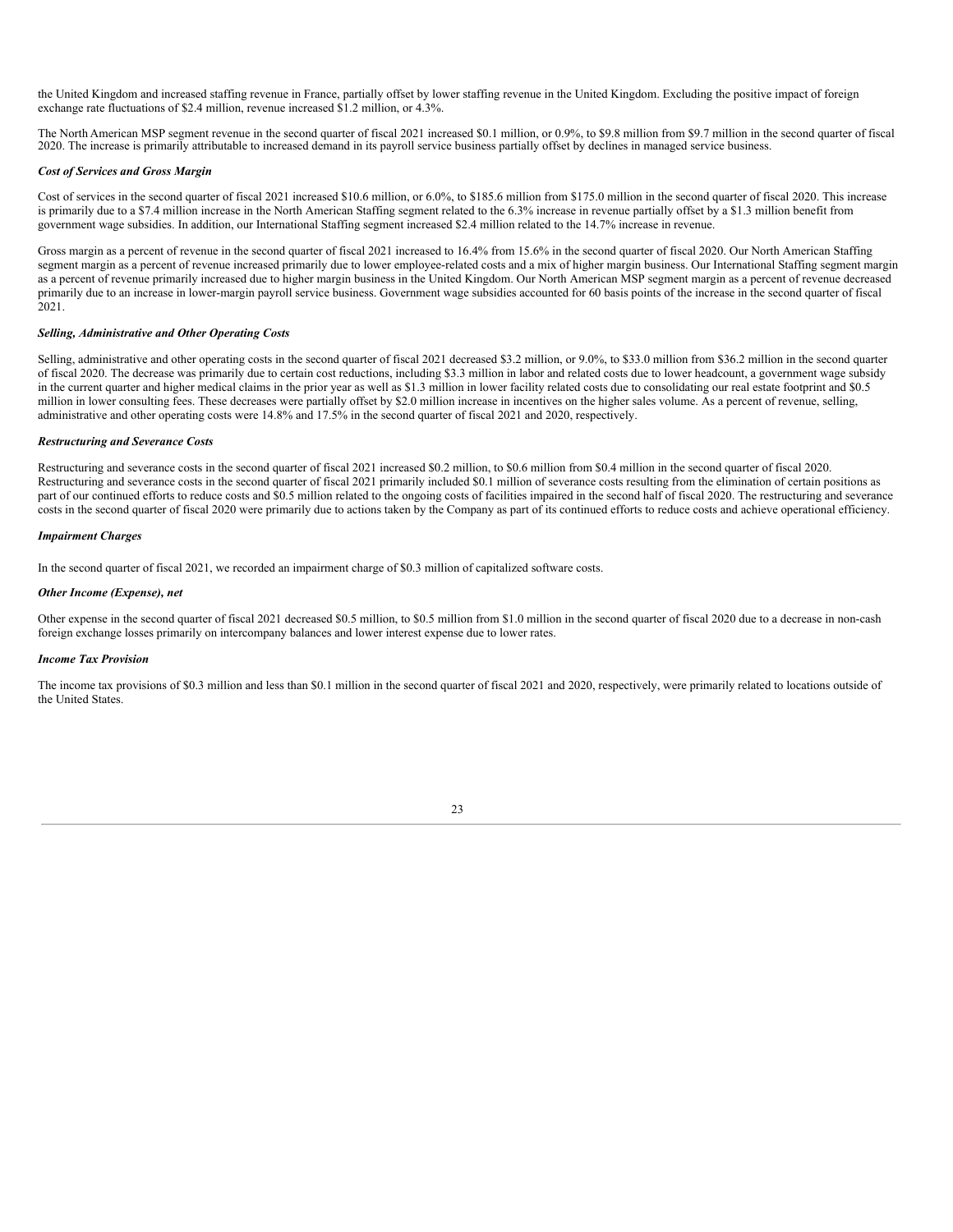#### **Consolidated Results by Segment**

|                                                   |         |   |                                          |   | Six Months Ended May 2, 2021            |   |                              |   |                        |              |                     |
|---------------------------------------------------|---------|---|------------------------------------------|---|-----------------------------------------|---|------------------------------|---|------------------------|--------------|---------------------|
| (in thousands)                                    | Total   |   | <b>North American</b><br><b>Staffing</b> |   | <b>International</b><br><b>Staffing</b> |   | <b>North American</b><br>MSP |   | Corporate and<br>Other |              | <b>Eliminations</b> |
| Net revenue                                       | 440,050 | S | 368,511                                  | S | 51,893                                  | S | 19,501                       | S | 236                    | $\mathbf{s}$ | (91)                |
| Cost of services                                  | 370,889 |   | 312,507                                  |   | 42,539                                  |   | 15,802                       |   | 132                    |              | (91)                |
| Gross margin                                      | 69.161  |   | 56.004                                   |   | 9,354                                   |   | 3,699                        |   | 104                    |              |                     |
|                                                   |         |   |                                          |   |                                         |   |                              |   |                        |              |                     |
| Selling, administrative and other operating costs | 66,697  |   | 40,516                                   |   | 7,874                                   |   | 2,850                        |   | 15,457                 |              |                     |
| Restructuring and severance costs                 | 1,227   |   | (158)                                    |   |                                         |   | 8                            |   | 1,376                  |              |                     |
| Impairment charges                                | 292     |   | $\overline{\phantom{a}}$                 |   |                                         |   |                              |   | 292                    |              |                     |
| <b>Operating income (loss)</b>                    | 945     |   | 15,646                                   |   | 1,479                                   |   | 841                          |   | (17, 021)              |              |                     |
| Other income (expense), net                       | (897)   |   |                                          |   |                                         |   |                              |   |                        |              |                     |
| Income tax provision                              | 615     |   |                                          |   |                                         |   |                              |   |                        |              |                     |
| <b>Net loss</b>                                   | (567)   |   |                                          |   |                                         |   |                              |   |                        |              |                     |

|                                                   |           |                                          |              | Six Months Ended May 3, 2020            |          |                                     |              |                        |    |                     |
|---------------------------------------------------|-----------|------------------------------------------|--------------|-----------------------------------------|----------|-------------------------------------|--------------|------------------------|----|---------------------|
| (in thousands)                                    | Total     | <b>North American</b><br><b>Staffing</b> |              | <b>International</b><br><b>Staffing</b> |          | <b>North American</b><br><b>MSP</b> |              | Corporate and<br>Other |    | <b>Eliminations</b> |
| Net revenue                                       | 425,041   | 355,781                                  | $\mathbf{s}$ | 50,526                                  | <b>S</b> | 19,114                              | $\mathbf{s}$ | 390                    | -S | (770)               |
| Cost of services                                  | 361,377   | 304,817                                  |              | 42,312                                  |          | 14,837                              |              | 181                    |    | (770)               |
| <b>Gross margin</b>                               | 63,664    | 50,964                                   |              | 8,214                                   |          | 4,277                               |              | 209                    |    |                     |
|                                                   |           |                                          |              |                                         |          |                                     |              |                        |    |                     |
| Selling, administrative and other operating costs | 75,686    | 47,852                                   |              | 7,533                                   |          | 3,032                               |              | 17,269                 |    |                     |
| Restructuring and severance costs                 | 1,657     | 426                                      |              | 111                                     |          | __                                  |              | 1,120                  |    |                     |
| Impairment charges                                | 11        | 11                                       |              | $\overline{\phantom{a}}$                |          | __                                  |              |                        |    |                     |
| <b>Operating income (loss)</b>                    | (13,690)  | 2,675                                    |              | 570                                     |          | 1,245                               |              | (18, 180)              |    |                     |
| Other income (expense), net                       | (2,325)   |                                          |              |                                         |          |                                     |              |                        |    |                     |
| Income tax provision                              | 218       |                                          |              |                                         |          |                                     |              |                        |    |                     |
| <b>Net loss</b>                                   | (16, 233) |                                          |              |                                         |          |                                     |              |                        |    |                     |

#### *Results of Operations Consolidated (Q2 2021 YTD vs. Q2 2020 YTD)*

Net revenue in the first six months of fiscal 2021 increased \$15.1 million, to \$440.1 million from \$425.0 million in the first six months of fiscal 2020. The net revenue increase was primarily due to increases in our North American Staffing segment, net of eliminations, of \$13.4 million, International Staffing segment of \$1.4 million and North American MSP segment of \$0.4 million. Excluding \$2.0 million related to MSP transitions and the positive impact of foreign currency fluctuations of \$3.8 million, net revenue increased \$13.2 million, or 3.1%.

Operating results in the first six months of fiscal 2021 improved \$14.6 million, to operating income of \$0.9 million from an operating loss of \$13.7 million in the first six months of fiscal 2020. Excluding the restructuring and severance costs and impairment charges, operating loss decreased \$14.5 million to operating income of \$2.5 million. This decrease in operating loss of \$14.5 million was primarily the result of improvements in our North American Staffing segment of \$12.4 million and our International Staffing segment of \$0.8 million partially offset by a \$0.4 million decrease in the North American MSP segment. In addition, the Corporate and Other category improved \$1.7 million primarily as a result of reductions in corporate support costs.

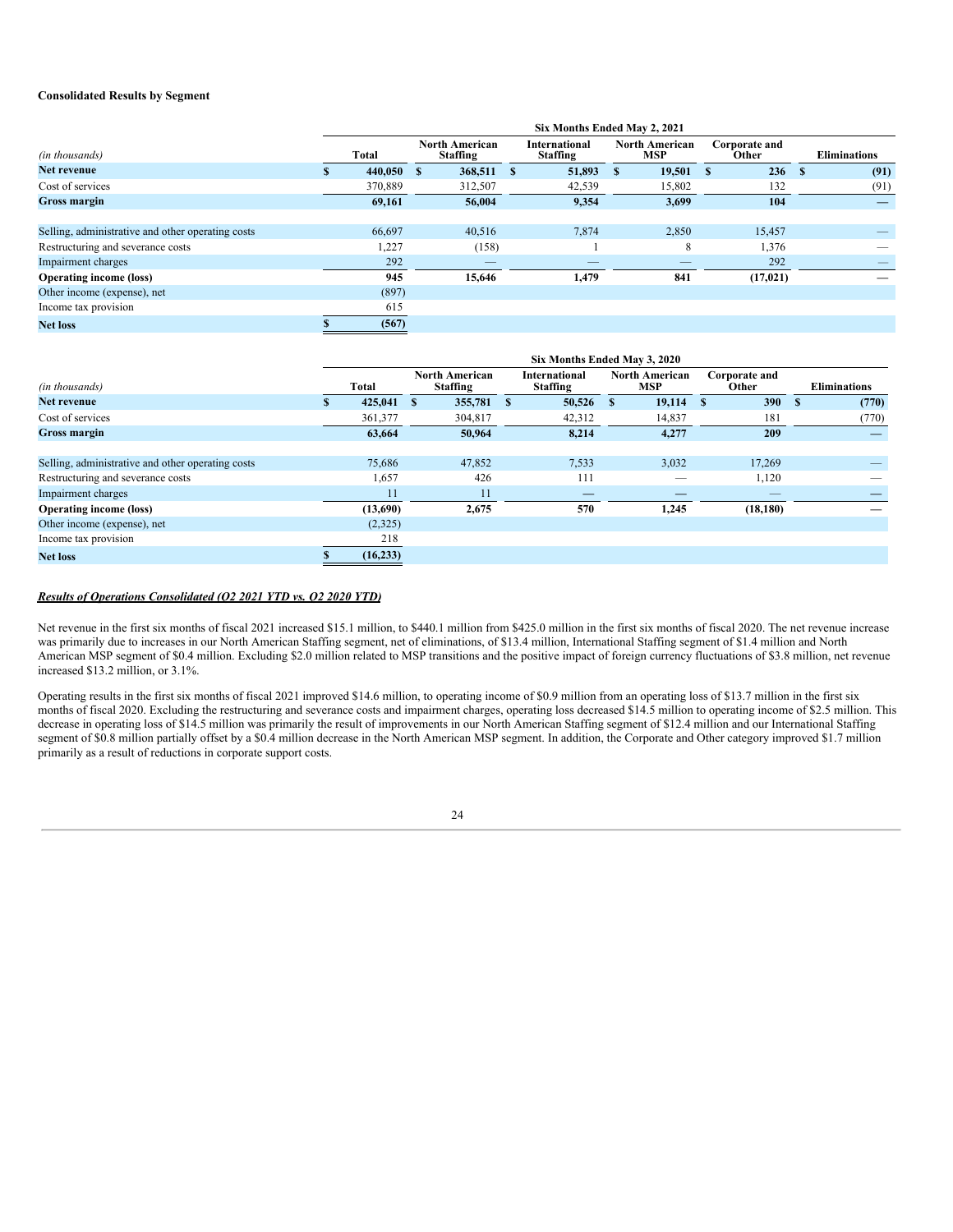#### *Results of Operations by Segment (Q2 2021 YTD vs. Q2 2020 YTD)*

#### *Net Revenue*

The North American Staffing segment revenue in the first six months of fiscal 2021 increased \$12.7 million, or 3.6%, to \$368.5 million from \$355.8 million in the first six months of fiscal 2020. Excluding \$2.1 million in revenue from MSP transitions, adjusted revenue increased \$14.8 million, or 4.2%. The increase is attributable to new business wins in a combination of retail and mid-market clients, combined with the expansion of business within existing clients. In addition, revenue was negatively impacted with the outbreak of COVID-19 in the last month of the prior year period.

The International Staffing segment revenue in the first six months of fiscal 2021 increased \$1.4 million, or 2.7%, to \$51.9 million from \$50.5 million in the first six months of fiscal 2020, primarily due to the positive impact of foreign exchange rate fluctuations as well as increases in managed service business and direct hire revenue. In addition, staffing business in France and Singapore increased partially offset by decreases in United Kingdom and Belgium. Excluding the impact of foreign exchange rate fluctuations of \$3.8 million, revenue decreased \$2.4 million, or 4.5%.

The North American MSP segment revenue in the first six months of fiscal 2021 increased \$0.4 million, or 2.0%, to \$19.5 million from \$19.1 million in the first six months of fiscal 2020. The increase is primarily attributable to increased demand in its payroll service business, partially offset by declines in managed service business.

#### *Cost of Services and Gross Margin*

Cost of services in the first six months of fiscal 2021 increased \$9.5 million, or 2.6%, to \$370.9 million from \$361.4 million in the first six months of fiscal 2020. This increase is primarily due to a \$7.7 million increase in the North American Staffing segment related to the 3.6% increase in revenue, partially offset by a \$1.8 million benefit from government wage subsidies. In addition, the North American MSP segment increased \$1.0 million related to the 2.0% increase in revenue.

Gross margin as a percent of revenue in the first six months of fiscal 2021 increased to 15.7% from 15.0% in the first six months of fiscal 2020. Our North American Staffing segment margin as a percent of revenue increased primarily due to lower employee-related costs and a mix of higher margin business. Our International Staffing segment margin as a percent of revenue increased primarily due to higher margin business in the United Kingdom, including an increase in direct hire revenue. Our North American MSP segment margin as a percent of revenue decreased primarily due to an increase in lower-margin payroll service business. Government wage subsidies accounted for 40 basis points of the increase in the first six months of fiscal 2021.

#### *Selling, Administrative and Other Operating Costs*

Selling, administrative and other operating costs in the first six months of fiscal 2021 decreased \$9.0 million, or 11.9%, to \$66.7 million from \$75.7 million in the first six months of fiscal 2020. The decrease was primarily due to certain cost reductions, including \$7.1 million in labor and related costs due to lower headcount and a government wage subsidy in the current year as well as \$2.6 million in lower facility related costs due to consolidating our real estate footprint and \$1.0 million in lower consulting fees. These decreases were partially offset by a \$2.7 million increase in incentives on the higher sales volume. As a percent of revenue, selling, administrative and other operating costs were 15.2% and 17.8% in the first six months of fiscal 2021 and 2020, respectively.

#### *Restructuring and Severance Costs*

Restructuring and severance costs in the first six months of fiscal 2021 decreased \$0.4 million, to \$1.2 million from \$1.6 million in the first six months of fiscal 2020. Restructuring and severance costs in the first six months of fiscal 2021 primarily included \$0.4 million of severance costs resulting from the elimination of certain positions as part of our continued efforts to reduce costs and \$1.1 million related to the ongoing costs of facilities impaired in the second half of fiscal 2020 offset by a \$0.3 million lease termination gain. The restructuring and severance costs in the first six months of fiscal 2020 were primarily due to our plan to leverage the global capabilities of our staffing operations based in Bangalore, India and offshore a significant number of strategically identified roles to this location.

#### *Other Income (Expense), net*

Other expense in the first six months of fiscal 2021 decreased \$1.4 million, to \$0.9 million from \$2.3 million in the first six months of fiscal 2020 due to a decrease in non-cash foreign exchange losses primarily on intercompany balances and lower interest expense resulting from lower rates.

#### *Income Tax Provision*

The income tax provisions of \$0.6 million and \$0.2 million in the first six months of fiscal 2021 and 2020, respectively, were primarily related to locations outside of the United **States** 

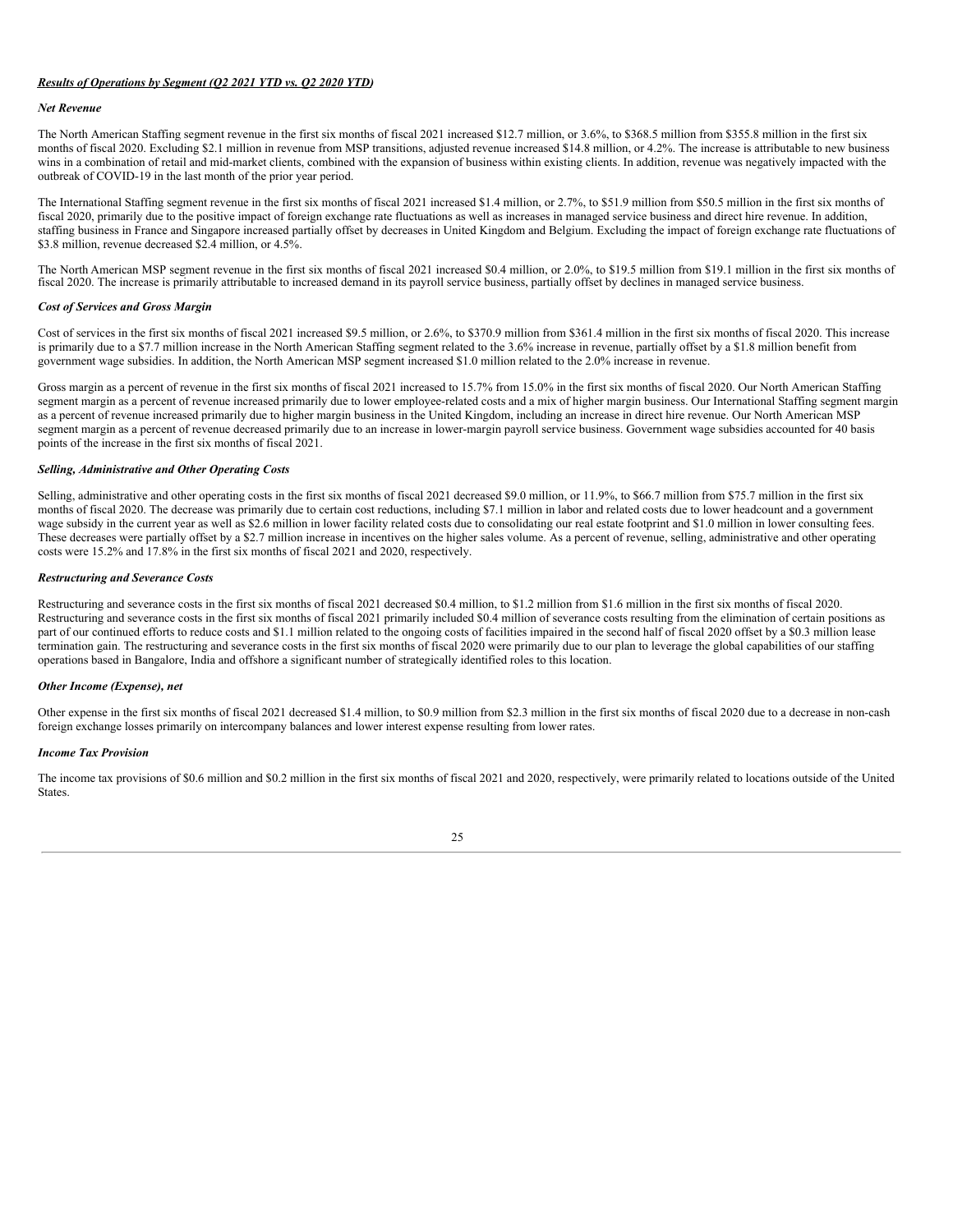#### **LIQUIDITY AND CAPITAL RESOURCES**

Our primary sources of liquidity are cash flows from operations and proceeds from our financing arrangement ("DZ Financing Program") with DZ Bank AG Deutsche Zentral-Genossenschaftsbank ("DZ Bank"). Borrowing capacity under this arrangement is directly impacted by the level of accounts receivable, which fluctuates during the year due to seasonality and other factors. Our business is subject to seasonality with our fiscal first quarter billings typically the lowest due to the holiday season and generally increasing in the fiscal third and fourth quarters when our customers increase the use of contingent labor. Generally, the first and fourth quarters of our fiscal year are the strongest for operating cash flows. Our operating cash flows consist primarily of collections of customer receivables offset by payments for payroll and related items for our contingent staff and in-house employees; federal, foreign, state and local taxes; and trade payables. We generally provide customers with 15 - 45 day credit terms, with few extenuating exceptions, while our payroll and certain taxes are paid weekly.

We manage our cash flow and related liquidity on a global basis. We fund payroll, taxes and other working capital requirements using cash supplemented as needed from our borrowings. Our weekly payroll payments inclusive of employment-related taxes and payments to vendors are approximately \$17.0 million. We generally target minimum global liquidity to be approximately 1.5 times our average weekly requirements. We also maintain minimum effective cash balances in foreign operations and use a multicurrency netting and overdraft facility for our European entities to further minimize overseas cash requirements. We believe our cash flow from operations and planned liquidity will be sufficient to meet our cash needs for the next twelve months.

On March 27, 2020, the U.S. government enacted the Coronavirus Aid, Relief, and Economic Security Act (the "CARES Act") which, among other things, permits the deferral of the employer's portion of social security tax payments between March 27, 2020 and December 31, 2020. As a result, \$26.2 million of employer payroll tax payments were deferred with 50% due by December 31, 2021 and the remaining 50% by December 31, 2022. In addition, certain state governments have delayed payment of various state payroll taxes for a shorter period of time. State payroll taxes of approximately \$5.2 million deferred from the first quarter of fiscal 2021 were paid in the second quarter of fiscal 2021. The Company's payment of approximately \$6.8 million of state payroll taxes will be deferred from the second quarter of fiscal 2021 with payments scheduled to begin in the third quarter of fiscal 2021. We also benefited from certain government wage subsidies during the first six months of fiscal 2021. We are in the process of assessing our benefit and further potential credits as well as other impacts of the CARES Act on our business.

#### *Capital Allocation*

We have prioritized our capital allocation strategy to strengthen our balance sheet and increase our competitiveness in the marketplace. The timing of these capital allocation priorities is highly dependent upon attaining the profitability objectives outlined in our plan and the generation of positive cash flow. We also see this as an opportunity to demonstrate our ongoing commitment to Volt shareholders as we continue to execute on our plan and return to sustainable profitability. Our capital allocation strategy includes the following elements:

- *• Maintaining appropriate levels of working capital*. Our business requires a certain level of cash resources to efficiently execute operations. We estimate the amount to be 1.5 times our weekly cash distributions on a global basis and must accommodate seasonality and cyclical trends;
- *• Reinvesting in our business.* We continue to execute on our company-wide initiative of disciplined reinvestment in our business including new information technology systems, which will support our front-end recruitment and placement capabilities as well as increase efficiencies in our back-office financial suite. We are also investing in our sales and recruiting process and resources, which are critical to drive profitable revenue growth;
- *• Deleveraging our balance sheet.* By lowering our debt level, we will strengthen our balance sheet, reduce interest costs and reduce risk going forward;

#### *Recent Initiatives to Improve Operating Income, Cash Flows and Liquidity*

We continue to make progress on several initiatives undertaken to enhance our liquidity position and shareholder value.

In July 2019, the Company amended and restated its long-term DZ Financing Program, which was originally executed on January 25, 2018. The restated agreement allows for the inclusion of certain accounts receivable from originators in the United Kingdom, which added an additional \$5.0 - \$7.0 million in borrowing availability. In June 2020, the Maximum Facility Amount, as defined in the DZ Financing Program, was reduced from \$115.0 million to \$100.0 million.

In December 2020, the Company amended the DZ Financing Program. The modifications to the agreement were to (1) extend the Amortization Date, as defined in the DZ Financing Program, from January 25, 2023 to January 25, 2024; (2) extend the Facility

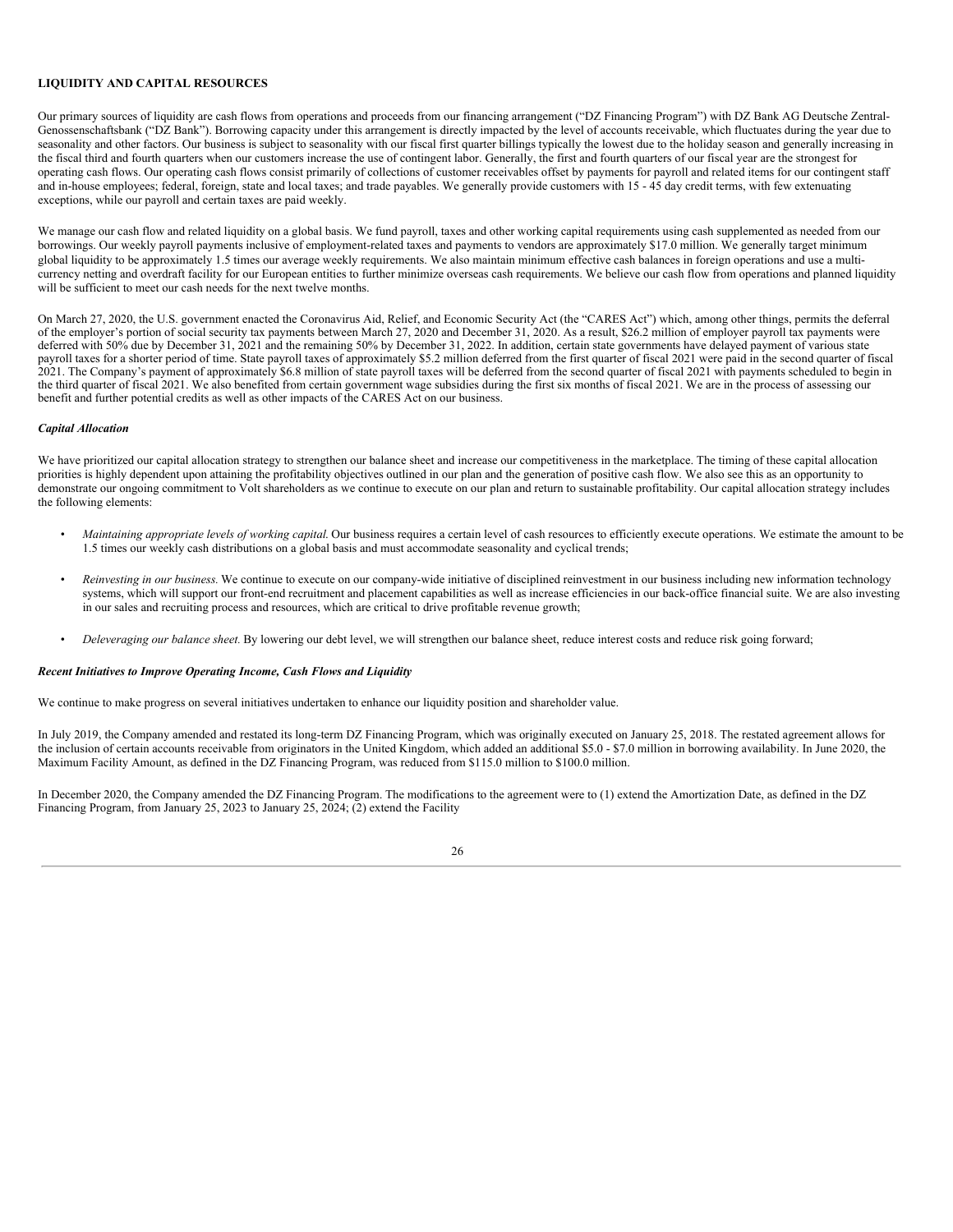Maturity Date, as defined in the DZ Financing Program, from July 25, 2023 to July 25, 2024; (3) revise an existing covenant to maintain positive net income in any fiscal year ending after 2020 to any fiscal year ending after 2021; (4) replace the existing Tangible Net Worth ("TNW") covenant requirement, as defined in the DZ Financing Program, to a minimum TNW of \$20.0 million through the Company's fiscal quarter ending on or about July 31, 2021 and \$25.0 million in each quarter thereafter; and (5) revise the eligibility threshold for the receivables of a large North American Staffing customer from 5% of eligible receivables to 8%, which increased our overall availability under the Program by \$1.0 - \$3.0 million. All other terms and conditions of the DZ Financing Program remain substantially unchanged.

Entering fiscal 2021, we have significant tax benefits including federal net operating loss carryforwards of \$212.0 million, U.S. state net operating loss carryforwards of \$230.0 million, international NOL carryforwards of \$10.3 million and federal tax credits of \$54.7 million, which are fully reserved with a valuation allowance which we will be able to utilize against future profits. As of November 1, 2020, the U.S. federal NOL carryforwards will expire at various dates beginning in 2031 (with some indefinite), the U.S. state NOL carryforwards will expire at various dates beginning in 2021 (with some indefinite), the international NOL carryforwards will expire at various dates beginning in 2021 (with some indefinite) and federal tax credits will expire between 2021 and 2040.

#### *Liquidity Outlook and Further Considerations*

As previously noted, our primary sources of liquidity are cash flows from operations and proceeds from our financing arrangements. Both operating cash flows and borrowing capacity under our financing arrangements are directly related to the levels of accounts receivable generated by our businesses. Our level of borrowing capacity under the DZ Financing Program increases or decreases in tandem with any increases or decreases in accounts receivable based on revenue fluctuations.

We experienced a decline in the demand for our services in fiscal 2020 due to the impact of the COVID-19 pandemic. As a result, our operating cash flow increased and accounts receivable balances decreased as customer collections outpaced sales. This pattern is not sustainable in the event the pandemic continues at resurgence levels or an economic downturn continues for an extended period. However, we experienced improved client payment patterns beginning in the second half of fiscal 2020 and we expect this trend to continue through fiscal 2021. We will continue to monitor default risks and diligently pursue payments from our customers consistent with original payment terms.

Many governments in countries and territories in which we do business have announced that certain payroll, income and other tax payments may be deferred without penalty for a certain period of time as well as providing other cash flow related relief packages. We determined that we qualify for the payroll tax deferral which allows us to delay payment of the employer portion of payroll taxes and we are evaluating whether we qualify for certain employment tax credits. If we qualify for such credits, the credits will be treated as government wage subsidies which will offset related operating expenses. We continue to actively monitor these relief packages to take advantage of all of those which are available to us.

At May 2, 2021, the Company had outstanding borrowings under the DZ Financing Program of \$60.0 million. Borrowing availability, as defined under the DZ Financing Program, was \$2.9 million and global liquidity was \$42.2 million at May 2, 2021.

Our DZ Financing Program is subject to termination under certain events of default such as breach of covenants, including the financial covenants. At May 2, 2021, we were in compliance with all debt covenants. We believe, based on our current outlook, we will continue to be able to meet our financial covenants.

| ł |  |
|---|--|
|   |  |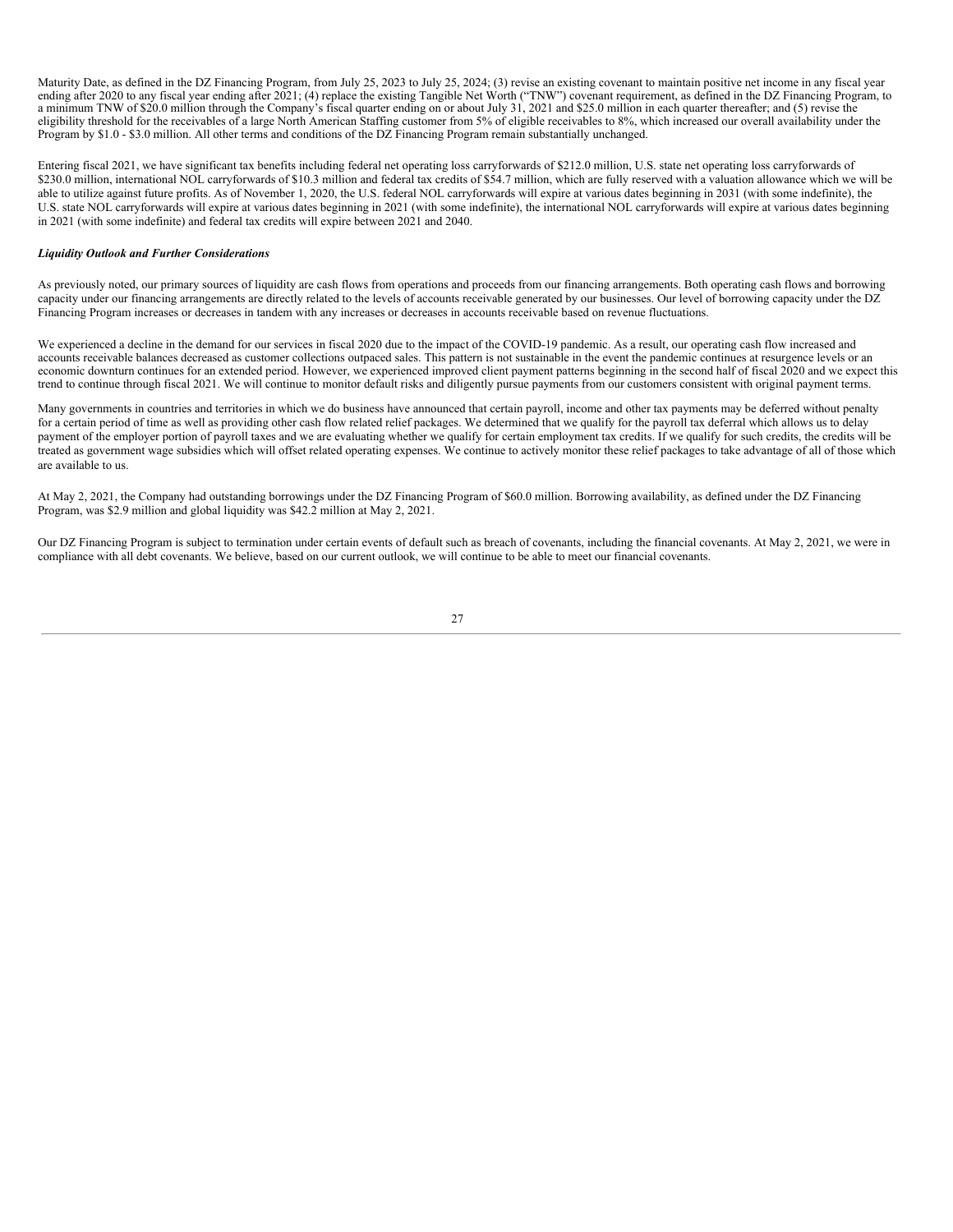The following table sets forth our cash and global liquidity levels at the end of our last five quarters (in thousands):

|                                 |   | May 3, 2020 | <b>August 2, 2020</b> | November 1.<br>2020 | <b>January 31, 2021</b> | May 2, 2021 |
|---------------------------------|---|-------------|-----------------------|---------------------|-------------------------|-------------|
| Cash and cash equivalents $(a)$ |   | 26.223S     | 30.928 \$             | 38,550 \$           | 40.062 S                | 47,231      |
|                                 |   |             |                       |                     |                         |             |
| <b>Total outstanding debt</b>   |   | 60,000 S    | 60.000 S              | 60,000 S            | 60.000 S                | 60,000      |
|                                 |   |             |                       |                     |                         |             |
| Cash in banks $(b)(c)$          | S | 22,876 \$   | 26,126 \$             | 36.218 \$           | 36,962 \$               | 39,288      |
| DZ Financing Program            |   | 4.202       | 5.122                 | 2,828               | 2,225                   | 2,868       |
| <b>Global liquidity</b>         |   | 27,078      | 31.248                | 39,046              | 39.187                  | 42,156      |
| Minimum liquidity threshold     |   | 15,000      | 15.000                | 15,000              | 15,000                  | 15,000      |
| <b>Available liquidity</b>      | S | 12.078 \$   | 16.248 S              | 24,046 \$           | 24,187 \$               | 27,156      |

*a. Per financial statements.*

**Global Liquidity**

*b. Amount generally includes outstanding checks.*

Amounts in the USB collections account are excluded from cash in banks as the balance is included in the borrowing availability under the DZ Financing Program. As of May 2, 2021, the balance in the *USB collections account included in the DZ Financing Program availability was \$7.1 million.*

Cash flows from operating, investing and financing activities, as reflected in our Condensed Consolidated Statements of Cash Flows, are summarized in the following table (in thousands):

|                                                                               | <b>Six Months Ended</b> |             |
|-------------------------------------------------------------------------------|-------------------------|-------------|
|                                                                               | May 2, 2021             | May 3, 2020 |
| Net cash provided by operating activities                                     | 1.812                   | 2,910       |
| Net cash used in investing activities                                         | (1,795)                 | (2, 477)    |
| Net cash (used in) provided by financing activities                           | (143)                   | 4,751       |
| Effect of exchange rate changes on cash, cash equivalents and restricted cash | 281                     | (521)       |
| Net increase in cash, cash equivalents and restricted cash                    | 155                     | 4.663       |

#### *Cash Flows - Operating Activities*

The net cash provided by operating activities in the six months ended May 2, 2021 decreased \$1.1 million from the cash provided by operating activities in the six months ended May 3, 2020. This decrease resulted primarily from a \$17.4 million decrease in cash provided by operating assets and liabilities, primarily from an increase in accounts receivable due to increased sales volume partially offset by an increase in accrued expenses. This decrease in cash used in operating activities was partially offset by a decrease in net loss of \$15.7 million.

#### *Cash Flows - Investing Activities*

The net cash used in investing activities in the six months ended May 2, 2021 was \$1.8 million, as a result of purchases of property, equipment and software. The net cash used in investing activities in the six months ended May 3, 2020 was \$2.5 million, principally for the purchases of property, equipment and software of \$3.1 million, partially offset by proceeds of \$0.4 million from the sale of property, equipment and software.

#### *Cash Flows - Financing Activities*

The net cash used in financing activities was \$0.1 million in the six months ended May 2, 2021 as a result of debt issuance costs. The net cash provided by financing activities in the six months ended May 3, 2020 was \$4.8 million as a result of a \$5.0 million net drawdown of borrowing under the DZ Financing Program.

### **Financing Program**

The DZ Financing Program is fully collateralized by certain receivables of the Company that are sold to a wholly-owned, consolidated, bankruptcy-remote subsidiary. To finance the purchase of such receivables, that subsidiary may request that DZ Bank make loans from time-to-time to that subsidiary which are secured by liens on those receivables.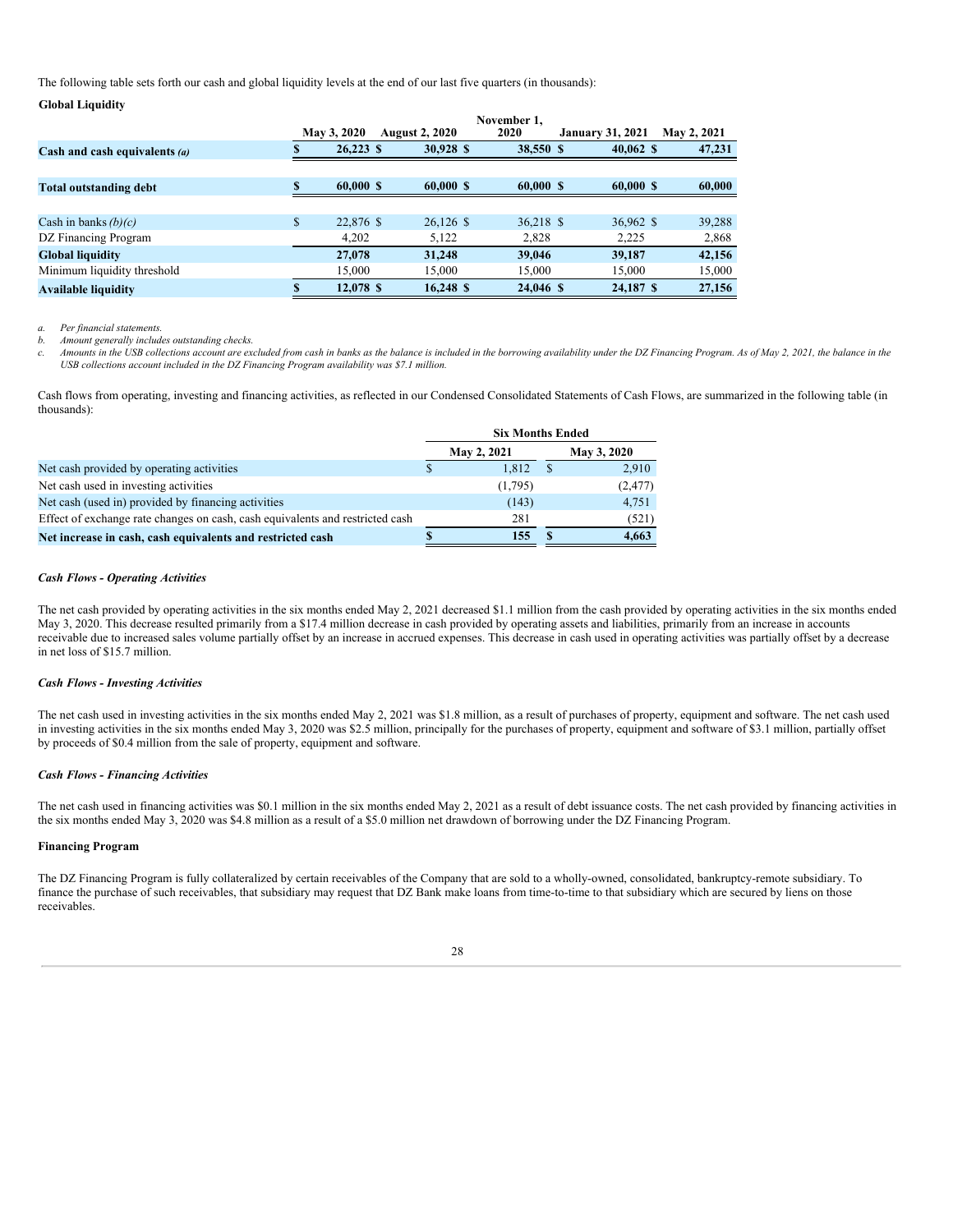Loan advances may be made under the DZ Financing Program through January 25, 2024 and all loans will mature no later than July 25, 2024. Loans will accrue interest (i) with respect to loans that are funded through the issuance of commercial paper notes, at the CP rate, and (ii) otherwise, at a rate per annum equal to adjusted LIBOR. The CP rate will be based on the rates paid by the applicable lender on notes it issues to fund related loans. Adjusted LIBOR is based on LIBOR for the applicable interest period and the rate prescribed by the Board of Governors of the Federal Reserve System for determining the reserve requirements with respect to Eurocurrency funding. If an event of default occurs, all loans shall bear interest at a rate per annum equal to the prime rate (the federal funds rate plus 3%) plus 2.5%.

The DZ Financing Program also includes a letter of credit sub-facility with a sub-limit of \$35.0 million. As of May 2, 2021, the letter of credit participation was \$22.1 million inclusive of \$20.9 million for the Company's casualty insurance program and \$1.2 million for the security deposit required under certain real estate lease agreements.

The DZ Financing Program contains customary representations and warranties as well as affirmative and negative covenants. The agreement also contains customary default, indemnification and termination provisions. The DZ Financing Program is not an off-balance sheet arrangement, as the bankruptcy-remote subsidiary is a 100%-owned consolidated subsidiary of the Company.

The Company is subject to certain financial and portfolio performance covenants under the DZ Financing Program, including (1) a minimum TNW, as defined in the DZ Financing Program, of \$20.0 million through the Company's fiscal quarter ending on or about July 31, 2021 and \$25.0 million in each quarter thereafter; (2) positive net income in any fiscal year ending after 2021; (3) maximum debt to TNW ratio of 3:1; and (4) a minimum of \$15.0 million in liquid assets, as defined in the DZ Financing Program. At May 2, 2021, there was \$2.9 million of borrowing availability, as defined in the DZ Financing Program, and the Company was in compliance with all debt covenants, as amended.

#### **Off-Balance Sheet Arrangements**

As of May 2, 2021, we had no off-balance sheet arrangements that have, or are reasonably likely to have, a current or future material effect on our consolidated financial condition, results of operations, liquidity, capital expenditures, or capital resources.

# **ITEM 3.** *QUANTITATIVE AND QUALITATIVE DISCLOSURES ABOUT MARKET RISK*

The information in this section should be read in conjunction with the information on financial market risk related to non-U.S. currency exchange rates, changes in interest rates and other financial market risks in Part II, Item 7A., "Quantitative and Qualitative Disclosures About Market Risk," in our Annual Report on Form 10-K for the year ended November 1, 2020.

Market risk is the potential economic gain or loss that may result from changes in market rates and prices. In the normal course of business, the Company's earnings, cash flows and financial position are exposed to market risks relating to the impact of interest rate changes and foreign currency exchange rate fluctuations. We limit these risks through risk management policies and procedures.

#### *Interest Rate Risk*

We centrally manage our debt and investment portfolios considering investment opportunities and risks, tax consequences and overall financing strategies. At May 2, 2021, we had cash and cash equivalents on which interest income is earned at variable rates. At May 2, 2021, we had a long-term \$100.0 million accounts receivable securitization program, which can be increased subject to credit approval from DZ Bank, to provide additional liquidity to meet our short-term financing needs.

The interest rates on these borrowings and financings are variable and, therefore, net interest expense and other expense are affected by the general level of U.S. and foreign interest rates. Based upon the current levels of cash invested and utilization of the securitization program, on a short-term basis, a hypothetical 1-percentage-point increase in interest rates would have increased net interest expense by less than \$0.1 million and a hypothetical 1-percentage-point decrease in interest rates would have decreased net interest expense by \$0.3 million in the first six months of fiscal 2021.

#### *Foreign Currency Risk*

We have operations in several foreign countries and conduct business in the local currency in these countries. As a result, we have risk associated with currency fluctuations as the value of foreign currencies fluctuates against the dollar, in particular the British Pound, Euro, Canadian Dollar and Indian Rupee. These fluctuations impact reported earnings.

Fluctuations in currency exchange rates also impact the U.S. dollar amount of our net investment in foreign operations. The assets and liabilities of our foreign subsidiaries are translated into U.S. dollars at the exchange rates in effect on the fiscal period balance sheet date. Income and expenses accounts are translated at an average exchange rate during the year which approximates the rates in effect

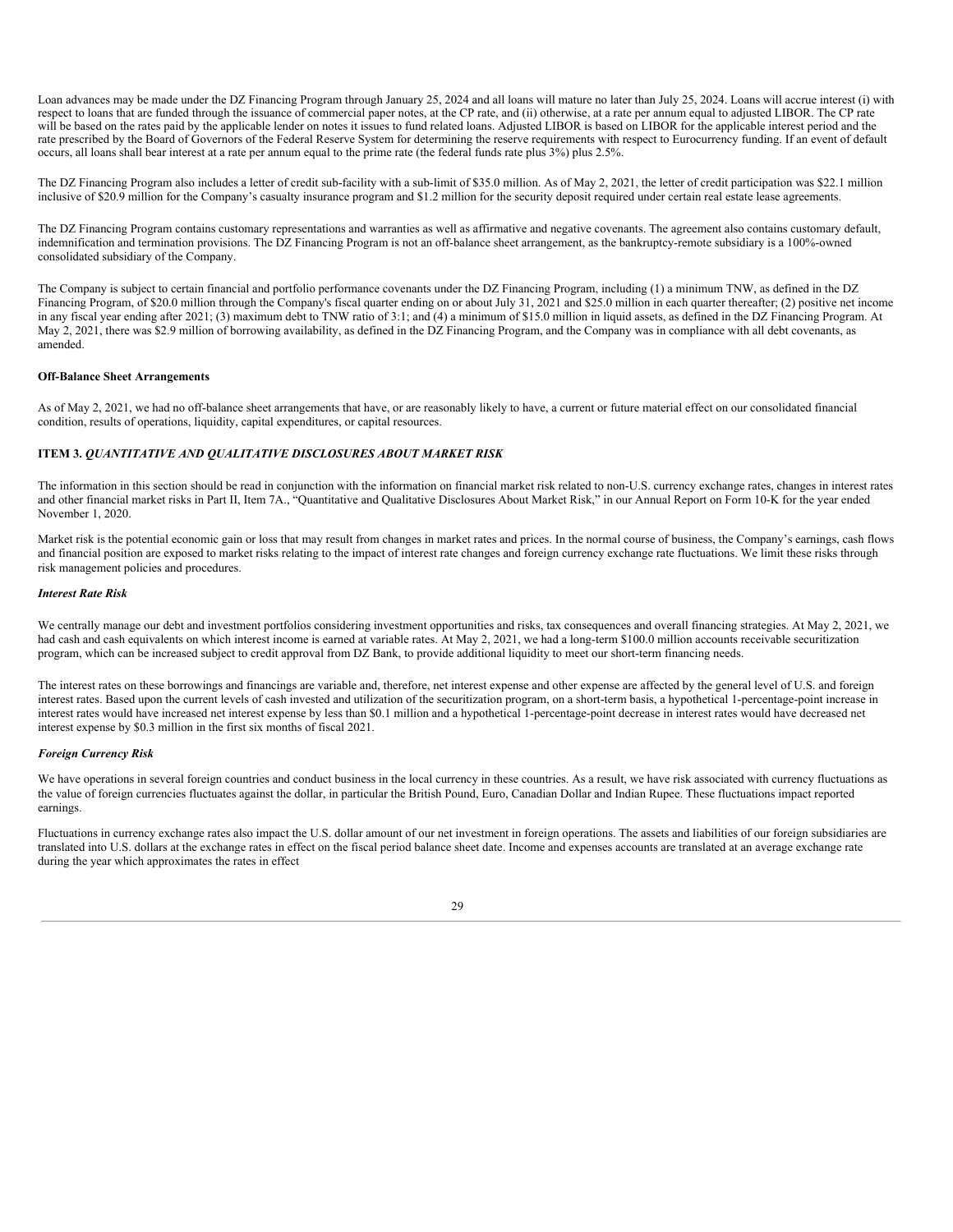on the transaction dates. The resulting translation adjustments are recorded in stockholders' equity as a component of Accumulated other comprehensive loss. The U.S. dollar weakened relative to many foreign currencies as of May 2, 2021 compared to November 1, 2020. Consequently, stockholders' equity increased \$1.1 million as a result of the foreign currency translation as of May 2, 2021.

Based upon the current levels of net foreign assets, a hypothetical 10% devaluation of the U.S. dollar as compared to these currencies as of May 2, 2021 would result in an approximate \$1.8 million positive translation adjustment recorded in Accumulated other comprehensive loss within stockholders' equity. Conversely, a hypothetical 10% appreciation of the U.S. dollar as compared to these currencies as of May 2, 2021 would result in an approximate \$1.8 million negative translation adjustment recorded in Accumulated other comprehensive loss within stockholders' equity. We do not use derivative instruments for trading or other speculative purposes.

#### **ITEM 4.** *CONTROLS AND PROCEDURES*

Volt maintains "disclosure controls and procedures," as such term is defined in Rule 13a-15(e) of the Securities Exchange Act of 1934 (the "Exchange Act"), which are designed to ensure that information required to be disclosed in our Exchange Act reports is recorded, processed, summarized and reported within the time periods specified in the SEC's rules and forms, and that such information is accumulated and communicated to our management, including our Chief Executive Officer and Chief Financial Officer, as appropriate, to allow timely decisions regarding required disclosures. In designing and evaluating the disclosure controls and procedures, Volt's management recognizes that any controls and procedures, no matter how well designed and operated, can provide only reasonable assurance of achieving the desired control objectives, and Volt's management necessarily is required to apply its judgment in evaluating the cost-benefit relationship of possible controls and procedures. Volt has carried out an evaluation, as of the end of the period covered by this report, under the supervision and with the participation of Volt's management, including its Chief Executive Officer and Chief Financial Officer, of the effectiveness of the design and operation of Volt's disclosure controls and procedures. Based upon their evaluation and subject to the foregoing, the Chief Executive Officer and Chief Financial Officer concluded that Volt's disclosure controls and procedures were effective.

There have been no significant changes in Volt's internal controls over financial reporting that occurred during the fiscal quarter ended May 2, 2021 that have materially affected, or are reasonably likely to materially affect, our internal controls over financial reporting.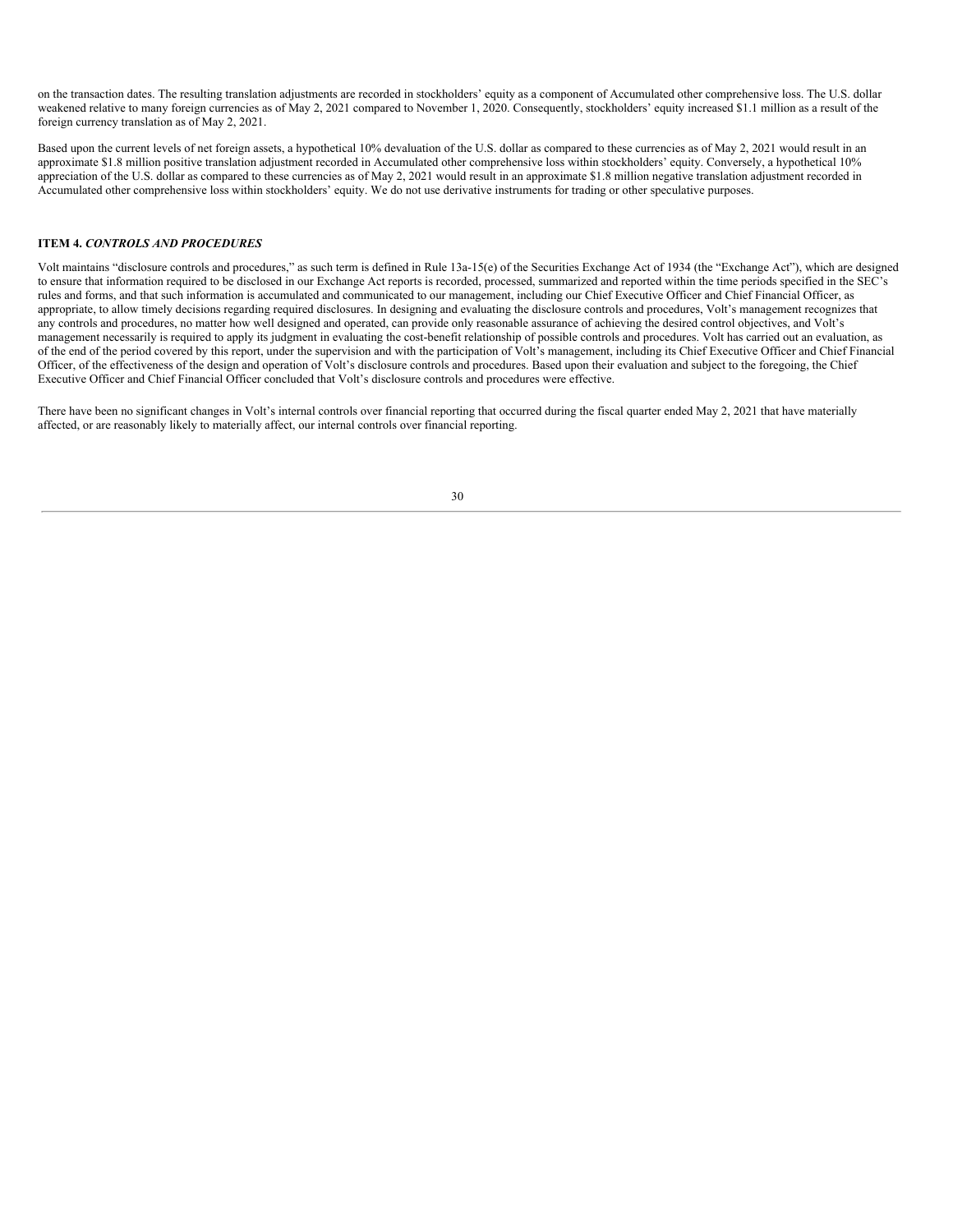### **PART II – OTHER INFORMATION**

# **ITEM 1. LEGAL PROCEEDINGS**

From time to time, the Company is subject to claims and legal proceedings arising in the ordinary course of its business, including payroll-related and various employmentrelated matters. Litigation currently pending against the Company relates to matters that have arisen in the ordinary course of business and the Company believes that such matters will not have a material adverse effect on its consolidated financial condition, results of operations or cash flows.

Since our 2020 Form 10-K, there have been no material developments in the material legal proceedings in which we are involved.

#### **ITEM 1A. RISK FACTORS**

There are no material changes from the risk factors set forth in Part I, "Item 1A. Risk Factors" in the 2020 Form 10-K.

## **ITEM 2. UNREGISTERED SALES OF EQUITY SECURITIES AND USE OF PROCEEDS**

None

# **ITEM 3. DEFAULTS UPON SENIOR SECURITIES**

None

# **ITEM 4. MINE SAFETY DISCLOSURE**

Not applicable

# **ITEM 5. OTHER INFORMATION**

None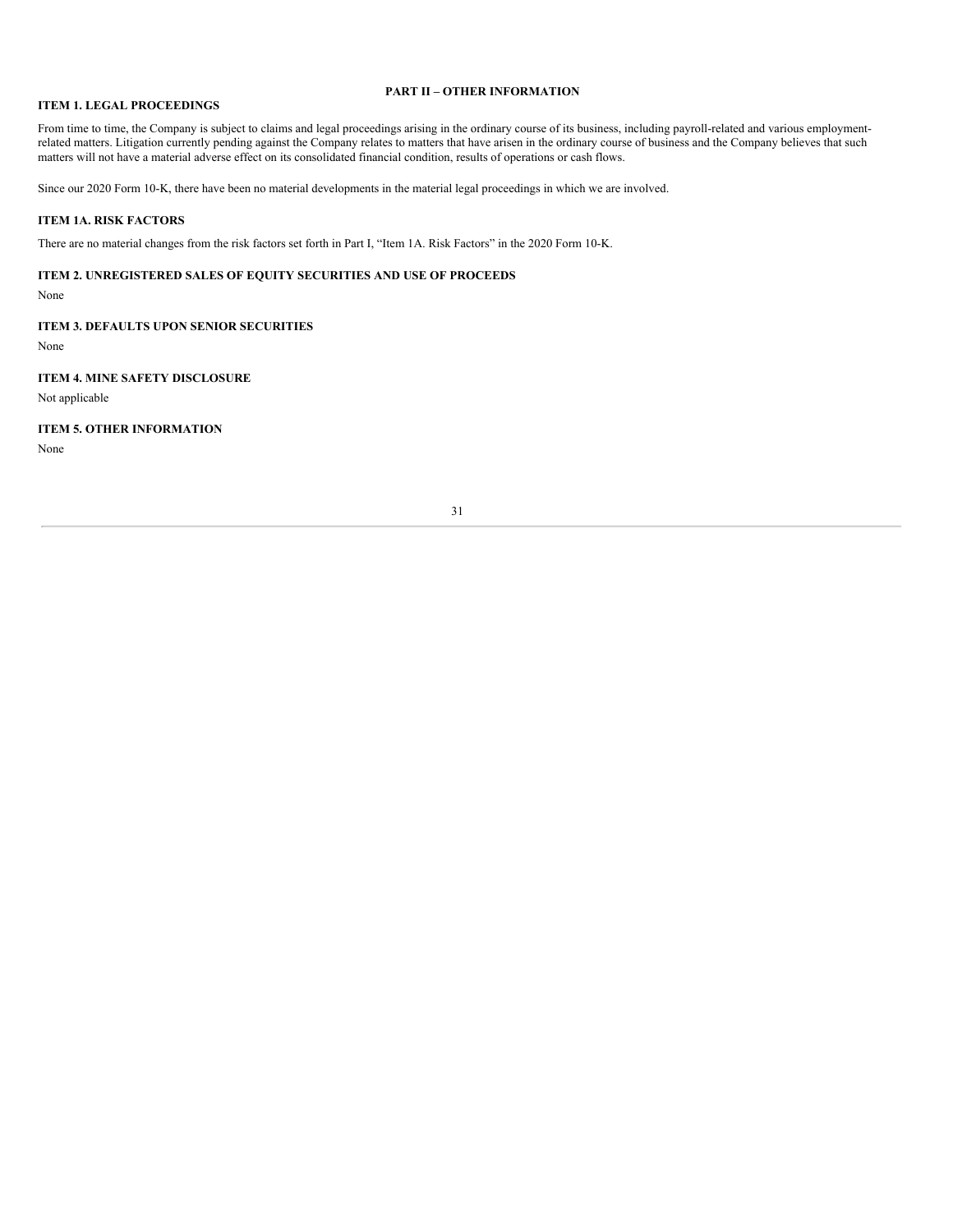# **ITEM 6. EXHIBITS**

The following exhibits are filed as part of, or incorporated by reference into, this report:

| <b>Exhibits</b> | <b>Description</b>                                                                                                                                                                                                                             |
|-----------------|------------------------------------------------------------------------------------------------------------------------------------------------------------------------------------------------------------------------------------------------|
| 3.1             | Restated Certificate of Incorporation of the Company, as amended (incorporated by reference to Exhibit 3.1 to the Company's Quarterly Report on<br>Form 10-O for the fiscal quarter ended May 3, 2015 filed June 10, 2015; File No. 001-09232) |
| 3.2             | Amended and Restated By-Laws of the Company, as amended through September 7, 2017 (incorporated by reference to Exhibit 3.1 to the Company's<br>Current Report on Form 8-K filed September 12, 2017; File No. 001-9232)                        |
| 31.1            | Certification of Chief Executive Officer pursuant to Rule 13a-14(a) of the Securities Exchange Act of 1934                                                                                                                                     |
| 31.2            | Certification of Chief Financial Officer pursuant to Rule 13a-14(a) of the Securities Exchange Act of 1934                                                                                                                                     |
| 32.1            | Certification of Chief Executive Officer pursuant to Rule 13a-14(b) of the Securities Exchange Act of 1934 and 18 U.S.C. Section 1350                                                                                                          |
| 32.2            | Certification of Chief Financial Officer pursuant to Rule 13a-14(b) of the Securities Exchange Act of 1934 and 18 U.S.C. Section 1350                                                                                                          |
| 101.INS         | <b>XBRL</b> Instance Document                                                                                                                                                                                                                  |
| 101.SCH         | <b>XBRL Taxonomy Extension Schema Document</b>                                                                                                                                                                                                 |
| 101.CAL         | XBRL Taxonomy Extension Calculation Linkbase Document                                                                                                                                                                                          |
| 101.DEF         | XBRL Taxonomy Extension Definition Linkbase Document                                                                                                                                                                                           |
| 101.LAB         | XBRL Taxonomy Extension Label Linkbase Document                                                                                                                                                                                                |
| 101.PRE         | XBRL Taxonomy Extension Presentation Linkbase Document                                                                                                                                                                                         |
| 104             | Cover Page Interactive Data File (formatted as Inline XBRL and contained in Exhibit 101)                                                                                                                                                       |

# 32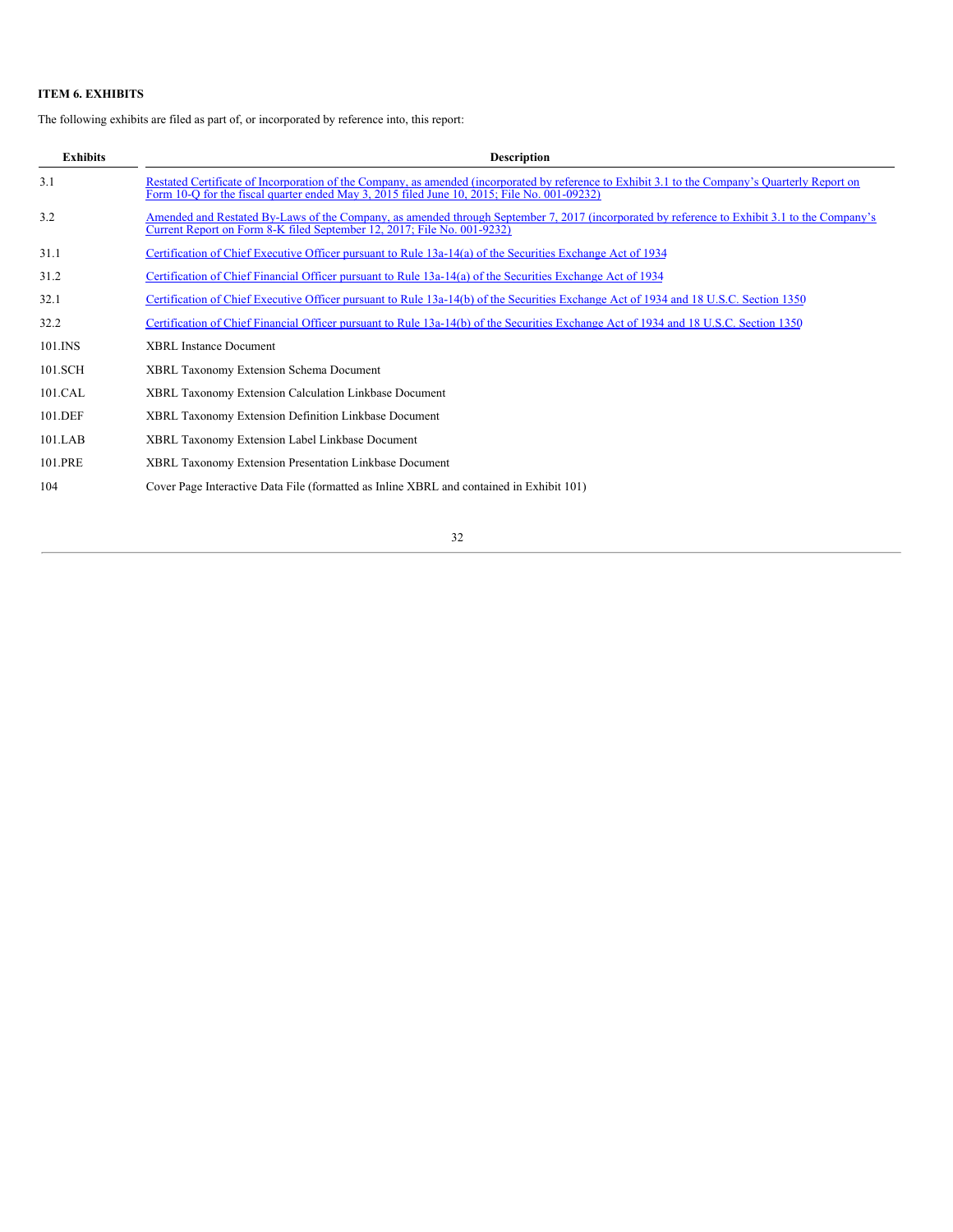### **SIGNATURES**

Pursuant to the requirements of the Securities Exchange Act of 1934, as amended, the registrant has duly caused this Report to be signed on its behalf by the undersigned, thereunto duly authorized.

# **VOLT INFORMATION SCIENCES, INC.**

| Date: June 15, 2021 | By: | Linda Perneau<br>$\sqrt{s}$                                                          |
|---------------------|-----|--------------------------------------------------------------------------------------|
|                     |     | Linda Perneau                                                                        |
|                     |     | President and Chief Executive Officer                                                |
|                     |     | (Principal Executive Officer)                                                        |
| Date: June 15, 2021 | By: | Herbert M. Mueller<br>/s/                                                            |
|                     |     | Herbert M. Mueller                                                                   |
|                     |     | Senior Vice President and Chief Financial Officer<br>(Principal Financial Officer)   |
| Date: June 15, 2021 | By: | Leonard Naujokas<br>/s/                                                              |
|                     |     | Leonard Naujokas                                                                     |
|                     |     | Controller, Chief Accounting Officer and Treasurer<br>(Principal Accounting Officer) |
|                     |     |                                                                                      |

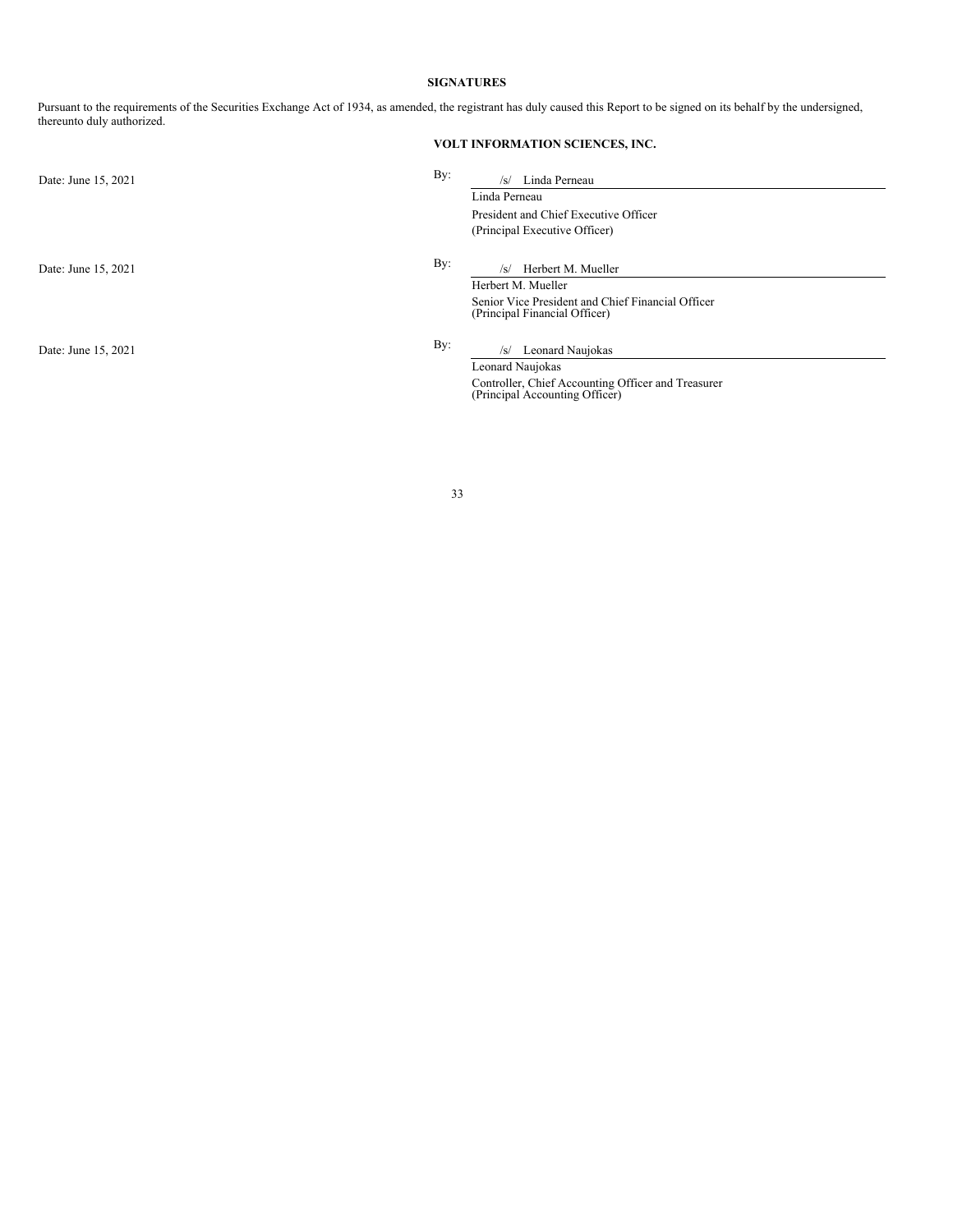#### **CERTIFICATION PURSUANT TO EXCHANGE ACT RULES 13A-14(A) AND 15D-14(A), AS ADOPTED PURSUANT TO SECTION 302 OF THE SARBANES-OXLEY ACT OF 2002**

<span id="page-34-0"></span>I, Linda Perneau, certify that:

- (1) I have reviewed this quarterly report on Form 10-Q of Volt Information Sciences, Inc.
- (2) Based on my knowledge, this report does not contain any untrue statement of a material fact or omit to state a material fact necessary to make the statements made, in light of the circumstances under which such statements were made, not misleading with respect to the period covered by this report.
- (3) Based on my knowledge, the financial statements, and other financial information included in this report, fairly present in all material respects the financial condition, results of operations and cash flows of the registrant as of, and for, the periods presented in this report.
- (4) The registrant's other certifying officer and I are responsible for establishing and maintaining disclosure controls and procedures (as defined in Exchange Act Rules 13a-15(e) and 15d-15(e)) and internal control over financial reporting (as defined in Exchange Act Rules 13a-15(f) and 15d-15(f)) for the registrant and have:
	- a. Designed such disclosure controls and procedures, or caused such disclosure controls and procedures to be designed under our supervision, to ensure that material information relating to the registrant, including its consolidated subsidiaries, is made known to us by others within those entities, particularly during the period in which this report is being prepared;
	- b. Designed such internal control over financial reporting, or caused such internal control over financial reporting to be designed under our supervision, to provide reasonable assurance regarding the reliability of financial reporting and the preparation of financial statements for external purposes in accordance with generally accepted accounting principles;
	- c. Evaluated the effectiveness of the registrant's disclosure controls and procedures and presented in this report our conclusions about the effectiveness of the disclosure controls and procedures, as of the end of the period covered by this report based on such evaluation; and
	- d. Disclosed in this report any change in the registrant's internal control over financial reporting that occurred during the registrant's most recent fiscal quarter (the registrant's fourth fiscal quarter in the case of an annual report) that has materially affected, or is reasonably likely to materially affect, the registrant's internal control over financial reporting; and
- (5) The registrant's other certifying officer and I have disclosed, based on our most recent evaluation of internal control over financial reporting, to the registrant's auditors and the audit committee of the registrant's board of directors (or persons performing the equivalent functions):
	- a. All significant deficiencies and material weaknesses in the design or operation of internal control over financial reporting which are reasonably likely to adversely affect the registrant's ability to record, process, summarize and report financial information; and
	- b. Any fraud, whether or not material, that involves management or other employees who have a significant role in the registrant's internal control over financial reporting.

Date: June  $15, 2021$  By:

/s/ Linda Perneau

**Linda Perneau President and Chief Executive Officer**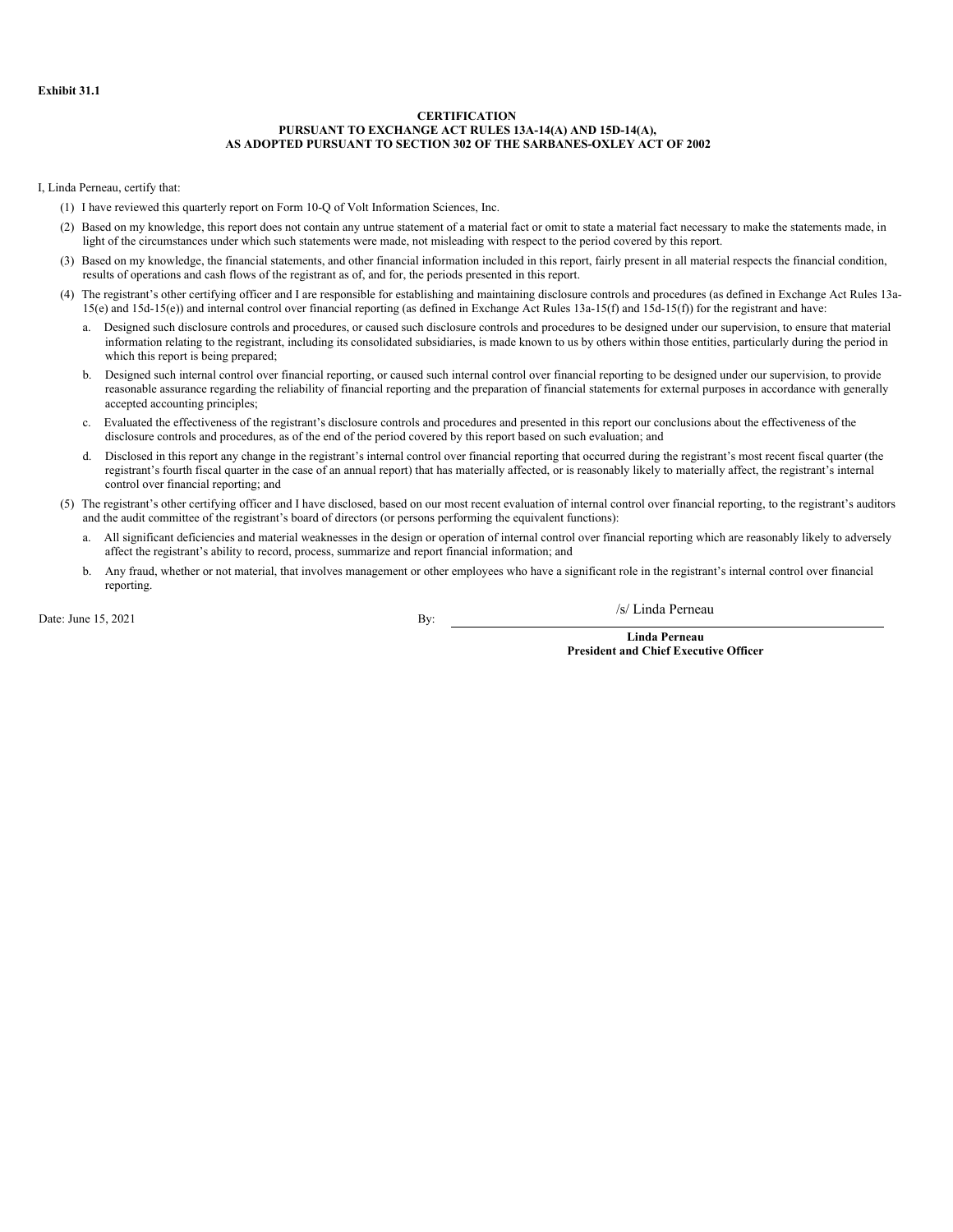#### **CERTIFICATION PURSUANT TO EXCHANGE ACT RULES 13A-14(A) AND 15D-14(A), AS ADOPTED PURSUANT TO SECTION 302 OF THE SARBANES-OXLEY ACT OF 2002**

<span id="page-35-0"></span>I, Herbert M. Mueller, certify that:

- (1) I have reviewed this quarterly report on Form 10-Q of Volt Information Sciences, Inc.
- (2) Based on my knowledge, this report does not contain any untrue statement of a material fact or omit to state a material fact necessary to make the statements made, in light of the circumstances under which such statements were made, not misleading with respect to the period covered by this report.
- (3) Based on my knowledge, the financial statements, and other financial information included in this report, fairly present in all material respects the financial condition, results of operations and cash flows of the registrant as of, and for, the periods presented in this report.
- (4) The registrant's other certifying officer and I are responsible for establishing and maintaining disclosure controls and procedures (as defined in Exchange Act Rules 13a-15(e) and 15d-15(e)) and internal control over financial reporting (as defined in Exchange Act Rules 13a-15(f) and 15d-15(f)) for the registrant and have:
	- a. Designed such disclosure controls and procedures, or caused such disclosure controls and procedures to be designed under our supervision, to ensure that material information relating to the registrant, including its consolidated subsidiaries, is made known to us by others within those entities, particularly during the period in which this report is being prepared;
	- b. Designed such internal control over financial reporting, or caused such internal control over financial reporting to be designed under our supervision, to provide reasonable assurance regarding the reliability of financial reporting and the preparation of financial statements for external purposes in accordance with generally accepted accounting principles;
	- c. Evaluated the effectiveness of the registrant's disclosure controls and procedures and presented in this report our conclusions about the effectiveness of the disclosure controls and procedures, as of the end of the period covered by this report based on such evaluation; and
	- d. Disclosed in this report any change in the registrant's internal control over financial reporting that occurred during the registrant's most recent fiscal quarter (the registrant's fourth fiscal quarter in the case of an annual report) that has materially affected, or is reasonably likely to materially affect, the registrant's internal control over financial reporting; and
- (5) The registrant's other certifying officer and I have disclosed, based on our most recent evaluation of internal control over financial reporting, to the registrant's auditors and the audit committee of the registrant's board of directors (or persons performing the equivalent functions):
	- a. All significant deficiencies and material weaknesses in the design or operation of internal control over financial reporting which are reasonably likely to adversely affect the registrant's ability to record, process, summarize and report financial information; and
	- b. Any fraud, whether or not material, that involves management or other employees who have a significant role in the registrant's internal control over financial reporting.

Date: June 15, 2021 **By:** *S/* Herbert M. Mueller

**Herbert M. Mueller Senior Vice President and Chief Financial Officer**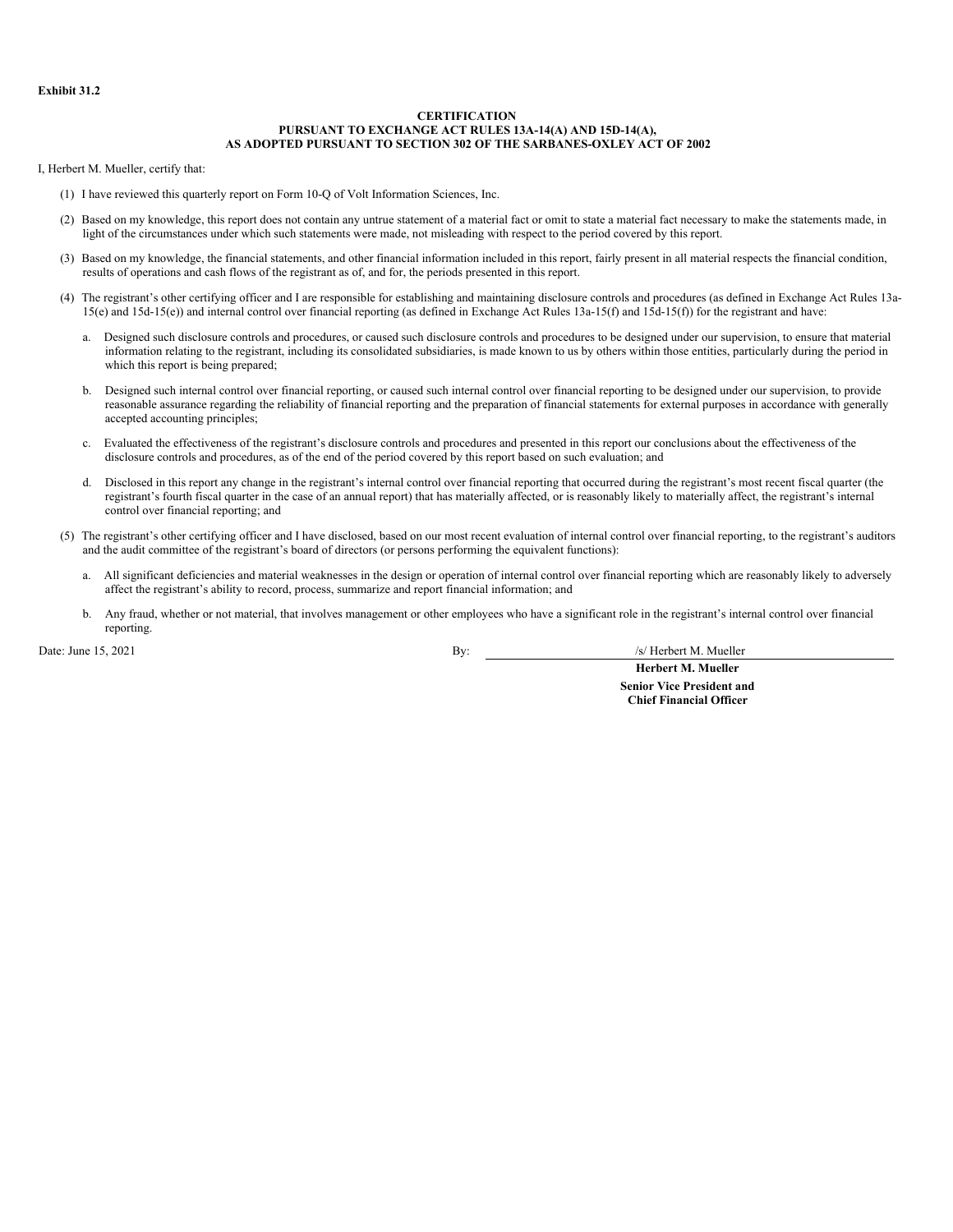#### **CERTIFICATION PURSUANT TO 18 U.S.C. SECTION 1350, AS ADOPTED PURSUANT TO SECTION 906 OF THE SARBANES-OXLEY ACT OF 2002**

<span id="page-36-0"></span>In connection with the Quarterly Report of Volt Information Sciences, Inc. (the "Company") on Form 10-Q for the quarter ended May 2, 2021 as filed with the Securities and Exchange Commission on the date hereof (the "Report"), I, Linda Perneau, Chief Executive Officer of the Company, certify that to my knowledge:

(1) The Report fully complies with the requirements of Section 13(a) or 15(d) of the Securities Exchange Act of 1934; and

(2) The information contained in the Report fairly presents, in all material respects, the financial condition and results of operations of the Company.

Date: June 15, 2021 **By:** /s/ Linda Perneau /s/ Linda Perneau /s/ Linda Perneau /s/ Linda Perneau /s/ Linda Perneau /s/ Linda Perneau /s/ Linda Perneau /s/ Linda Perneau /s/ Linda Perneau /s/ Linda Perneau /s/ Linda Pernea **Linda Perneau**

**President and Chief Executive Officer**

A signed original of this written statement required by Section 906, or other document authenticating, acknowledging, or otherwise adopting the signature that appears in typed form within the electronic version of this written statement required by Section 906, has been provided to Volt Information Sciences, Inc. and will be retained by Volt Information Sciences, Inc. and furnished to the Securities and Exchange Commission or its staff upon request.